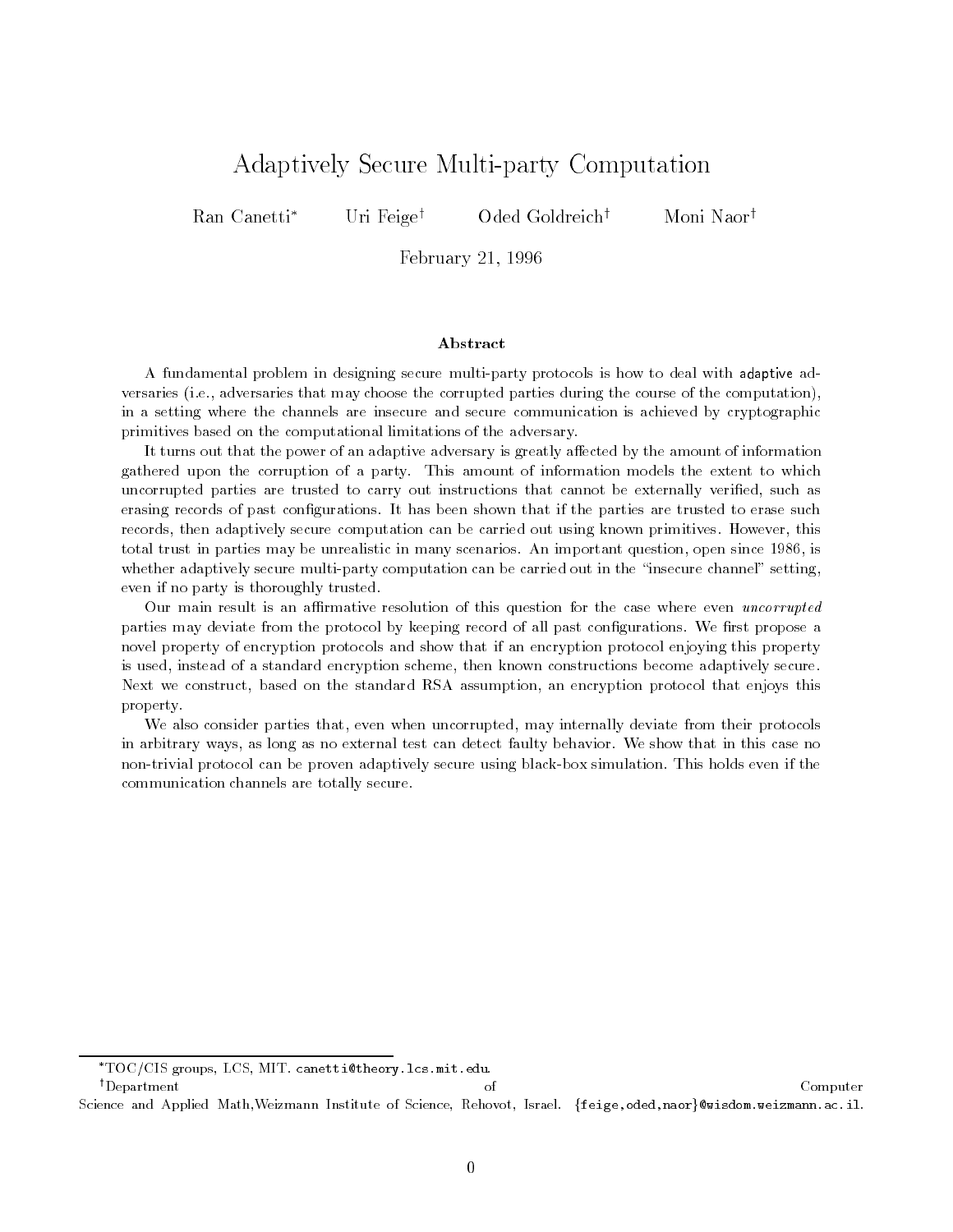#### 1Introduction

Consider a set of parties who do not trust each other, nor the channels by which they communicate. Still, the parties wish to correctly compute some common function of their local inputs, while keeping their local data as private as possible. This, in a nutshell, is the problem of secure multi-party computation. The parties' distrust in each other and in the network is usually modeled via an adversary that *corrupts* some of the parties. Once a party is corrupted it follows the instructions of the adversary. In particular, all the information known to this party becomes known to the adversary.

An important parameter, which is the focus of this work, is the way in which the corrupted parties are chosen. In the case of *non-adaptive* adversaries, the set of corrupted parties is arbitrary, but fixed before the computation starts. (Still, the uncorrupted parties do not know the identities of the corrupted parties.) A more general case is where the adversary chooses to corrupt parties during the course of the computation, based on the information gathered so far. We call such adversaries *adaptive*.

The difference between adaptive and non-adaptive adversaries may be best demonstrated via an example. Consider the following secret sharing protocol, run in the presence of an adversary that may corrupt  $t = O(n)$  out of the n parties: A dealer D chooses at random a small set S of  $m = \sqrt{t}$  parties, and shares its secret among these parties using an m-out-of-m sharing scheme. In addition D publicizes the set S. Intuitively, this scheme lacks in security since S is public and  $|S| \ll t$ . Indeed, an adaptive adversary can easily find  $D$ 's secret, without corrupting  $D$ , by corrupting the parties in  $S$ . However, any non-adaptive adversary that does not corrupt D learns D's secret only if S happens to be identical to the pre-defined set of corrupted parties. This happens only with exponentially small probability. Consequently, this protocol is secure in the presence of non-adaptive adversaries.

Protocols for securely computing any function, in several computation models, have been known for a while: Goldreich, Micali and Wigderson have shown how to securely compute any function in the *compu*tational setting [GMW]. (In the *computational* setting all the communication between the parties is seen by the adversary. All parties, as well as the adversary, are restricted to probabilistic polynomial time). Ben-Or, Goldwasser and Wigderson, and independently Chaum, Crepeau and Damgard, have shown how to securely compute any function in the *secure channels* setting [BGW, CCD]. (In the *secure channels* setting the adversary cannot eavesdrop on the communication between uncorrupted parties, and is allowed unlimited computational power.) These constructions can be shown secure in the presence of non-adaptive adversaries. In contrary to folklore beliefs, problems are encountered when attempting to prove *adaptive* security of protocols, even in the secure channels setting. Additional problems are encountered in the computational setting. Demonstrating, clarifying, and (partially) solving these problems is the focus of this work.

We first pose the following question: To what extent can uncorrupted parties be trusted to carry out instructions that cannot be externally veried, such as erasing local data, or making random choices? This question is intimately related to the power of an adaptive adversary, in both of the above settings, since the adversary may gather additional information when corrupting parties that have locally deviated from the protocol (say, by not erasing data that is supposed to be erased). If uncorrupted parties are trusted to carry out even unverifiable instructions such as erasing local data then adaptively secure computation can be carried out using known primitives [F, BH]. However, this trust may be unrealistic in many scenarios. We thus consider parties that, even when uncorrupted, internally deviate slightly from their protocols. We call such parties *semi-honest*. Several degrees of internal deviation from the protocol are examined with the main focus on parties which follow their protocol with the exception that they keep record of the entire computation. We seek protocols that are secure even if the uncorrupted parties are semi-honest rather than honest.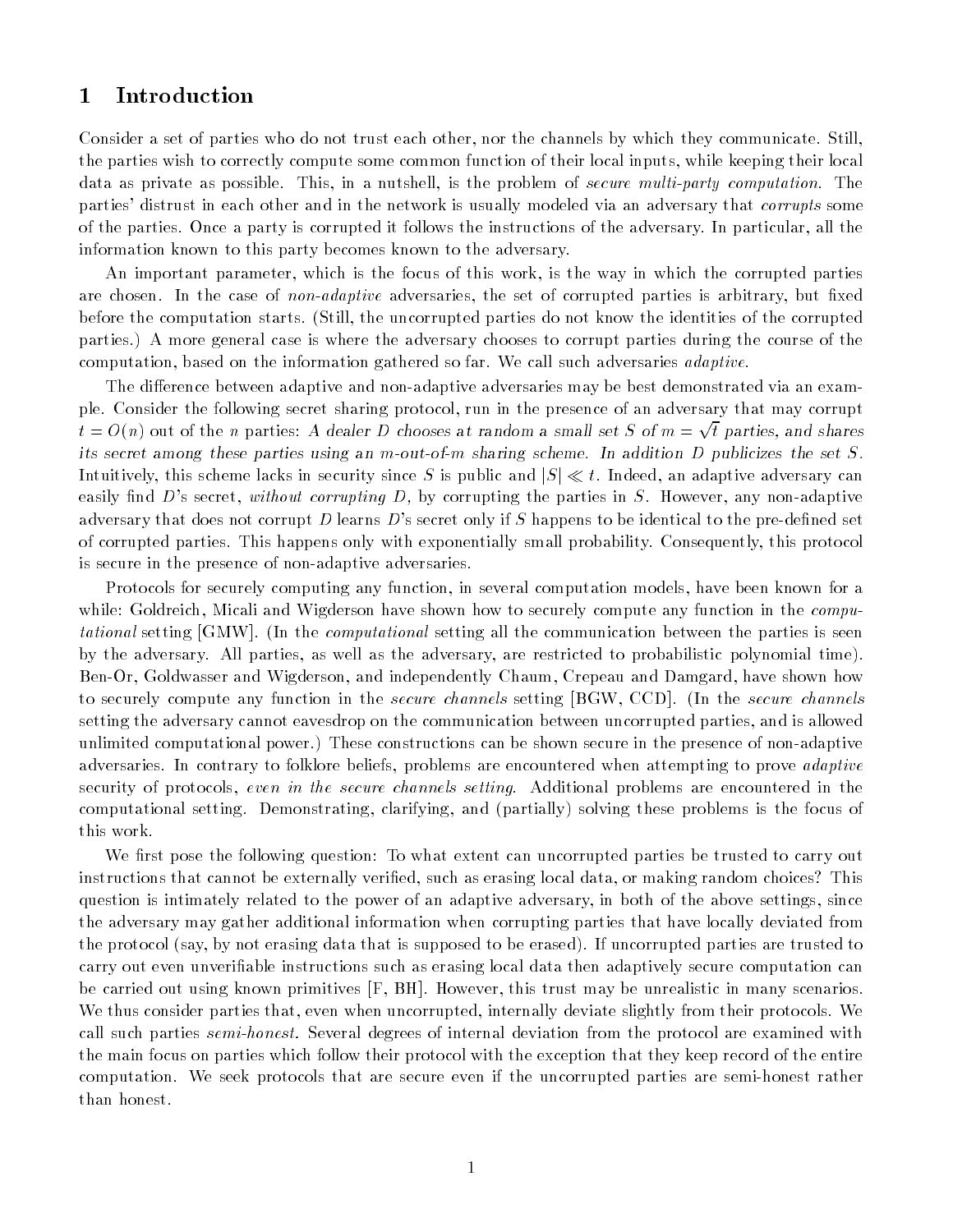We discuss the problems encountered in the secure channels setting, and state the amount of internal deviation from the protocol under which adaptively secure protocols are known to exist. (In particular, under these conditions the [BGW, CCD] protocols can be proven adaptively secure.)

Finally we concentrate on the computational setting, and on semi-honest parties that follow their protocols with the exception that no internal data is ever erased. Is adaptively secure computation possible in this scenario? This question has remained open since the result of [GMW] (even for the case in which the adversary only gathers information from corrupted parties and does not make them deviate any further from the protocol).

We answer this question in the affirmative. The problems encountered, and our solution, are presented via the following transformation. It is a folklore belief that any secure protocol in the secure channels setting can be transformed into a secure protocol in the computational setting, by encrypting each message using a standard semantically secure encryption scheme. This belief can indeed be turned into a proof, provided that only non-adaptive adversaries are considered. Trying to prove this belief in the presence of adaptive adversaries encounters major difficulties. We show how these difficulties are overcome if a novel encryption protocol is used, instead of standard encryption. We call such encryption protocols non-committing. (Standard encryption schemes are not non-committing.)

Non-committing encryption can be roughly described as follows. Traditional encryption schemes have the extra property that the ciphertext may serve as a *commitment* of the sender to the encrypted data. That is, suppose that after seeing the ciphertext, a third party requests the sender to *reveal* the encrypted data, and show how it was encrypted and decrypted. Using traditional encryption schemes it may be infeasible (or even impossible) for the sender to demonstrate that the encrypted data was any different than what was indeed transmitted. (In fact, many times encryption is explicitly or implicitly used for commitment.) In a non-committing encryption scheme the ciphertext cannot be used to commit the sender (or the receiver) to the transmitted data. That is, a non-committing encryption protocol allows a simulator to generate dummy ciphertexts that look like genuine ones, and can be later "opened" as encryptions of either 1 or 0, at wish. We note that communication over absolutely secure channels is trivially non-committing, since the third party sees no "ciphertext".

We present several constructions of non-committing encryption protocols. All constructions consist of a 'key distribution' stage which is independent of the transmitted data, followed by a single message sent from the sender to the receiver. In our most general construction, based on a primitive called commondomain trapdoor system, the key distribution stage requires participation of all parties (and is valid as long as at least one party remains uncorrupted). We also present two alternative constructions, based on the RSA and the Diffie-Hellman assumptions respectively, where the key distribution stage consists of one message sent from the receiver to the sender.

Related work. Independently of our work, Beaver has investigated the problem of converting, in the computational setting, protocols which are adaptively secure against eavesdropping adversaries into protocols adaptively secure against Byzantine adversaries [Be2]. No protocols adaptively secure against eavesdropping adversaries were known prior to our work, nor are such protocols suggested in [Be2]. We believe that the problem of adaptive security retains its difficulty even if only eavesdropping adversaries are considered. Following our work, and motivated by the \Incoercible Voting" Problem, Canetti et. al. [CDNO] introduced a stronger type of non-committing encryption protocol as well as an implementation of it based on any trapdoor permutation.

Organization. The rest of this paper is organized as follows. In Section 2 we discuss the problem of adaptive security and our solution to it in more detail. We keep the presentation informal throughout this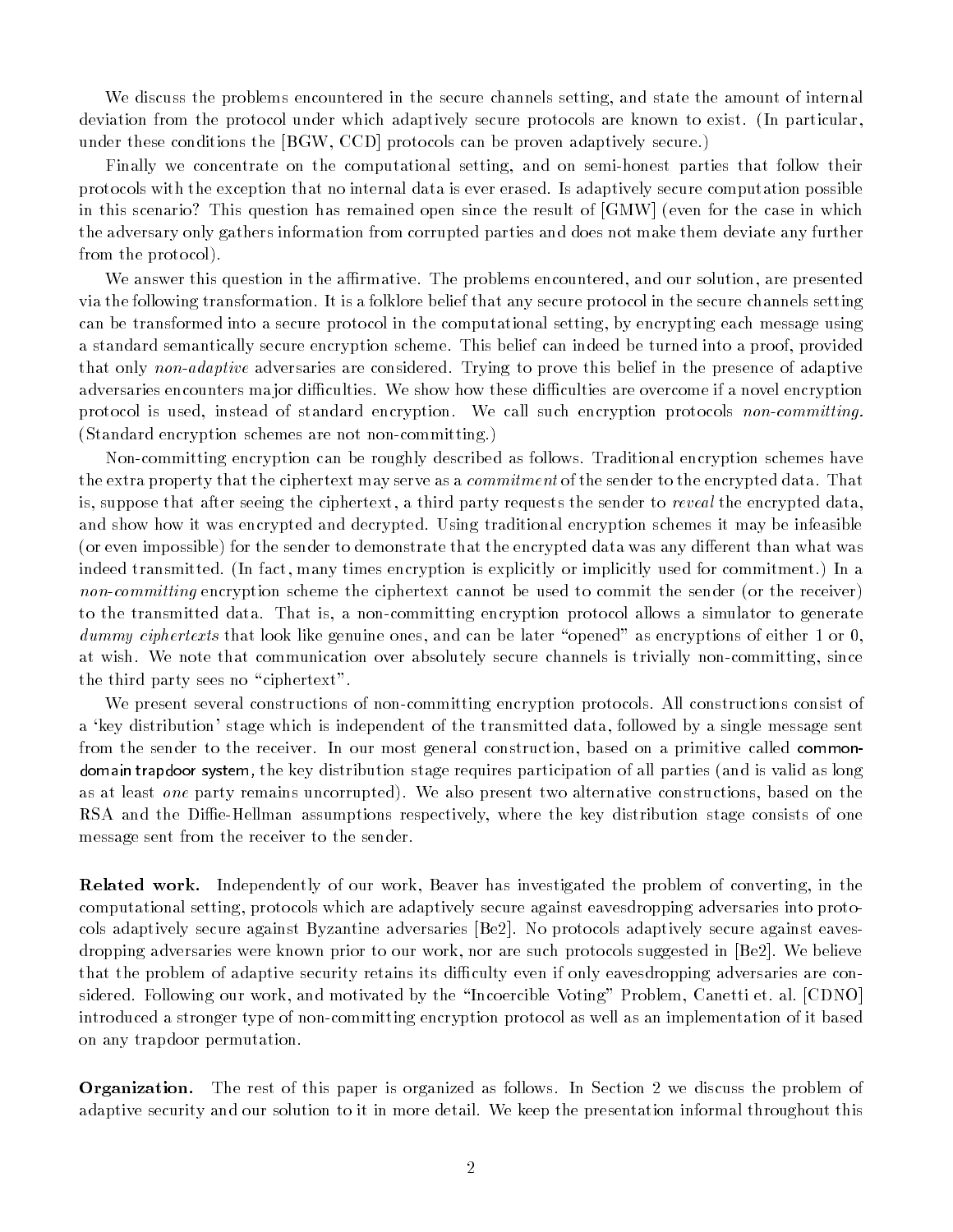section. Precise definitions are given in Section 3. Our constructions for the non-erasing and honest-looking cases are presented in Sections 4 and 5, respectively.

#### 2Semi-honesty and adaptive security

In this section we discuss the problem of adaptive security and our solution to it in more detail. We keep the presentation informal throughout this section. Precise definitions are given in Section 3. In Subsection 2.1 we discuss the question of what can be expected from an honest party, and present several notions of semihonest parties. In Subsection 2.2 we describe the problems encountered when trying to prove adaptive security of protocols in the secure channels setting, and state existing solutions. In Subsection 2.3 we present the additional problems encountered when trying to prove adaptive security of protocols in the computational setting, and sketch our solution.

#### 2.1 Semi-honest parties

The problem of adaptively secure computation is intimately related to the following question: To what extent can uncorrupted parties be trusted to carry out instructions that cannot be externally verified, such as erasing local data, or using randomness as instructed? Honest parties internally deviate from their protocol in many real-life scenarios, such as users that keep record of their passwords, stock-market brokers that keep records of their clients' orders, *operating systems* that "free" old memory instead of erasing it or take periodic snapshots of the memory (for error recovery purposes), and computers that use pseudorandom generators as their source of randomness instead of truly random bits. Consider for example a protocol in which party A is instructed to choose a random string r for party B, hand r to B, and then to erase r from its own memory. Can B be certain that A no longer knows r? Furthermore, can A now convince a third party (or an adversary that later decides to corrupt A) that he no longer knows  $r$ ?

To address this issue we introduce the notion of a *semi-honest* party. Such a party "appears as honest" (i.e., seems to be following its protocol) from the point of view of an outside observer; however, internally it may somewhat deviate from the protocol. For instance, a semi-honest party may fail to erase some internal data, or use randomness not as instructed. (However, semi-honest parties do not collaborate.) We wish to have protocols that are secure even when parties are not thoroughly trusted, or in other words when the uncorrupted parties are semi-honest rather than honest. We say that a protocol  $\pi'$  is a semi-honest protocol for a protocol  $\pi$  if a party running  $\pi'$  "appears as" an honest party running  $\pi$ . We want the requirements from  $\pi$  to be satisfied even if the uncorrupted parties are running any semi-honest protocol for  $\pi$ . (In the sequel we use the terms `semi-honest parties' and `semi-honest protocols' interchangeably.)

The difference between computations in the presence of totally honest parties and computations in the presence of semi-honest parties becomes evident in the presence of adaptive adversaries. Consider a party just corrupted by the adversary, during the course of the computation. If the party is totally honest, then the adversary will see exactly the data specied in the protocol (in particular, any data that was supposed to be erased will not be seen). If the party is semi-honest then the adversary may see a great deal of other data, such as all the past random choices of the party and all the messages the party ever received and sent. Therefore, the adversary may be much more powerful in the presence of semi-honest parties. We elaborate on this crucial point in the sequel.

We distinguish three types of semi-honest behavior. The slightest deviation from the protocol is considered to be refraining from erasing data. We call such parties *honest-but-non-erasing*, or in short *non-erasing*. Non-erasing behavior is a very simple deviation from the protocol, that is very hard to prevent. Even if the protocol is somehow protected against modifications, it is always possible to add an *external* device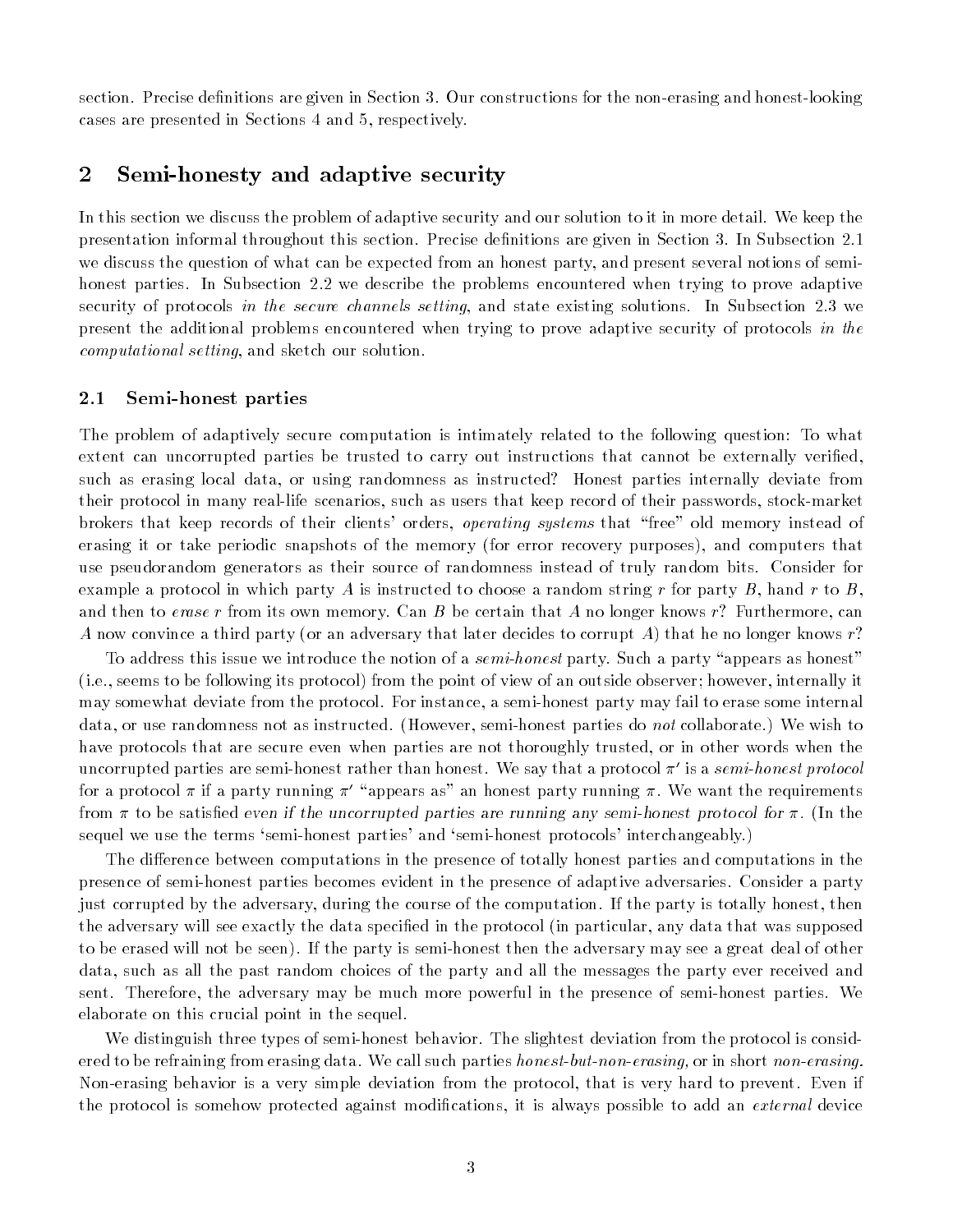that copies all memory locations accessed by the protocol to a "safe" memory. This way a record of the entire execution is kept. Such an external device requires no understanding of the internal structure or of the behavior of the protocol. Furthermore, failure to erase data may occur even without intention of the honest party (e.g., the operating system examples above).

A more severe deviation by a semi-honest party consists of executing some arbitrary protocol other than the specied one, with the restriction that no external test can distinguish between such a behavior and a truly honest behavior. We call parties that deviate in this way honest-looking. Honest-looking parties represent "sophisticated" parties that internally deviate from the protocol in an arbitrary way, but are not willing to take any chance that they will ever be uncovered (say, by an unexpected audit). Note that honest-looking parties can do other "harmful" things, on top of not erasing data. For instance, assume that some one-way permutation  $f: D \mapsto D$  is known to all parties. When instructed to choose a value  $r$ uniformly in D, an honest-looking party can instead choose s uniformly in D and let  $r = f(s)$ . Thus, the party cannot be trusted to *not* know  $f^{-1}(r)$ . (Other, more 'disturbing' deviations from the protocols are possible, we elaborate in the sequel.)

An even more permissive approach allows a semi-honest party to deviate arbitrarily from the protocol, as long as its behavior appears honest to all other parties executing the protocol. Other external tests, not specied in the protocol, may be able to detect such a party as cheating. We call such semi-honest parties weakly-honest.

The focus of our work is mainly on adaptive security in the presence of non-erasing parties (see Section 4). This coincides with the common interpretation of the problem of adaptive security. To the best of our knowledge, honest-looking and weakly-honest parties were not considered before.

#### $2.2$ Adaptive security in the secure channels setting

Although the emphasis of this paper is on the computational setting, we first present the state of knowledge, and sketch the problems involved, in the secure channels setting. We believe that understanding adaptively secure computation in the computational setting is easier when the secure channels setting is considered first.

The state-of-the-art with respect to adaptive computation in the secure channels setting can be briefly summarized as follows. Adaptively secure protocols for computing any function exist in the presence of non-erasing parties (e.g., [BGW, CCD]). However, in contrast with popular belief, not every nonadaptively secure protocol is also *adaptively* secure in the presence of non-erasing parties. Furthermore, current techniques are insufficient for proving adaptive security of any protocol for computing a non-trivial function in the presence of honest-looking parties.

In order to present the extra difficulty in constructing *adaptively* secure protocols, we roughly sketch the standard definition of secure multi-party computation. (Full definitions appear in Section 3.) Our presentation follows [MR, Be1, GwL, C], while incorporating the notion of semi-honest parties in the definition. The definition follows the same outline in the secure channels setting and in the computational settings.

Background: How is security defined. First an *ideal model* for secure multi-party computation is formulated. A computation in this ideal model captures \the highest level of security we can expect from a multi-party computation". Next we require that executing a secure protocol  $\pi$  for evaluating some function f of the parties' inputs in the actual real-life setting is "equivalent" to evaluating f in the ideal model, where the meaning of this "equivalence" is explained below.

A computation in the ideal model proceeds as follows. First an ideal-model-adversary chooses to corrupt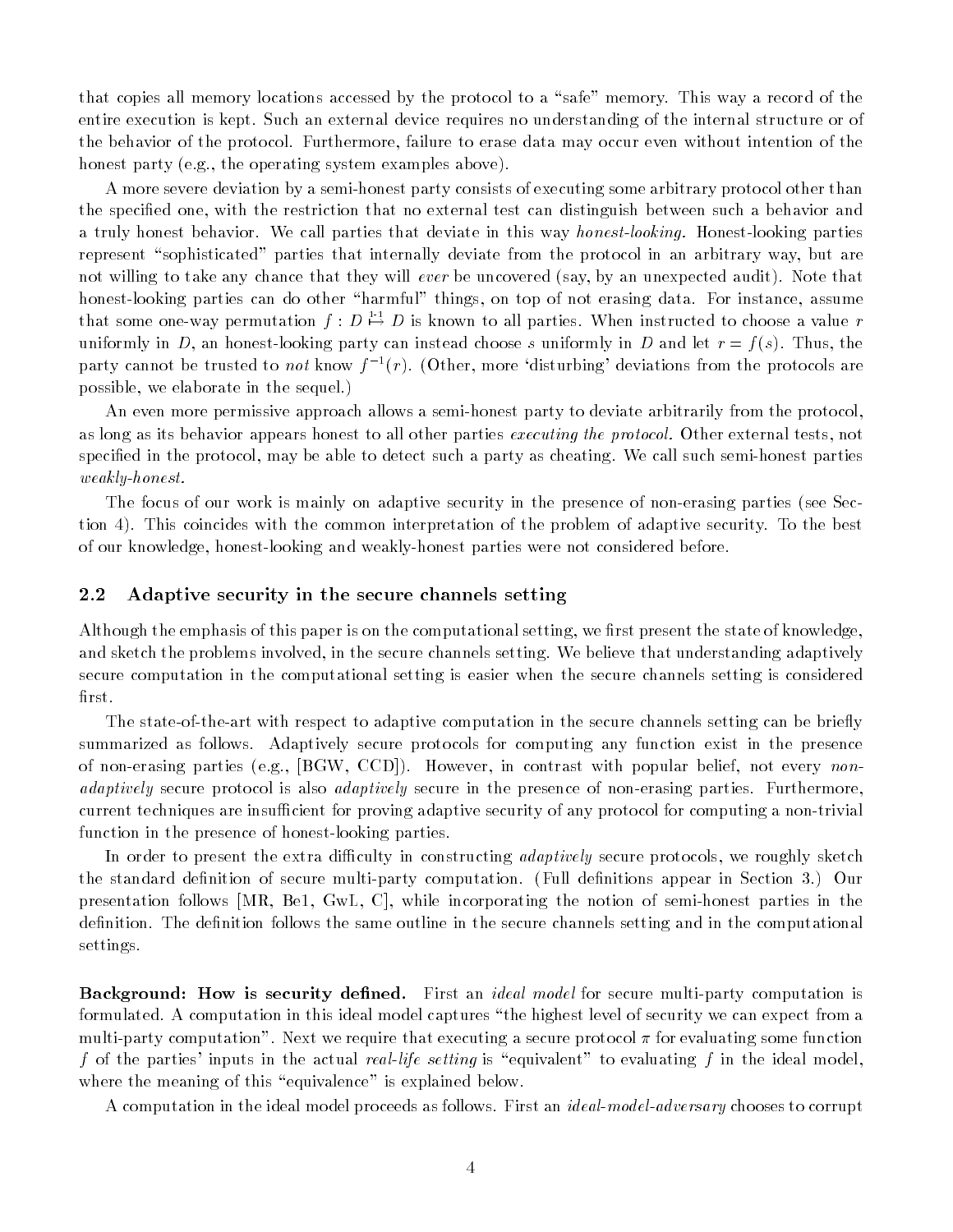a set of parties (either adaptively or non-adaptively), learns their input, and possibly modies it. Next all parties hand their (possibly modified) inputs to an incorruptible *trusted party*. The trusted party then computes the expected output (i.e., the function value) and hands it back to all parties. At this stage an adaptive adversary can choose to corrupt more parties. Finally, the uncorrupted parties output the value received from the trusted party whereas the corrupted parties output some arbitrary function of the information gathered during this computation.

In the real-life model there exists no trusted party and the parties must interact with one another using some protocol in order to compute any "non-trivial" function. We say that the execution of a protocol  $\pi$ for evaluating f is "equivalent" to evaluating f in the ideal model, if for any adversary A in the real-life model, there exists an ideal-model-adversary S that has the same effect on the computation as A, even though S operates in the ideal model. That is, on any input, the outputs of the parties after running  $\pi$  in the real-life model in the presence of  $\mathcal A$  should be distributed equally to the outputs of parties evaluating f in the ideal model in the presence of S. Furthermore, this condition should hold for any semi-honest protocol  $\pi'$  for  $\pi$  (according to either of the above notions of semi-honesty).

We require that the complexity of S be comparable to (i.e., polynomial in) the complexity of A. This requirement can be motivated as follows. Machine S represents "what could have been learned in the ideal model". Thus, security of a protocol can be interpreted as the following statement: "whatever  $\mathcal A$  can learn in the real-life model, could have been learned in the ideal model within comparable complexity". A much weaker (and arguably unsatisfactory) notion of security emerges if the complexity of  $\mathcal S$  does not depend on that of A. (This holds even in the non-adaptive case.)<sup>1</sup>

**Problems with proving adaptive security.** A standard construction of an ideal-model-adversary,  $S$ , operates via black-box interaction with the real-life adversary A. More specifically, let  $\pi'$  be a semi-honest protocol for  $\pi$ . S runs the black-box representing A on a simulated interaction with a set of parties running  $\pi'$ . S corrupts (in the ideal model) the same parties that A corrupts in the simulated interaction, and outputs whatever A outputs. From the point of view of A, the interaction simulated by S should be distributed identically to an authentic interaction with parties running  $\pi'$ . It is crucial that S be able to run a successful simulation based only on the information available to it in the ideal model, and in particular without knowing the inputs of uncorrupted parties. We restrict our presentation to this methodology of proving security of protocols, where  $S$  is restricted to probabilistic polynomial time. We remark that no other proof method is known in this context. In the sequel we often call the ideal-model-adversary  $S$  a simulator.

Following the above methodology, the simulator that we construct has to generate simulated messages from the uncorrupted parties to the corrupted parties. In the non-adaptive case the set of corrupted parties is fixed and known to the simulator. Thus the simulator can corrupt these parties, in the ideal model, before the simulation starts. In the adaptive case the corrupted parties are chosen by the simulated adversary  $A$  as the computation unfolds. Here the simulator corrupts a party, in the ideal model, only when the simulated adversary decides on corrupting that party. Thus the following extra problem is encountered. Consider a currently uncorrupted party P. Since S does not know the input of P, it may not know which

<sup>&</sup>lt;sup>1</sup>We illustrate this distinction via the following example. Let  $f(x, y) = g(x \oplus y)$  where g is a one-way permutation and  $\oplus$  denotes bitwise exclusive or. Assume that parties A and B have inputs x and y respectively, and consider the following protocol for computing f: Party A announces x, party B announces y, and both parties compute  $f(x, y)$ . Our intuition is that this protocol is insecure against adversaries that may corrupt one party (say  $B$ ): it "gives away for free" both x and y, whereas computing x given y and  $f(x, y)$ , may take the adversary a large amount of time. Indeed, if the ideal-model adversary S is limited to probabilistic polynomial time (and one-way permutations exist), then this protocol is insecure against adversaries that corrupt one party. However, under the model allowing S unlimited computational power regardless of  $A$ 's complexity, this protocol is considered secure since  $S$  can invert g.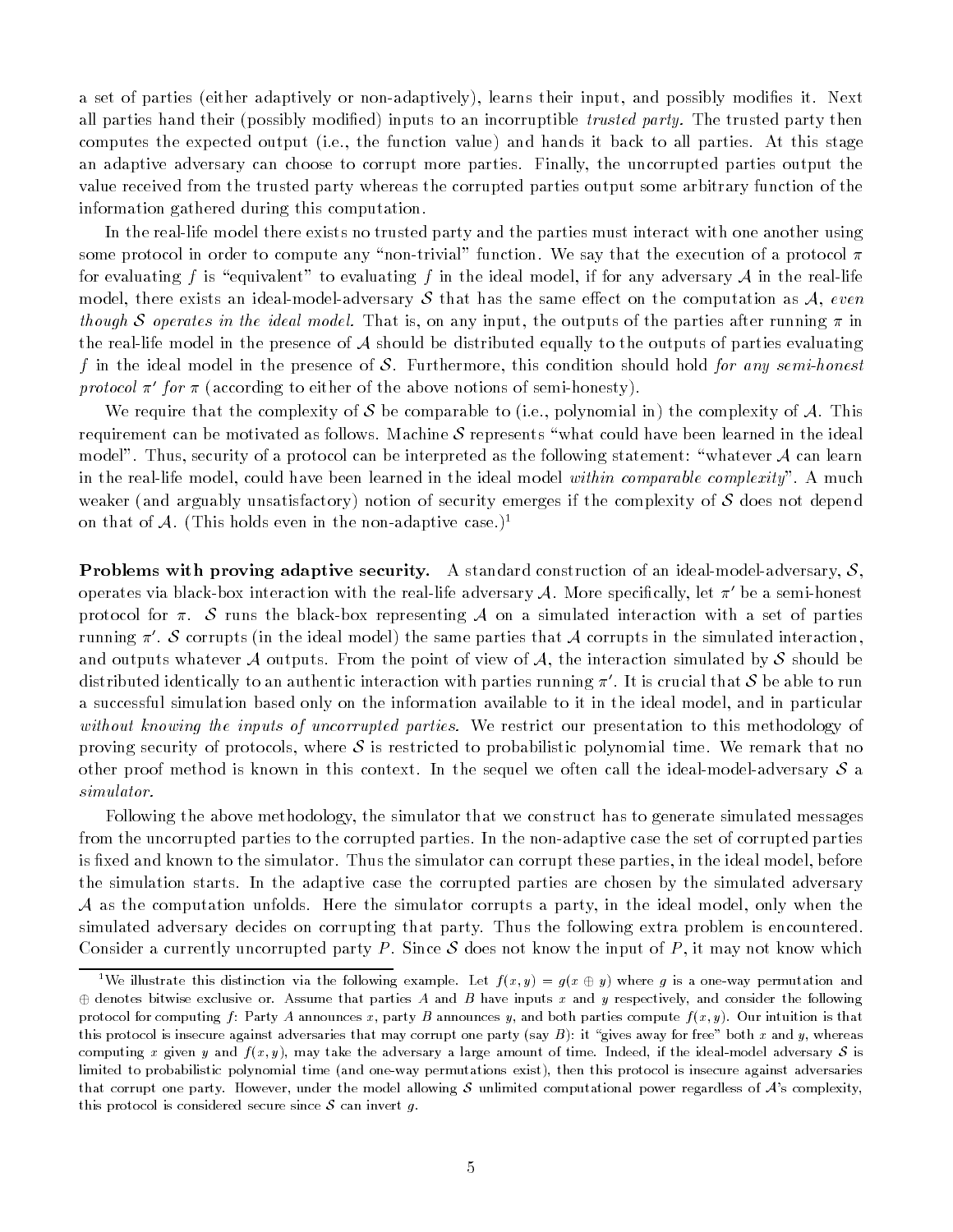messages should be sent by P to the corrupted parties. Still, S has to generate some dummy messages to be sent by the simulated P to corrupted parties. When the simulated adversary A later corrupts P it expects to see P's internal data. The simulator should now be able to present internal data for P that is consistent with P's newly-learned input and with the messages previously sent by P, according to the particular semihonest protocol  $\pi'$  run by P. It turns out that this can be done for the [BGW] protocols for computing any function in the presence of non-erasing parties. Thus, the [BGW] protocols are adaptively secure in the presence of non-erasing parties. Recall, however, that not every protocol which is secure against non-adaptive adversaries is also secure against adaptive adversaries (see example in the third paragraph of the Introduction).

In face of honest-looking parties. Further problems are encountered when honest-looking parties are allowed, as demonstrated by the following example. Consider a protocol  $\beta$  that instructs each party, on private input  $\sigma$ , to just publicize a uniformly and independently Chosen value r in some domain D and terminate.  $\beta$  looks "harmless" in the sense that no information on the inputs leaks out. However, consider the following honest-looking variant of  $\beta$ . Let  $f_0, f_1$  be a claw-free pair of permutations over D. Then, on input  $\sigma \in \{0, 1\}$ , an honest-looking party can 'commit' to its input by publicizing  $f_{\sigma}(r)$  instead of publicizing r. If this honest-looking variant of  $\beta$  is shown secure via an efficient black-box simulation as described above, then the constructed simulator can be used to find claws between  $f_0$  and  $f_1$ . Similar honest-looking variants can be constructed for the [BGW, CCD] protocols. Consequently, if claw-free pairs of permutations exist then adaptive security of the [BGW, CCD] protocols, in the presence of honestlooking parties, cannot be proven via black-box simulation. In fact, such honest-looking variants can be constructed for any "non-trivial" protocol, with similar effects.

### 2.3 Adaptive security in the computational setting

We sketch the extra difficulty encountered in constructing adaptively secure protocols in the computational setting, and outline our solution for non-erasing parties. Consider the following folklore methodology for constructing secure protocols in the computational setting. Start with an adaptively secure protocol  $\pi$ resilient against non-erasing parties in the secure channels setting, and construct a protocol  $\tilde{\pi}$  by encrypting each message using a standard encryption scheme. We investigate the security of  $\tilde{\pi}$  in the computational setting.

**Proving that**  $\tilde{\pi}$  **is non-adaptively secure.** We first sketch how  $\tilde{\pi}$  can be shown non-adaptively secure in the computational setting, assuming that  $\pi$  is non-adaptively secure in the secure channels setting. Let S be the ideal-model-adversary (simulator) associated with  $\pi$  in the secure channels setting. (We assume that S operates via "black-box simulation" of the real-life adversary A as described above.) We wish to construct, in the computational setting, a simulator  $\tilde{\mathcal{S}}~$  for  $\tilde{\pi}$ . The simulator  $\tilde{\mathcal{S}}~$  operates just like  $\mathcal{S}$ , with two exceptions. First, In the computational setting the real-life adversary expects the messages sent to corrupted parties to be encrypted. Next, the real-life adversary expects to see the ciphertexts sent between uncorrupted parties. (In the secure channels setting the adversary does not see the communication between uncorrupted parties.)  $\tilde{\mathcal{S}}$  will imitate this situation as follows. First each message sent to a corrupted party will be appropriately encrypted. Next, the simulated uncorrupted parties will exchange dummy ciphertexts. (These dummy ciphertexts can be generated as, say, encryptions of the value `0'.) The validity of simulator  $\tilde{\mathcal{S}}$  can be shown to follow, in a straightforward way, from the validity of  $\mathcal S$  and the security of the encryption scheme in use.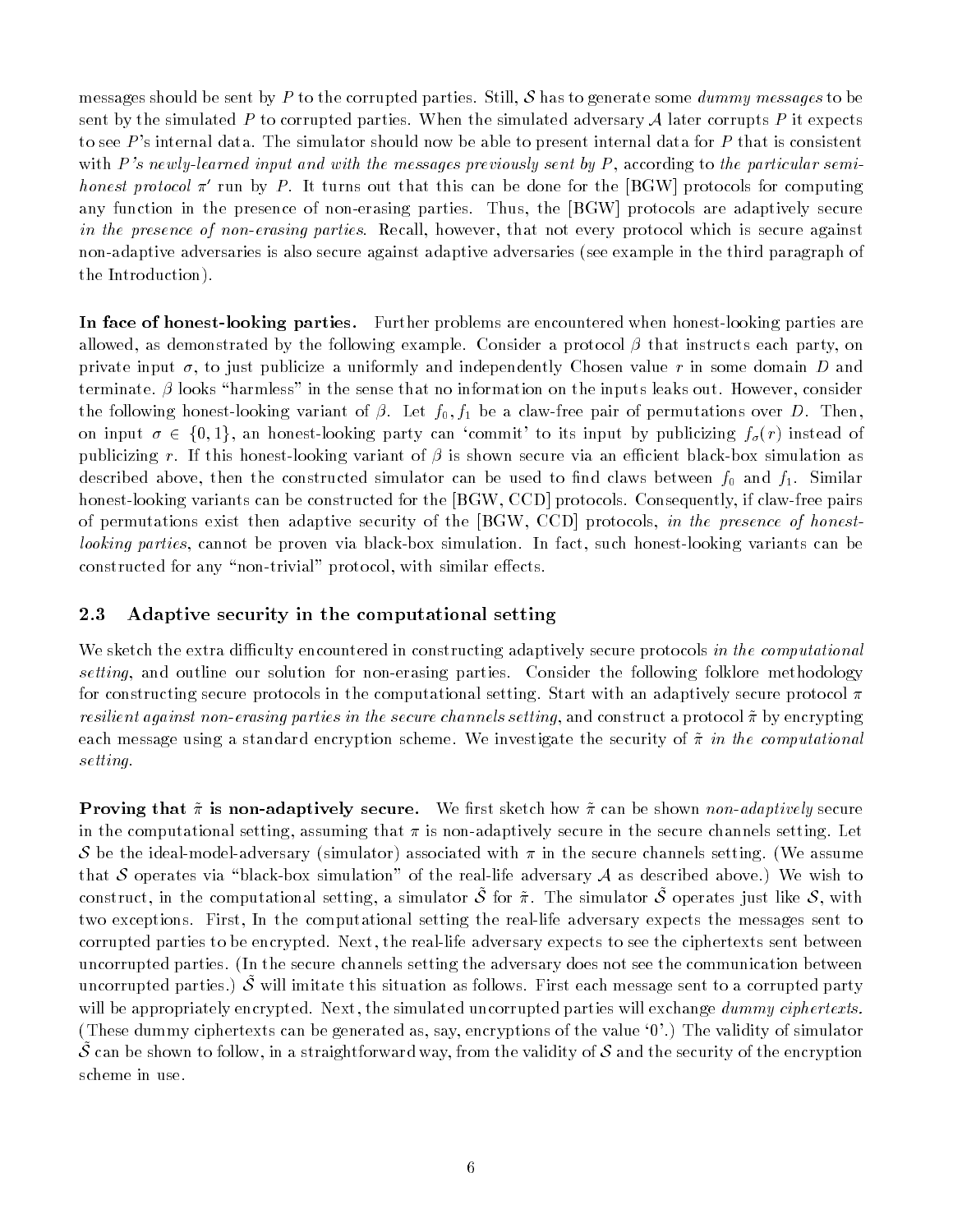Problems with proving adaptive security. When adaptive adversaries are considered, the construction of a simulator  $\phi$  in the computational setting encounters the following additional problem. Consider an uncorrupted party P. Since  $\tilde{\mathcal{S}}$  does not know the input of P, it does not know which messages should be sent by P to other *uncorrupted* parties.<sup>2</sup> Still,  $\tilde{S}$  has to generate dummy ciphertexts to be sent by the simulated  $P$  to uncorrupted parties. These dummy ciphertexts are seen by the adaptive adversary. When the adversary later corrupts the simulated  $P$ , it expects to see all of  $P$ 's internal data, as specified by the semi-honest protocol  $\pi'$ . Certainly, this data may include the cleartexts of all the ciphertexts sent and received by  $P$  in the past, including the random bits used for encryption and decryption, respectively. Thus, it may be the case that some specific dummy ciphertext  $c$  was generated as an encryption of  $\mathfrak{v}'$ , and the simulated P now needs to "convince" the adversary that c is in fact an encryption of  $\mathcal{I}'$  (or vice versa). This task is impossible if a standard encryption scheme (i.e., an encryption scheme where no ciphertext can be a legal encryption of both  $\mathcal{F}$  and  $\mathcal{F}$ ) is used.

We remark that Feldman, and independently Beaver and Haber, have suggested to solve this problem as follows  $[F, BH]$ . Instruct each party to *erase* (say, at the end of each round) all the information involved with encrypting and decrypting of messages. If the parties indeed erase this data, then the adversary will no longer see, upon corrupting a party, how past messages were encrypted and decrypted. Thus the problem of convincing the adversary in the authenticity of past ciphertexts no longer exists. Consequently, such "erasing" protocols can be shown adaptively secure in the computational setting. However, this approach is clearly not valid in the presence of semi-honest parties. In particular, it is not known whether the [F, BH] protocols (or any other previous protocols) are secure in the presence of non-erasing parties.

Sketch of our solution. We solve this problem by constructing an encryption scheme that serves as an alternative to standard encryption schemes, and enjoys an additional property roughly described as follows. One can efficiently generate dummy ciphertexts that can later be "opened" as encryptions of either  $\dot{0}$ ' or `1', at wish. (Here the word `ciphertext' is used to denote all the information seen by the adversary during the execution of the protocol.) These dummy ciphertexts are different and yet computationally indistinguishable from the valid encryptions of  $0'$  (or  $1'$ ) produced in a real communication. We call such encryption protocols non-committing.<sup>3</sup>

Let  $\mathcal{E}^{(0)}$  (resp.,  $\mathcal{E}^{(1)}$ ) denote the distribution of encryptions of the value 0 (resp., 1) in a public-key encryption scheme. For simplicity, suppose that each of these distributions is generated by applying an emclem deterministic algorithm, denoted  $A^{\langle\gamma\rangle}$  (resp.,  $A^{\langle\gamma\rangle}$ ), to a uniformly selected  $n$ -bit string. The a *traditional* encryption scheme (with no decryption errors) the supports of  $\mathcal{E}^{(0)}$  and  $\mathcal{E}^{(1)}$  are disjoint (and  $\mathcal{E}^{<\sim}$ ,  $\mathcal{E}^{<\sim}$  are computationally indistinguishable). In a *non-committing* encryption scheme, the supports of  $\mathcal{E}^{(0)}$  and  $\mathcal{E}^{(1)}$  are not disjoint but the probability that an encryption (of either '0' or '1') resides in their intersection, denoted  $I$ , is negligible. Thus, decryption errors occur only with negligible probability. However, the simulator can efficiently generate a distribution  $\mathcal{E}^{\text{amb}}$  which assumes values in I so that this distribution is computationally indistinguishable from both  $\varepsilon^{<\gamma}$  and  $\varepsilon^{<\gamma}.$  The furthermore, each  $\,$  ambiguous  $\,$ ciphertext"  $c \in I$  is generated together with two random looking n-bit strings, denoted  $r_0$  and  $r_1$ , so that  $A^{(0)}(r_0) = A^{(1)}(r_1) = c$ . That is, the string  $r_0$  (resp.,  $r_1$ ) may serve as a witness to the claim that c is an

 $^{\circ}$  There is also the easier problem of generating the messages sent by  $P$  to corrupted parties. This was the problem discussed in the previous subsection. However, our hypothesis that  $S$  is a simulator for the secure channel model means that  $S$  is able to generate these cleartext messages. Thus, all that  $\tilde{\mathcal{S}}$  needs to do is encrypt the messages it has obtained from  $\mathcal{S}$ .

 $^\circ$  This "non-committing property" is reminiscent of the "Chameleon blobs" of [BCC]. The latter are *commitment* schemes where the recipient of a commitment  $c$  can generate by himself de-commitments of  $c$  to both 0 and 1, whereas the sender is "effectively committed" to a specific bit value.

 $\bar{ }$  Each of these algorithms is also given an n-bit encryption key.

<sup>&</sup>quot;Uonsequently, it must be that  $\mathcal{E}^{\gamma\gamma}$  and  $\mathcal{E}^{\gamma\gamma}$  are computationally indistinguishable. Thus, a non-committing encryption scheme is also a secure encryption scheme in the traditional sense.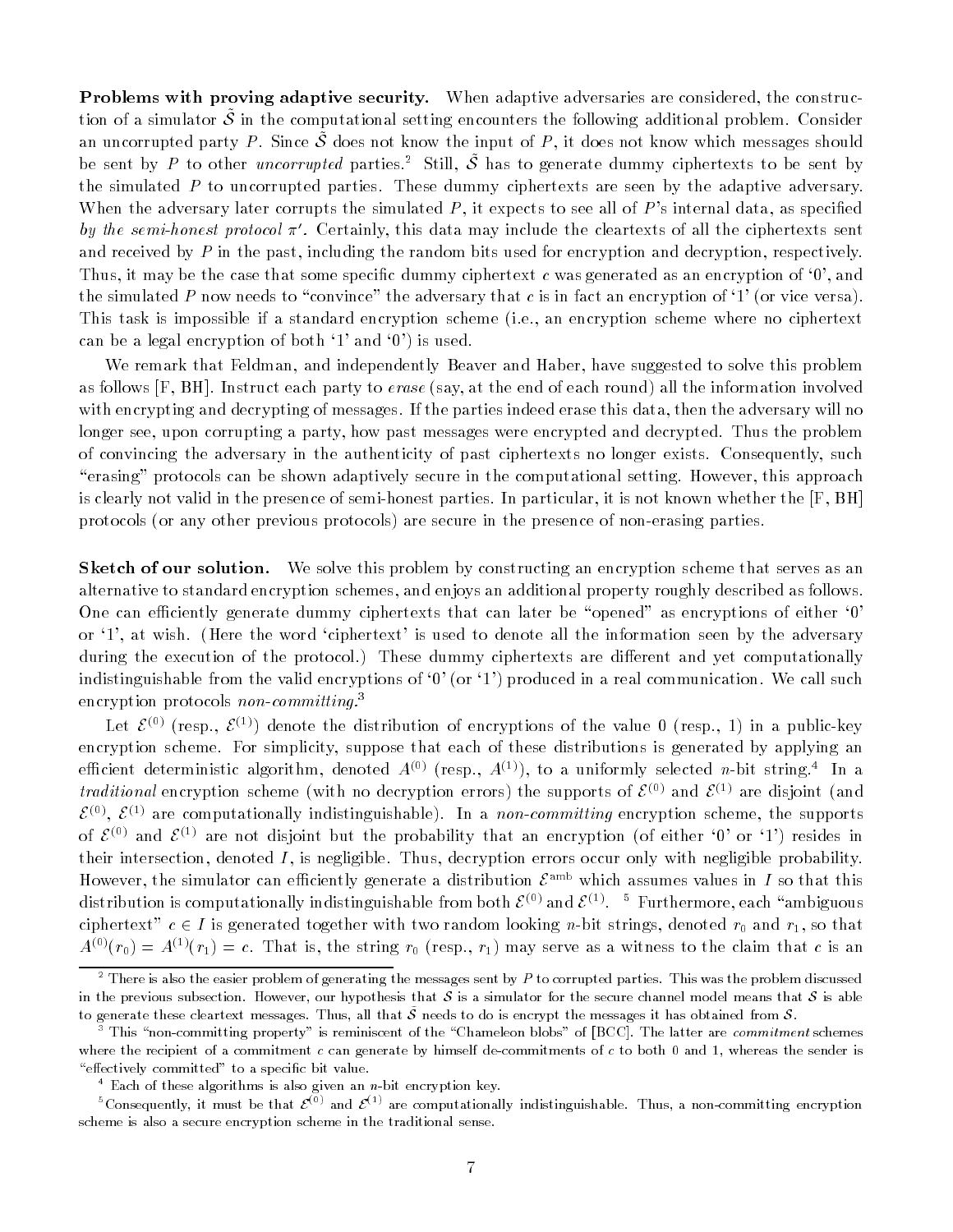encryption of  $\mathfrak{g}'$  (resp.,  $\mathfrak{g}'$ ). See Section 3.4 for a definition of non-committing encryption protocols.

Using a non-committing encryption protocol, we resolve the simulation problems which were described above. Firstly, when transforming  $\pi$  into  $\tilde{\pi}$ , we replace every bit transmission of  $\pi$  by an invocation of the non-committing encryption protocol. This allows us to generate dummy ciphertexts for messages sent between uncorrupted parties so that at a later stage we can substantiate for each such ciphertext both the claim that it is an encryption of `0' and the claim that it is an encryption of `1'. We stress that although dummy ciphertexts appear with negligible probability in a real execution, they are computationally indistinguishable from a uniformly generated encryption of either '0' or '1'. Thus, using a non-committing encryption protocol we construct *adaptively secure protocols* for computing any (recursive) function in the computational model in the presence of non-erasing parties. Finally, we construct a non-committing encryption protocol based on a primitive called *common-domain trapdoor systems* (see Definition 4.3). We also describe two implementations based on the RSA and Diffie-Hellman assumptions respectively. Thus, we get

**Theorem 2.1** If common-domain trapdoor systems exist, then there exist secure protocols for computing any (recursive) function in the computational setting, in the presence of non-erasing parties and adaptive adversaries that corrupt less than a third of the parties.

We remark that, using standard constructions (e.g.,  $[RB]$ ), our protocols can be modified to withstand adversaries that corrupt less than half of the parties.

Dealing with honest-looking parties. In Section 5, we sketch a solution for the case of honest-looking parties, assuming, in addition to the above, also the existence of a \trusted dealer" at a pre-computation stage. We stress that this result does not hold if an initial (trusted) set-up is not allowed.

#### 3**Definitions**

In Section 3.1 we define semi-honest protocols (with respect to the three variants discussed in Section 2.1). This notion underlies all our subsequent definitions. In Sections 3.2 and 3.3 we define adaptively secure multi-party computation in the secure channels and the computational settings, respectively. Although the focus of this work is the computational setting, we state this definition also in the secure channels setting. This will enable us to discuss our results as a general transformation from adaptively secure protocols in the secure channels setting into adaptively secure protocols in the computational setting, without getting into details of specific protocols. In Section 3.4 we define our main tool, non-committing encryption protocols. Throughout Section 3 we assume that the reader has acquired the intuition provided in Section 2.

Let us first recall the standard definition of computational indistinguishability of distributions.

**Definition 3.1** Let  $A = \{A_x\}_{x \in \{0,1\}^*}$  and  $B = \{B_x\}_{x \in \{0,1\}^*}$  be two ensembles of probability distributions. We say that A and B are computationally indistinguishable if for every positive polynomial p, for every probabilistic polynomial-time algorithm  $D$  and for all sufficiently long x's,

$$
|\text{Prob}(D(A_x) = 1) - \text{Prob}(D(B_x) = 1)| < \frac{1}{p(|x|)}.
$$

We colloquially say that " $A_x$  and  $B_x$  are computationally indistinguishable", or " $A_x \approx B_x$ ".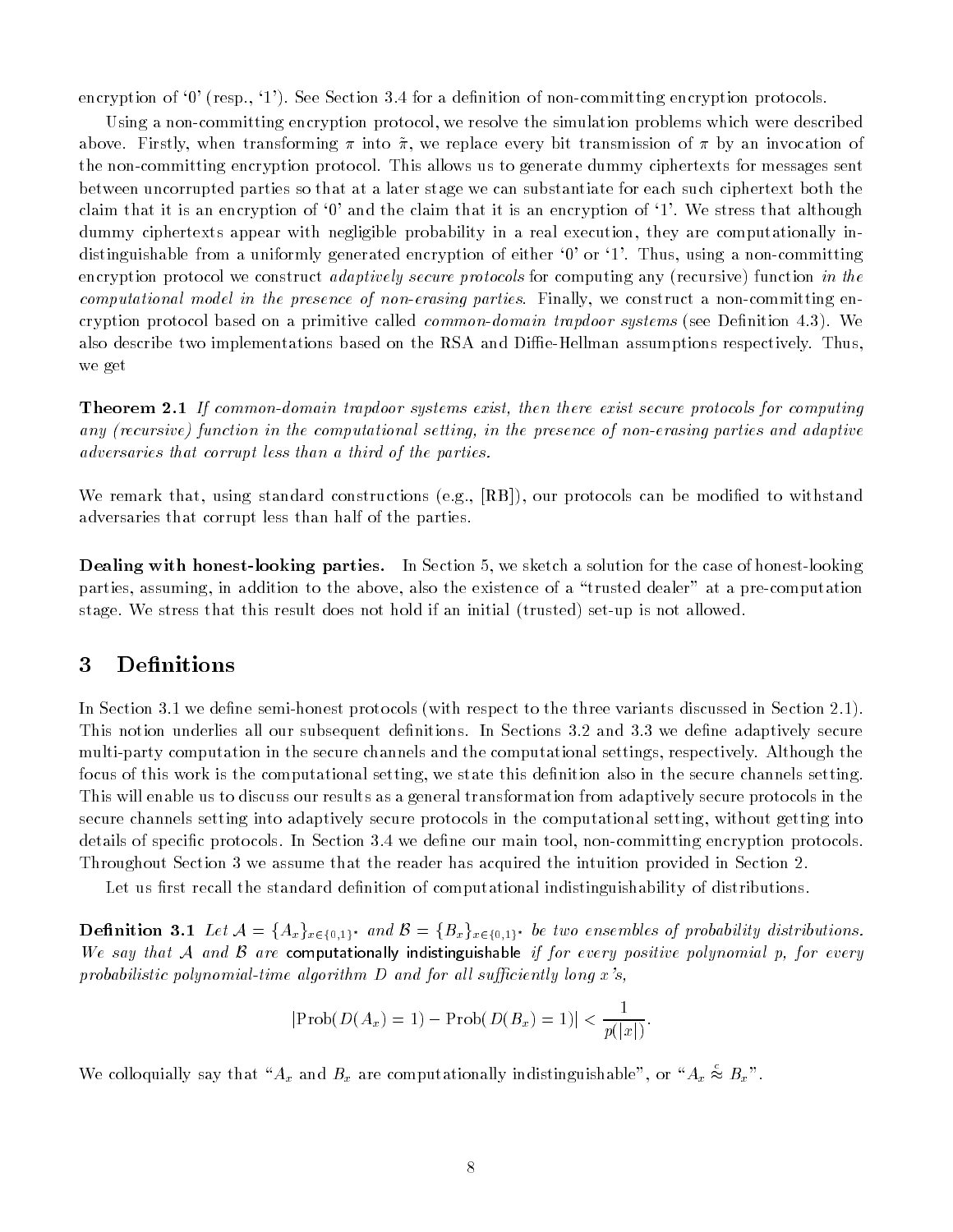#### $3.1$ Semi-honest protocols

We define semi-honest parties (or, equivalently, semi-honest protocols) for the three alternative notions of semi-honesty discussed in Section 2.1. First we define honest-but-non-erasing (or in short non-erasing) protocols. Informally, a protocol  $\pi'$  is non-erasing for a protocol  $\pi$ , if  $\pi'$  is identical to  $\pi$  with the exception that  $\pi'$  may omit instructions to erase data. Actually, it suffices to consider a non-erasing protocol which keeps a record of the entire history of the computation.

**Definition 3.2** Let  $\pi$  and  $\pi'$  be n-party protocols. We say that  $\pi'$  is a non-erasing protocol for  $\pi$  if  $\pi'$  is identical to  $\pi$  with the exception that, in addition to the instructions of  $\pi$ , protocol  $\pi'$  copies the contents of each memory location accessed by  $\pi$  to a special record tape (inaccessible by  $\pi$ ).

Next we define **honest-looking** protocols. Informally, a party is honest-looking if its behavior is indistinguishable from the behavior of an honest party by any external test. (Internally the party may arbitrarily deviate from the protocol.) More formally, let  $\text{co}_{M_{\pi}}(\vec{x}, \vec{r})$  denote the communication among *n* parties running  $\pi$  on input  $\vec{x}$  and random input  $\vec{r}$  ( $x_i$  and  $r_i$  for party  $P_i$ ). Let  $COM_{\pi}(\vec{x})$  denote the random variable describing  $COM_{\pi}(\vec{x}, \vec{r})$  when  $\vec{r}$  is uniformly chosen. For *n*-party protocols  $\rho$  and  $\pi$  and an index  $i \in [n]$ , let  $\rho_{\ell(i,\pi)}$  denote the protocol where party  $P_i$  executes  $\pi$  and all the other parties execute  $\rho$ .

**Definition 3.3** Let  $\pi$  and  $\pi'$  be n-party protocols. We say that  $\pi'$  is a perfectly honest-looking protocol for  $\pi$  if for any input  $\vec{x}$ , for any n-party "test" protocol  $\rho$ , and for any index  $i \in [n]$ , we have

$$
\mathrm{COM}_{\rho_{\ell(i,\pi)}}(\vec{x}) \triangleq \mathrm{COM}_{\rho_{\ell(i,\pi')}}(\vec{x})
$$

(where  $\dot{=}$  stands for "identically distributed"). If the test protocol  $\rho$  is restricted to probabilistic polynomial time, and  $\text{COM}_{\rho_{f(i,\pi)}}(\vec{x}) \approx \text{COM}_{\rho_{f(i,\pi')}}(\vec{x})$ , then we say that  $\pi'$  is a computationally honest-looking protocol for  $\pi$ .

Here the "test" protocol  $\rho$  represents a collaboration of all parties in order to test whether  $P_i$  is honest.

Next we define **weakly-honest** protocols. Here we require that Definition  $3.3$  is satisfied only with respect to the original protocol  $\pi$ , rather than with respect to any test protocol  $\rho$ .

**Definition 3.4** Let  $\pi$  and  $\pi'$  be n-party protocols. We say that  $\pi'$  is a perfectly weakly-honest protocol for  $\pi$  if for any input  $\vec{x}$  and for any index  $i \in [n]$ , we have

$$
\text{COM}_{\pi}(\vec{x}) \stackrel{\text{d}}{=} \text{COM}_{\pi/(i,\pi') }(\vec{x})
$$

If  $\pi$  is restricted to probabilistic polynomial time, and if  $COM_{\pi}(\vec{x}) \approx COM_{\pi/(i,\pi')}(\vec{x})$ , then we say that  $\pi'$  is a computationally weakly-honest *protocol for*  $\pi$ .

#### 3.2 Adaptive security in the secure channels setting

We define adaptively secure multi-party computation in the secure channels setting. That is, we consider a synchronous network where every two parties are connected via a secure communication link (i.e., the adversary does not see, nor alter, messages sent between uncorrupted parties). The adversary is computationally unlimited.

We use the standard methodology presented in Section 2.2. That is, the execution of a protocol for computing some function is compared to evaluating the function in an ideal model, where a trusted party is used. We substantiate the definition in three steps. First, we give an exact definition of this ideal model. Next, we formulate our (high level) notion of 'real-life' protocol execution. Finally, we describe and formalize the method of comparing computations.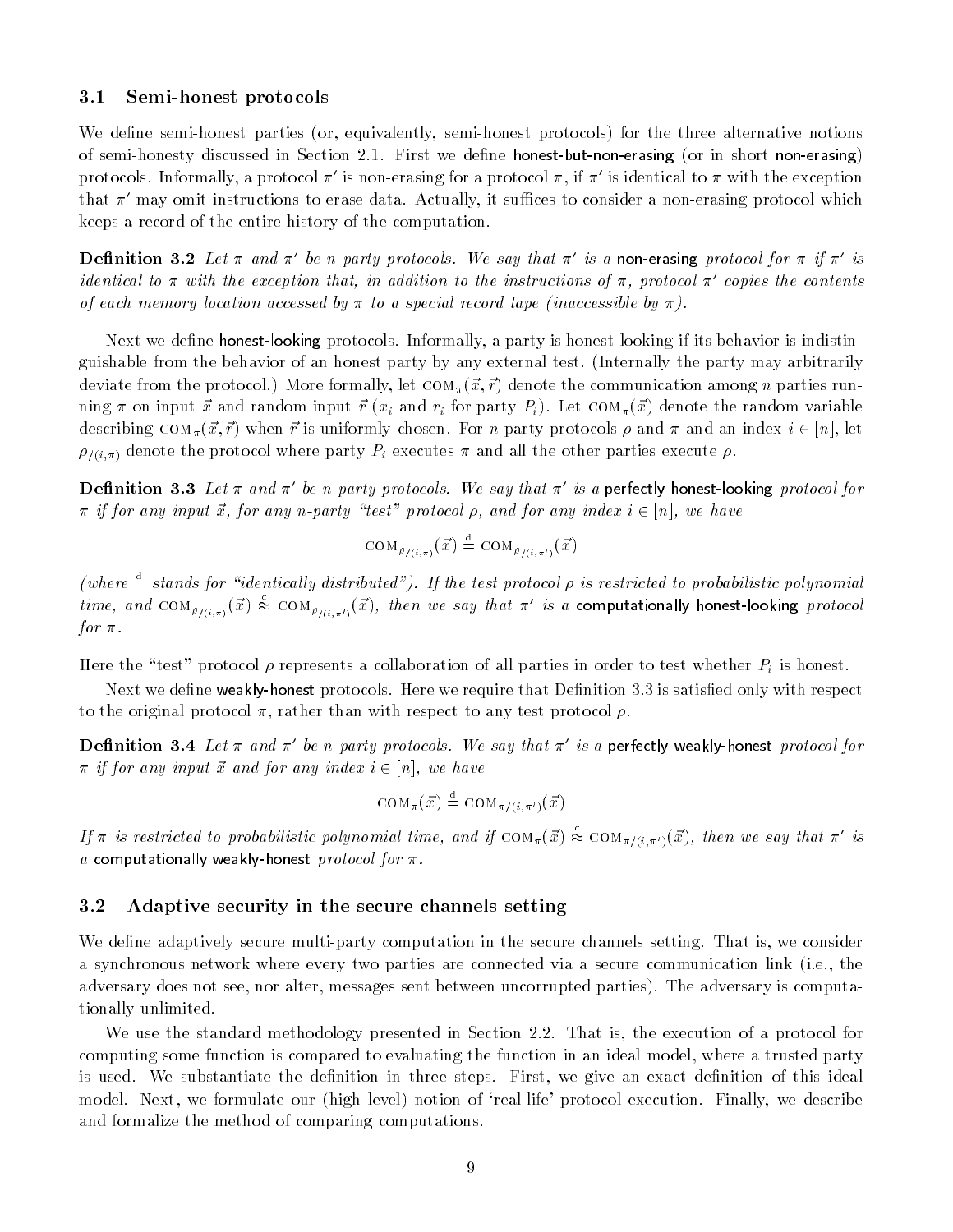The computation in the ideal model, in the presence of an ideal-model-adversary  $S$ , proceeds as follows. The parties have inputs  $x = x_1 \ldots x_n \in D^+$  (party  $P_i$  has input  $x_i$ ) and wish to compute  $f(x_1, \ldots, x_n)$ , where f is a predetermined function.<sup>6</sup> The adversary S has no initial input, and is parameterized by t, the maximum number of parties it may corrupt.

- **First corruption stage:** First, S proceeds in up to t iterations. In each iteration S may decide to corrupt some party, based on  $\mathcal{S}'$  s random input and the information gathered so far. Once a party is corrupted its internal data (that is, its input) becomes known to  $S$ . A corrupted party remains corrupted for the rest of the computation. Let  $B$  denote the set of corrupted parties at the end of this stage.
- **Input substitution stage:** S may alter the inputs of the corrupted parties; however, this is done without any knowledge of the inputs of the good parties. Let  $\sigma$  be the  $|D|$ -vector of the altered inputs of the  $\sigma$ corrupted parties, and let  $\vec{y}$  be the n-vector constructed from the input  $\vec{x}$  by substituting the entries of the corrupted parties by the corresponding entries in  $\sigma$ .
- **Computation stage:** The parties hand  $\vec{y}$  to the trusted party (party  $P_i$  hands  $y_i$ ), and receive  $f(\vec{y})$  from the trusted party.7
- **Second corruption stage:** Now that the output of the computation is known,  $S$  proceeds in another sequence of up to  $t - |B|$  iterations, where in each iteration S may decide to corrupt some additional party, based on  $\mathcal{S}'$ 's random input and the information gathered so far (this information now includes the value received from the trusted party by parties in  $B$ ). We stress that S may corrupt at most t parties in the entire computation.
- **Output stage:** The uncorrupted parties output  $f(\vec{y})$ , and the corrupted parties output some arbitrary  $f$ unction, computed by the adversary, of the information gathered by the adversary (i.e.,  $\sigma$  and  $f$  ( $q$  )). We let the n-vector IDEAL<sub>f,S</sub> $(\vec{x})$  = IDEAL<sub>f,S</sub> $(\vec{x})_1$ ...IDEAL<sub>f,S</sub> $(\vec{x})_n$  denote the outputs of the parties on input  $\vec{x}$ , trusted party for computing f, and adversary S (party  $P_i$  outputs IDEAL<sub>f;S</sub> $(\vec{x})_i$ ).

For the benefit of formalistic readers we further formalize the above discussion (in Definitions 3.5 through 3.7). Other readers are advised to skip a page up to the paragraph discussing the computation in the real-life setting.

First, we need two technical notations.

- For a vector  $\vec{x} = x_1 \dots x_n$  and a set  $B \subseteq [n]$ , let  $\vec{x}_B$  denote the vector  $\vec{x}$ , projected on the indices in
- For an *n*-vector  $x = x_1 \ldots x_n$ , a set  $B \subseteq [n]$ , and a  $|D|$ -vector  $\theta = \theta_1 \ldots \theta_{|B|}$ , let  $x_{/(B,\tilde{b})}$  denote the vector constructed from vector  $\vec{x}$  by substituting the entries whose indices are in B by the  $\frac{1}{2}$  corresponding entries from  $\sigma$ .

**Definition 3.5** Let D be the domain of possible inputs of the parties, and let R be the domain of possible random inputs. A t-limited ideal-model-adversary is a quadruple  $S = (t, b, h, O)$ , where:

• *t is the maximum number of corrupted parties.* 

<sup>–</sup> A more general formulation allows different parties to compute a different functions of the input. Specifically, in this case the range of  $f$  is a  $n$ -fold Cartesian product and the interpretation is that the  $i^+$  party should get the  $i^+$  component of  $f(x).$ 

<sup>7</sup> In the case where each party computes a dierent function of the inputs, as discussed in the previous footnote, the trusted party will hand each party its specied output.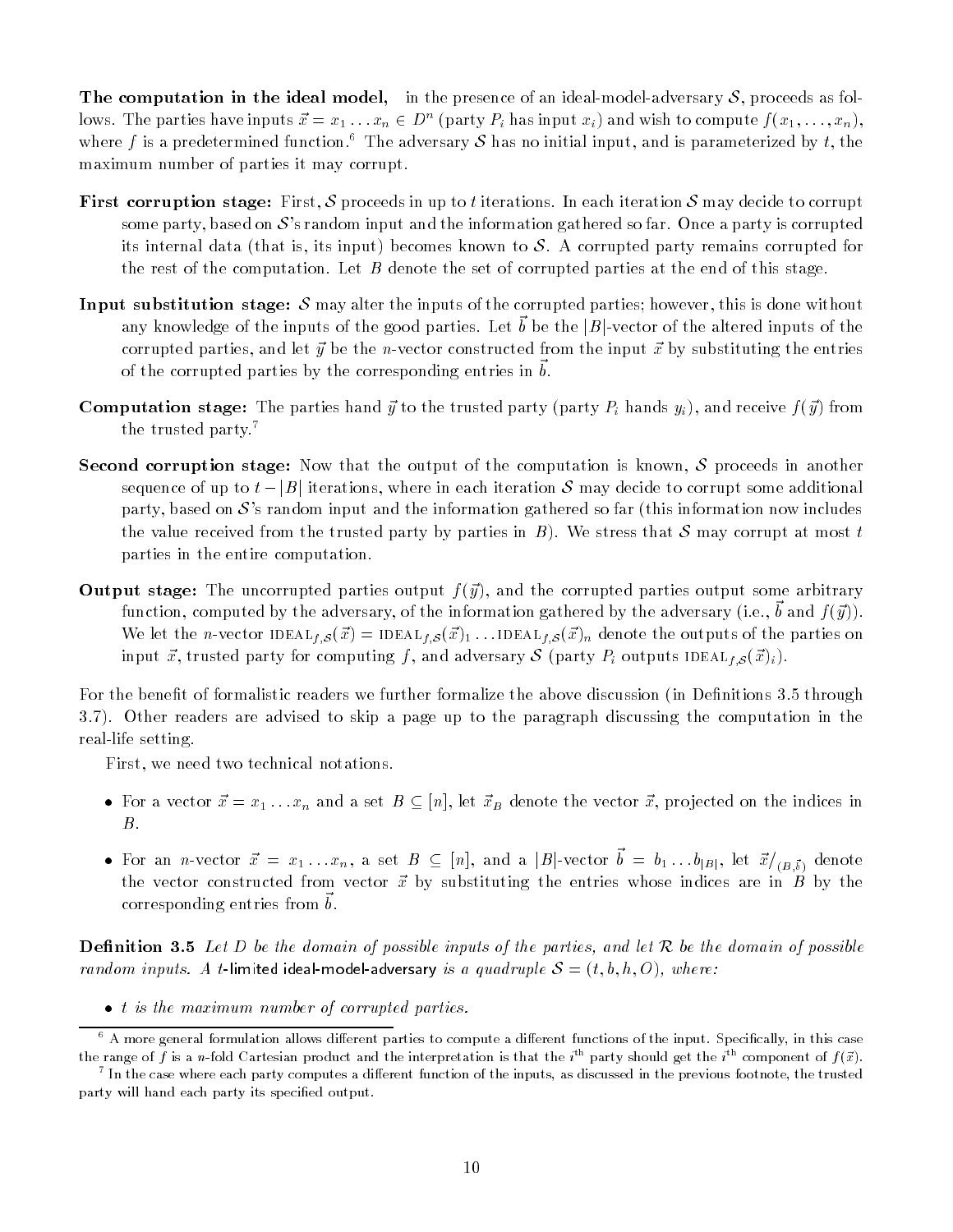- b:  $[n]^* \times D^* \times \mathcal{R} \to [n] \cup \{\perp\}$  is the selection function for corrupting parties (the value  $\perp$  is interpreted as "no more parties to corrupt at this stage")
- $\bullet\ \ h:[n]^*\times D^*\times \mathcal R\to D^*\ \ is\ \ the\ \ \textsf{input}\ \$  substitution  $\ function$
- $\bullet$   $\cup$  :  $D^* \times \mathcal{R} \rightarrow \{0,1\}^*$  is an output function for the bad parties.

The set of corrupted parties is now defined as follows.

**Definition 3.6** Let D be the domain of possible inputs of the parties, and let  $S = (t, b, h, O)$  be a t-limited ideal-model-adversary. Let  $\vec{x} \in D^n$  be an input vector, and let  $r \in \mathcal{R}$  be a random input for S. The ith set of faulty parties in the ideal model  $B^{(i)}(\vec{x}, r)$ , is defined as follows.

- $B^{(0)}(\vec{x}, r) = \phi$
- Let  $b_i \equiv b(B^{(i)}(\vec{x},r), \vec{x}_{B^{(i)}(\vec{x},r)}, r)$ . For  $0 \leq i < t$ , and as long as  $b_i \neq \perp$ , let

$$
B^{(i+1)}(\vec x,r) \stackrel{\triangle}{=} B^{(i)}(\vec x,r) \cup \{b_i\}
$$

• Let i<sup>\*</sup> be the minimum between t and the first i such that  $b_i = \perp$ . Let  $b_i^t \equiv b(B^{(i)}(\vec{x},r), \vec{x}_{B^{(i)}(\vec{x},r)}, f(\vec{y}), r)$ , where  $\hat{y}$  is the substituted input vector for the trusted party. That is,  $\hat{y} = \hat{x}/(B^{(i^*)}(\vec{x},r), h(B^{(i^*)}(\vec{x},r),\vec{x}_{B^{(i^*)}(\vec{x},r)},r))$ . (~x;r) For  $i^* \leq i < t$ , let

$$
B^{(i+1)}(\vec{x},r) \stackrel{\triangle}{=} B^{(i)}(\vec{x},r) \cup b_i^f.
$$

In Definition 3.7 we use  $B^{\leq\cdot}$  instead of  $B^{\leq\cdot}(x,r)$ .

**Definition 3.1** Let  $f: D^{\sim} \to D$  for some sets D, D be the computed function, and let  $x \in D^{\sim}$  be an input vector. The output of computing function f in the ideal model with adversary  $S = (t, b, h, O)$ , on input  $\vec{x}$  and random input r, is an n-vector IDEAL<sub>t.S</sub> $(\vec{x})$  = IDEAL<sub>t.S</sub> $(\vec{x})_1$ ...IDEAL<sub>t.S</sub> $(\vec{x})_n$  of random variables, satisfying for every  $1 \leq i \leq n$ :

$$
\text{IDEAL}_{f,\mathcal{S}}(\vec{x})_i = \begin{cases} f(\vec{y}) & \text{if } i \notin B^{(t)} \\ O(\vec{x}_{B^{(t)}}, f(\vec{y}), r) & \text{if } i \in B^{(t)} \end{cases}
$$

where  $B^{(t)}$  is the  $t^{(t)}$  set of faulty parties, r is the random input of S, and  $y = x/(B^{(t)}, h(B^{(t)}, \vec{x}_{B^{(t)}, r}))$  is the substituted input vector for the trusted party.

**Computation in the real-life setting.** Next we describe the execution of a protocol  $\pi$  in the reallife scenario. The parties engage in a synchronous computation in the secure channels setting, running a semi-honest protocol  $\pi'$  for  $\pi$  (according to any one of the notions of semi-honesty defined above). A computationally unbounded t-limited real-life adversary may choose to corrupt parties at any point during the computation, based on the information known to the previously corrupted parties, and as long as at most t parties are corrupted altogether. Once a party is corrupted the current contents of its memory (as determined by the semi-honest protocol  $\pi'$ ) becomes available to the adversary. From this point on, the corrupted party follows the instructions of the adversary. Once the computation is completed, each uncorrupted party outputs whatever it has computed to be the function value. Without loss of generality, we use the convention by which the corrupted parties output their entire view on the computation. The view consists of all the information gathered by the adversary during the computation. Specically, the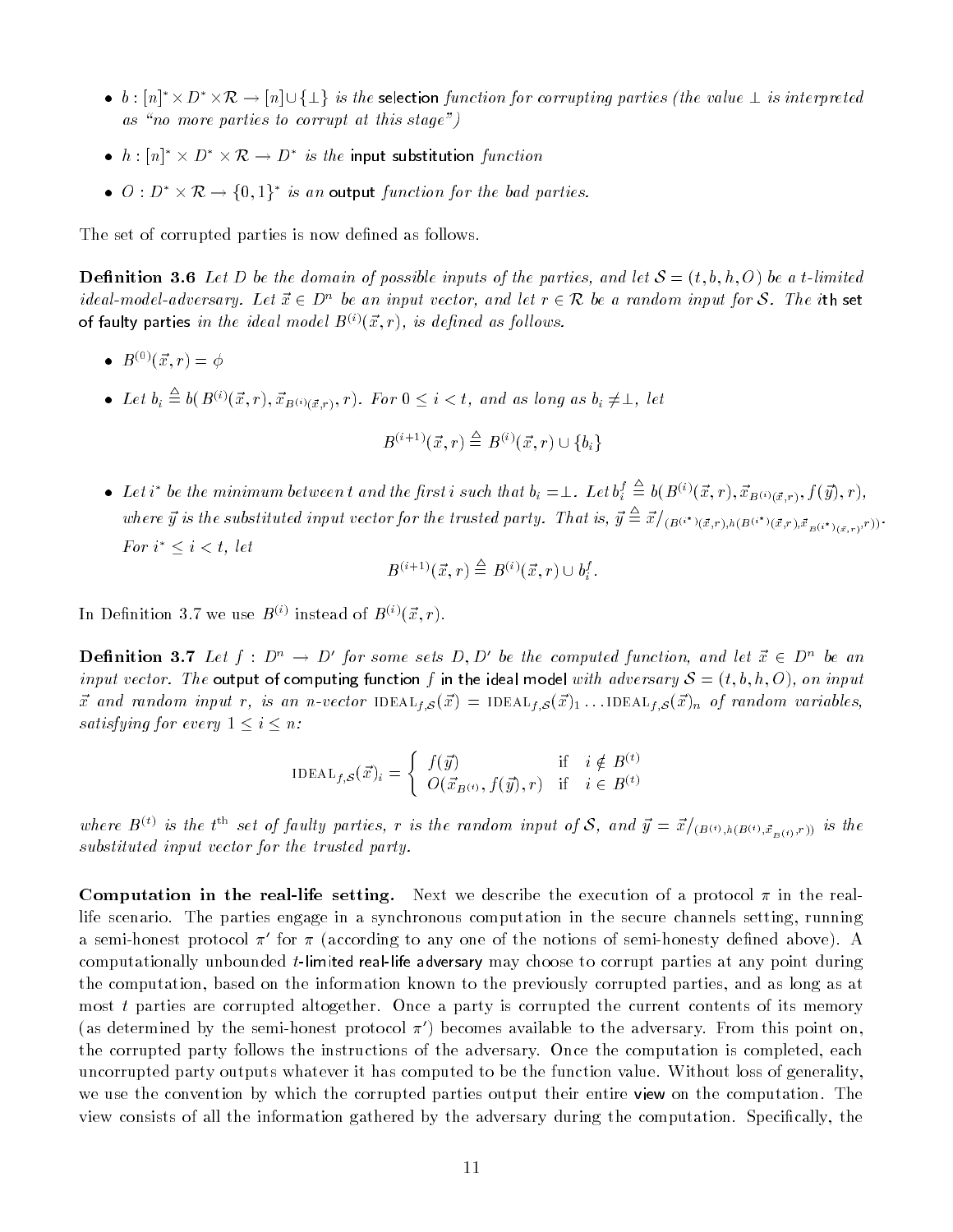view includes the inputs and random inputs of the corrupted parties and all the communication seen by the corrupted parties.

We use the following notation. Let  $VIEW_{\pi,\mathcal{A}}(\vec{x}, \vec{r})$  denote the view of the adversary A when interacting with parties running protocol  $\pi$  on input  $\vec{r}$  and random input  $\vec{r}$  ( $x_i$  and  $r_i$  for party  $P_i$ ), as described above. Let  $\text{EXEC}_{\pi,\mathcal{A}}(\vec{x},\vec{r})_i$  denote the output of party  $P_i$  after running protocol  $\pi$  on input  $\vec{x} = x_1 \dots x_n$ and random input  $\vec{r} = r_1 \dots r_n$ , and with a real life adversary A. (By the above convention, we have  ${\rm EXEC}_{\pi,\mathcal{A}}(\vec{x},\vec{r})_i = {\rm VIEW}_{\pi,\mathcal{A}}(\vec{x},\vec{r})$  for corrupted parties  $P_i$ .) Let  ${\rm EXEC}_{\pi,\mathcal{A}}(\vec{x})_i$  denote the random variable describing  $\text{EXEC}_{\pi,\mathcal{A}}(\vec{x},\vec{r})_i$  where  $\vec{r}$  is uniformly chosen. Let  $\text{EXEC}_{\pi,\mathcal{A}}(\vec{x}) = \text{EXEC}_{\pi,\mathcal{A}}(\vec{x})_1 \dots \text{EXEC}_{\pi,\mathcal{A}}(\vec{x})_n$ .

**Comparing computations.** Finally we require that executing a secure protocol  $\pi$  for evaluating a function f be equivalent to evaluating f in the ideal model, in the following sense.

**Definition 3.8** Let f be an n-ary function,  $\pi$  be a protocol for n parties and T a type of semi-honest behavior (i.e., as in any of the Definitions 3.2 through 3.4). We say that  $\pi$  t-securely computes f in the secure channels setting, in the presence of T-semi-honest parties and adaptive adversaries, if for any  $T$ semi-honest protocol  $\pi'$  for  $\pi$  and for any t-limited real-life (adaptive) adversary A, there exists a t-limited ideal-model-adversary S, such that the complexity of S is polynomial in the complexity of A, and for every  $input$  vector  $\vec{x}$  we have

$$
\text{IDEAL}_{f,\mathcal{S}}(\vec{x}) \stackrel{\text{d}}{=} \text{EXEC}_{\pi',\mathcal{A}}(\vec{x})
$$

**Remark:** Definition 3.8 is stated for a single value of n. In order to discuss asymptotic complexity (in n), we assume that the function f, the protocol  $\pi$ , the simulator S and the adversary A are Turing machines that have  $n$ , the number of parties, as part of their inputs.

Black-box simulation. In the sequel we use a more restricted notion of equivalence of computations, where the ideal-model adversary is limited to black-box simulation of the real-life setting. That is, for any semi-honest protocol  $\pi'$  for  $\pi$  there should exist a ideal-model adversary S with oracle (or black-box) access to a real-life adversary. This black-box represents the input-output relations of the real-life adversary described above. For concreteness, we present the following description of the \mechanics" of this blackbox, representing a real-life adversary. The black-box has a random tape, where the black-box expects to find its random input, and an input-output tape. Once a special start input is given on the input-output tape, the interaction on this tape proceeds in iterations, as follows. Initially, no party is corrupted. In each iteration  $l$ , first the black-box expects to receive the information gathered in the  $l$ th round. (In the secure channels setting this information consists of the messages sent by the uncorrupted parties to the corrupted parties.) Next black-box outputs the messages to be sent by the corrupted parties in the lth round. Next, the black-box may issue several 'corrupt  $P_i$ ' requests. Such a request should be answered by the internal data of  $P_i$ , according to protocol  $\pi'$ . Also, from this point on  $P_i$  is corrupted. At the end of the interaction, the output of the real-life adversary is defined as the contents of the random tape succeeded by the history of the contents of the input-output tape during the entire interaction. We let  $\mathcal{S}^{**}$  denote the ideal-model adversary S with black-box access to a real-life adversary  $\mathcal{A}$ .

The simulator is restricted to probabilistic polynomial time (where each invocation of the black-box is counted as one operation).<sup>8</sup> Furthermore, we limit the operation of the simulator as follows. We require that the start message is sent only once, and that no party is corrupted in the ideal model unless a request to corrupt this party is issued by the black-box.

<sup>8</sup>For simplicity, we assume that the computed function is polynomially computable. Alternatively, the simulator is polynomial in the complexity of the function.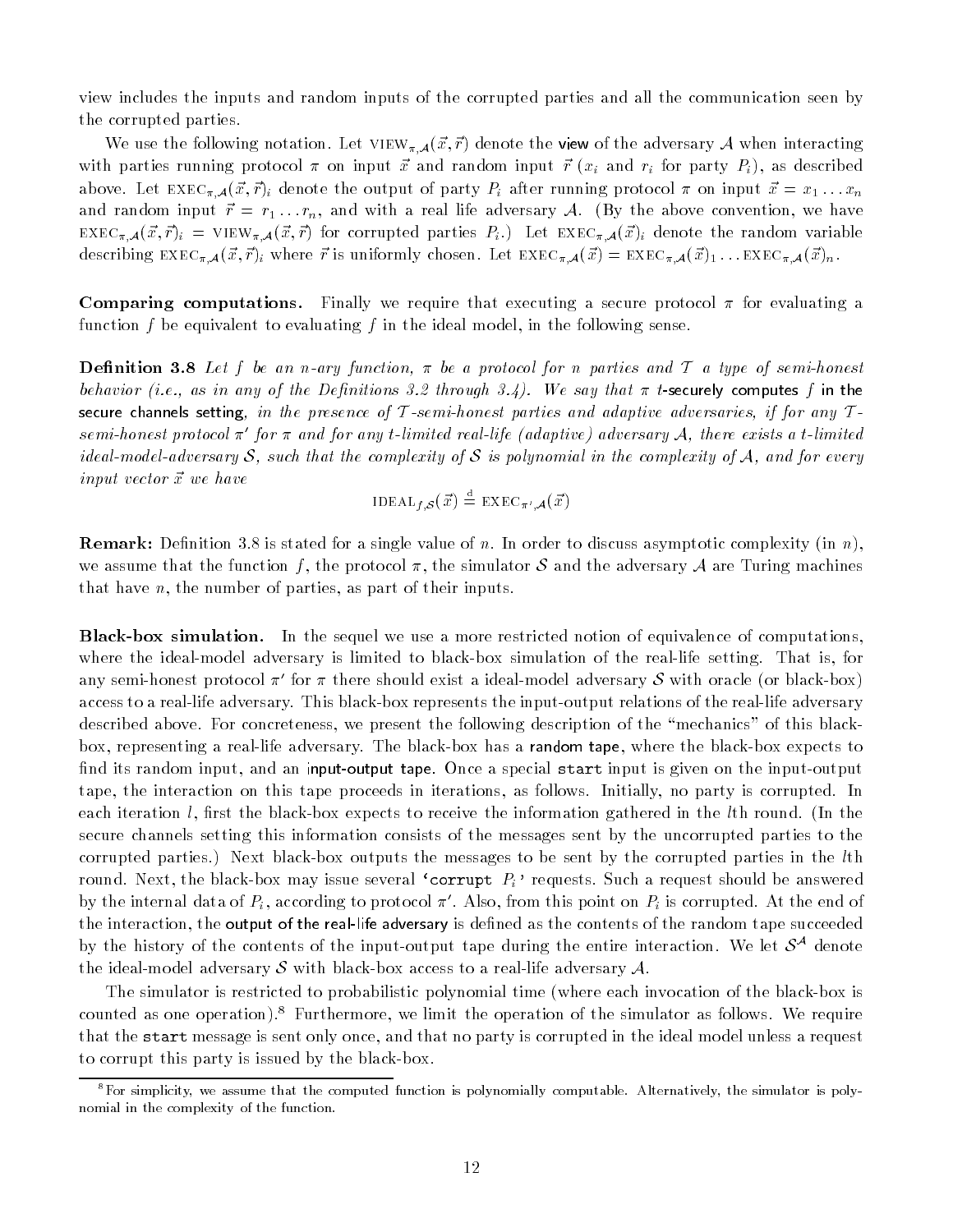If Definition 3.8 is satisfied by an ideal-model adversary limited to black-box simulation as described above, then we say that  $\pi$  t-securely computes f in a simulatable way. In this case we call the ideal-model adversary a black-box simulator, or in short a simulator.

We remark that the only purpose of the technical restrictions imposed on the operation of the simulator is to facilitate proving composition theorems (such as Theorem 4.2). We stress that the security of known protocols (e.g., [BGW]) can be shown via simulators that obey these restrictions.

#### 3.3 Adaptive security in the computational setting

We now turn to define adaptively secure multi-party computation in the computational setting. Here the communication links between parties are insecure; that is, all messages sent on all links are seen by the adversary.<sup>9</sup> All parties, as well as the adversary, are restricted to probabilistic polynomial time. Furthermore, we introduce a security parameter, determining 'how close' a real-life computation is to a computation in the ideal model. All parties are polynomial also in the security parameter. For simplicity of presentation, we identify the security parameter and the length of the inputs with the number of parties, denoted n.

The framework of defining adaptively secure multi-party computation in this setting is the same as in the secure channels setting (Section 3.2). That is, we compare the real life computation with a computation in the same ideal model. Since the real-life adversary is restricted to probabilistic polynomial time, so is the ideal-model adversary. The execution of a protocol  $\pi$  in the real-life scenario (of the computational setting), as well as the notation  $\text{EXEC}_{\pi}A(\vec{x})$ , are the same as in the secure channels setting, with the exception that the real-life adversary sees all the communication between the uncorrupted parties. Needless to say that the ideal model is the same in both settings.

We define equivalence of a real-life computation to an ideal-model computation in the same way, with the exception that here we only require that the corresponding distributions are computationally indistinguishable. Black-box simulation is defined as in the secure channels setting, with the exception that the information gathered by the adversary in each round includes the communication between all parties.

**Definition 3.9** Let f be an n-ary function,  $\pi$  be a protocol for n parties and T a type of semi-honest behavior (i.e., as in any of the Definitions 3.2 through 3.4). We say that  $\pi$  t-securely computes f in the computational setting, in the presence of T-semi-honest parties and adaptive adversaries, if for any  $T$ semi-honest protocol  $\pi'$  for  $\pi$  and for any t-limited real-life (adaptive) adversary A, there exists a t-limited ideal-model-adversary  $S$ , such that for every input vector  $\vec{x}$  we have

$$
\text{IDEAL}_{f,\mathcal{S}}(\vec{x}) \stackrel{\sim}{\approx} \text{ EXEC}_{\pi',\mathcal{A}}(\vec{x}).
$$

If S is restricted to black-box simulation of real-life adversaries, as described above, then we say that  $\pi$ t-securely computes  $f$  in a simulatable way in the computational scenario.

#### 3.4 Non-committing encryption

We present a concise definition of a non-committing encryption protocol in our multi-party scenario. First define the bit transmission function  $\texttt{BTR}:\{0,1,\perp\}^n\to\{0,1,\perp\}^n$ . This function is parameterized by two identities of parties (i.e., indices  $s, r \in [n]$ ), with the following interpretation. BTR<sub>s,r</sub> describes

 $9F$ or simplicity we assume that the links are authenticated, namely the adversary cannot alter the communication. Authenticity can be achieved via standard primitives.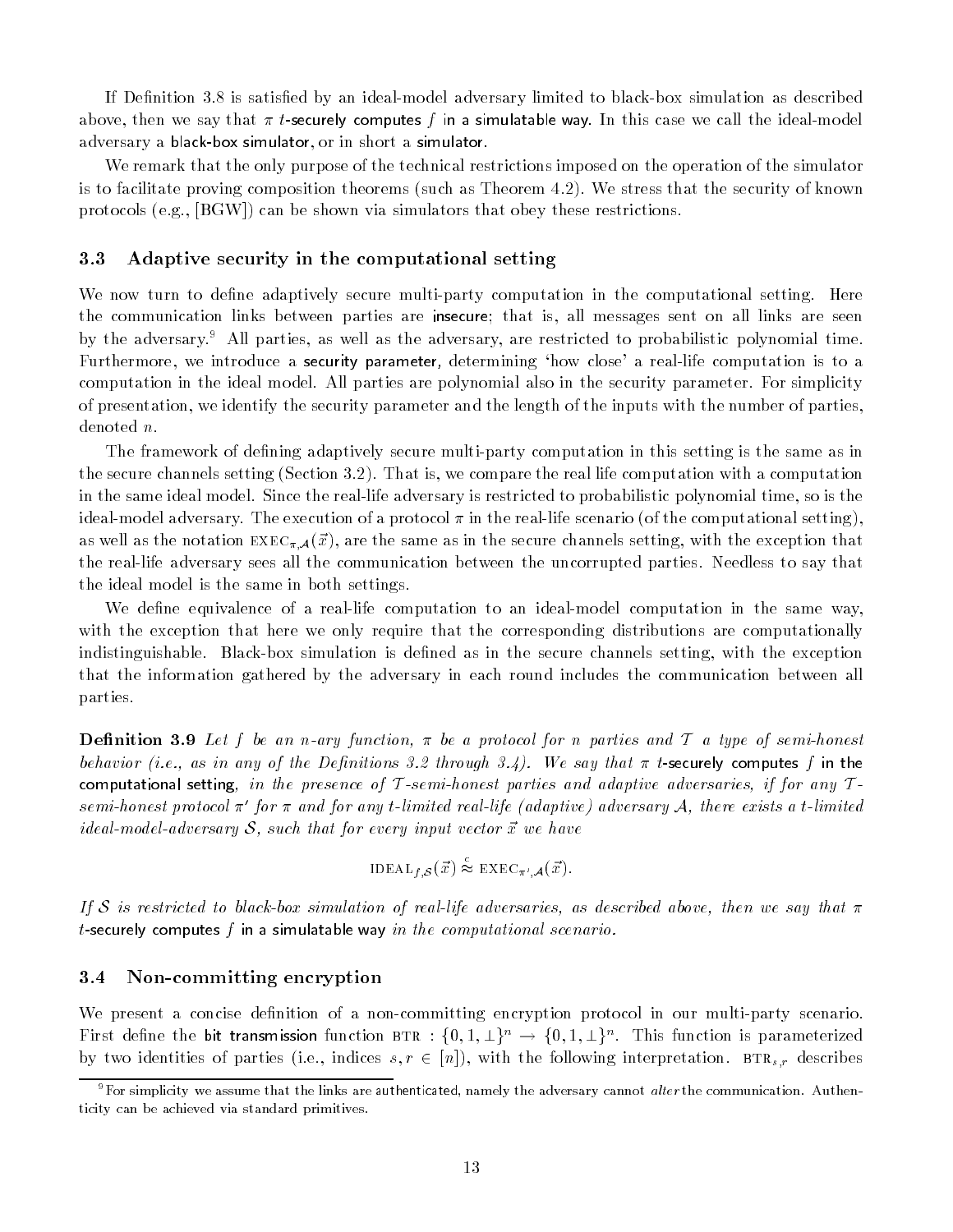the secure transmission of a bit from party  $P_s$  (the sender) to party  $P_r$  (the receiver). That is, for  $x = x_1, \ldots, x_n \in \{0, 1, \perp\}^{\sim}$  let

$$
\text{BTR}_{s,r}(\vec{x})_i = \begin{cases} x_s & \text{if } i = r \\ \perp & \text{otherwise} \end{cases}
$$

where  $\texttt{BTR}_{s,r}(x)_i$  is the  $i^{\text{...}}$  component of the vector  $\texttt{BTR}_{s,r}(x)$ . We are interested in input vectors  $x$  where  $x_s$  (i.e., the senders input) is in  $\{0, 1\}$ . All other inputs are assumed to be  $\perp$ .

**Definition 3.10** Let  $s, r \in [n]$  and  $s \neq r$ . A protocol  $\varepsilon$  is a t-resilient (in the presence of T-semihonest parties and adaptive adversaries), non-committing encryption protocol (from  $P_s$  to  $P_r$ ) if  $\varepsilon$  t-securely computes  $BTR<sub>s,r</sub>$ , in a simulatable way, in the computational model, in the presence  $T$ -semi-honest parties and an adaptive adversary.

It may not be immediately evident how Definition 3.10 corresponds to the informal description of noncommitting encryptions, presented in Section 2.3. A closer look, however, will show that the requirements from the simulator associated with a non-committing encryption protocol (according to Definition 3.10) imply these informal descriptions. In particular, in the case where the simulated adversary corrupts the sender and receiver only after the last communication round, the simulator has to first generate some simulated communication between the parties, without knowing the transmitted bit. (This communication serves as the "dummy ciphertext".) When the sender and/or the receiver are later corrupted, the simulator has to generate internal data that correspond to any required value of the transmitted bit.

#### 4Non-erasing parties

We show that any recursive function can be securely computed in the computational setting, in the presence of adaptive adversaries and non-erasing parties. In Subsection 4.1 we show how, using a non-committing encryption protocol, a simulatable protocol for computing some function  $f$  in the computational setting can be constructed from any simulatable protocol for computing f in the secure channels setting. In Subsection 4.2 we present our construction of non-committing encryption. We use the following result as our starting point:

**Theorem 4.1** The [BGW, CCD] protocols for computing any function of n inputs are  $\left(\frac{1}{3}\right] - 1$ )-securely computable in a simulatable way, in the secure channels setting, in the presence of non-erasing parties and adaptive adversaries.10

### 4.1 Adaptive security given non-committing encryption

The following theorem formalizes the discussion in Section 2.3.

**Theorem 4.2** Let f be an n-ary function,  $t < n$  and  $\pi$  be a protocol that t-securely computes f in a simulatable way in the secure channels setting, in the presence of non-erasing parties and adaptive adversaries. Suppose that  $\varepsilon_{s,r}$  is a t-resilient non-committing encryption protocol, resilient to non-erasing parties and adaptive adversaries, for transmission from  $P_s$  to  $P_r$ . Let  $\tilde{\pi}$  be the protocol constructed from  $\pi$  as follows. For each bit  $\sigma$  transmitted by  $\pi$  from party  $P_s$  to party  $P_r$ , protocol  $\tilde{\pi}$  invokes a copy of a  $\varepsilon_{s,r}$  for transmitting  $\sigma$ . Then  $\tilde{\pi}$  t-securely computes f, in a simulatable way in the computational setting, in the presence of non-erasing parties and adaptive adversaries.

<sup>&</sup>lt;sup>10</sup>A security proof of the [BGW] construction can be extracted from [C, Chap. 3], which deals with the more involved asynchronous model.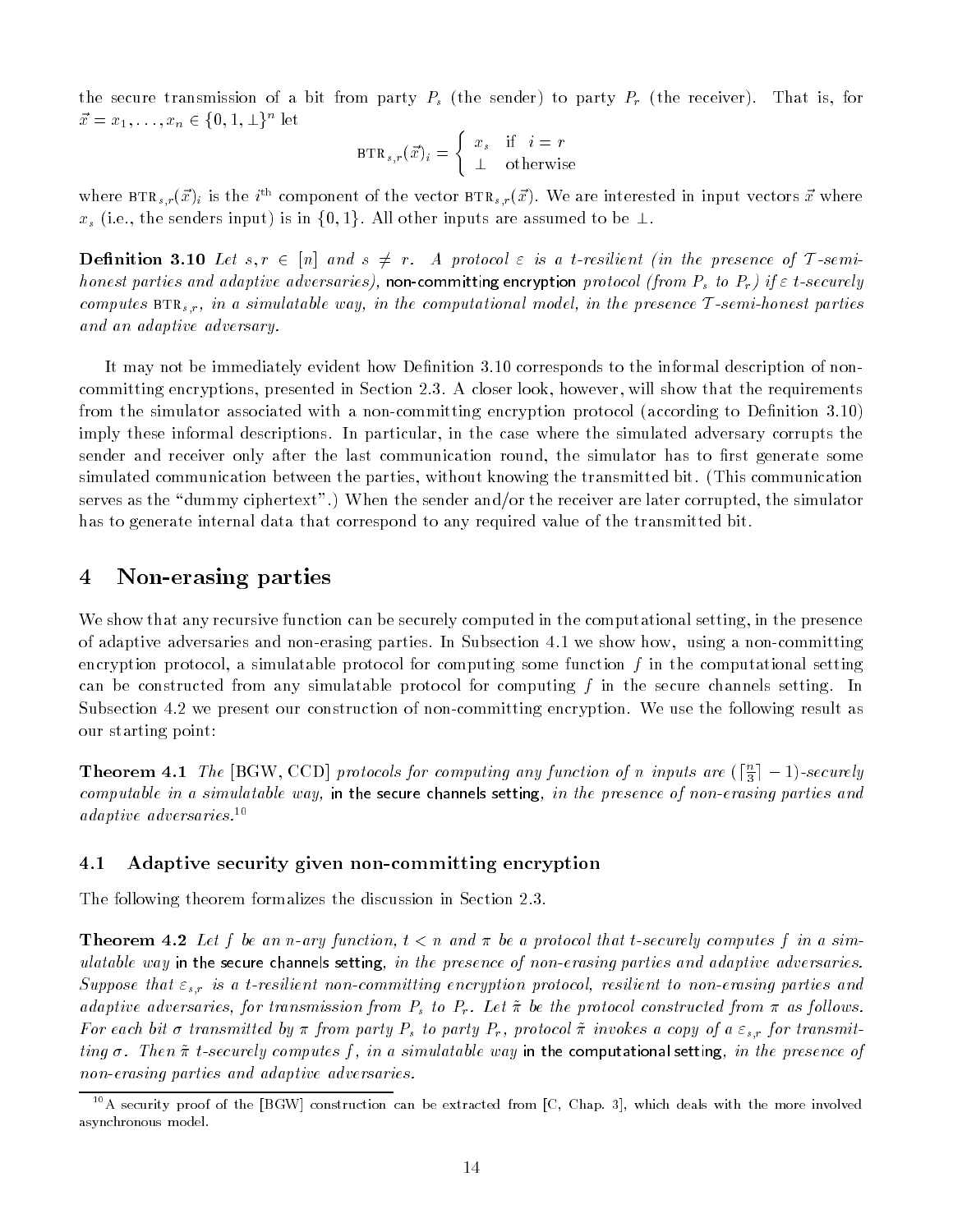**Proof (sketch):** Let  $\pi'$  be a non-erasing protocol for  $\pi$  and let S be a simulator for  $\pi'$  in the secure *channels setting*. For simplicity we assume that in protocol  $\pi$ , as well as in the interaction generated by  $S$ , each party sends on bit to each other party in each round. Let  $\delta$  be the (computational-model) simulator that corresponds to the non-erasing protocol  $\varepsilon$  for the non-committing encryption protocol  $\varepsilon$ . Given these two different simulators, we construct a simulator  $\sigma$  for protocol  $\pi$  in the computational setting. The simulator  $\tilde{\mathcal{S}}$  will be a modification of  $\mathcal S$  and will use several copies of  $\delta$  as subroutines.

Recall that S is supposed to interact with a black-box representing a real-life adversary in the secure *channels setting.* That is, at each round  $S$  generates all the messages sent from uncorrupted parties to corrupted parties. Furthermore, whenever the black-box decides to corrupt some party  $P$ , machine  $S$ generates internal data for P which is consistent with  $P$ 's input and with the messages previously sent by P to corrupted parties.

The simulator  $\mathcal{O}$ , interacts with a black box representing an arbitrary real-life adversary *in the compu* $t$ ational setting, denoted  $A$ . The simulator  $\phi$  is identical to  $\phi$  with the exception that for each bit sent in the interaction simulated by S, the simulator  $\tilde{\mathcal{S}}$  invokes a copy of  $\delta$  and  $\tilde{\mathcal{S}}$  incorporates the outputs of the various copies of  $\delta$  in its (i.e.,  $\tilde{S}$ 's) communication with  $\tilde{A}$ . Likewise,  $\tilde{S}$  extracts the transmitted bits from the invocations of  $\delta$  corresponding to message transmissions from corrupted parties to uncorrupted ones. (The way  $\mathcal O$  handles these invocation will be discussed below.) At this point we stress that A is the only adversary that  $\tilde{\mathcal{S}}$  needs to simulate and to this end it "emulates" real-life adversaries of its choice for the copies of  $v$ . In particular, when  $\sigma$  asks to corrupt some party  $P$  , the simulator  $\sigma$  corrupts the same party P. When S generates P's view in the secure channel setting,  $\tilde{S}$  will complete this view into P's view in the computational setting by using the various copies of  $\delta$ .

We describe how  $\sigma$  handles the various copies of  $v$ . As stated above,  $\sigma$  emulates a real-life adversary for each copy of  $\delta$  using the communication tapes by which this copy is supposed to interact with its black-box/adversary. The information that  $\delta$  expects to receive form its black box is extracted, in the obvious manner, from the information that  $\tilde{\mathcal{S}}$  receives from  $\tilde{\mathcal{A}}$ . That is,  $\tilde{\mathcal{S}}$  hands  $\delta$  the messages, sent by the corrupted parties, that are relevant to the corresponding invocation of  $\varepsilon$  . Furthermore, an the past  $$ and current requests for corrupting parties (issued by A~ ) are handed over to . The partial view received from each copy of  $\delta$  is used in the emulation of the corresponding black-box (of this  $\delta$ -copy) as well as incorporated in the information handed by  $\tilde{\mathcal{S}}$  to  $\tilde{\mathcal{A}}.$  When  $\tilde{\mathcal{A}}$  asks to corrupt some party  $P$  , the simulator S emulates a 'corrupt P' request to each copy of  $\delta$  and obtains the internal data of P in the corresponding sub-protocol  $\varepsilon$  which it (i.e.,  $\phi$  ) hands to  $\mathcal A$  (along with the information obtained by  $\phi$  —the secure channel simulator). Finally, observe that  $\delta = \delta_{s,r}$  (where  $P_s$  and  $P_r$  are the designated sender and receiver) also expects to interact with parties in the ideal-model. This interaction consists of issuing 'corrupt' requests and obtaining the internal data (of the ideal model). This interaction is (also) emulated by  $O$  as follows. Whenever  $\delta$  wishes to corrupt a party P which is either  $P_s$  or  $P_r$ , the simulator  $\tilde{S}$  finds out which bit,  $\sigma$ , was supposed to be sent in this invocation of  $\varepsilon_{r,s}$  and passes  $\sigma$  to  $v_{r,s}$ . We stress that  $\sigma$  is available to  $\sigma$ since at this point in time  $P$  has already been corrupted and furthermore  $\mathcal O$  (which mimics  $\mathcal O$  ) has already obtained  $P$ 's view in the secure channel setting. (Here we use Definitions 3.9 and 3.10 which guarantee that  $\delta$  corrupts a party only if this party is already corrupted by  $\delta$ 's black box. We also use the fact that  $\tilde{\mathcal{S}}$  is playing  $\delta$ 's black box and is issuing a 'corrupt P' request only after receiving such a request from  $\tilde{\mathcal{A}}$ and having simulated this corruption as  $O$ .) In case P is neither  $P_s$  not  $P_r$  the simulator  $O$  passes  $\perp$  (as P's input) to  $\delta$ .

Let  $\tilde{\pi}$  be a non-erasing protocol for  $\tilde{\pi}$  and  $\tilde{\mathcal{A}}$  be as above (i.e., an arbitrary real-life adversary in the computational setting). We claim that  $\tilde{\mathcal{S}}^{\tilde{\mathcal{A}}}$  (i.e., the ideal-model adversary  $\tilde{\mathcal{S}}$  with black-box access to  $\tilde{\mathcal{A}}$ ) properly simulates the execution of  $\pi$  . We need to show that for any adversary A and for any input  $x$  we  $-$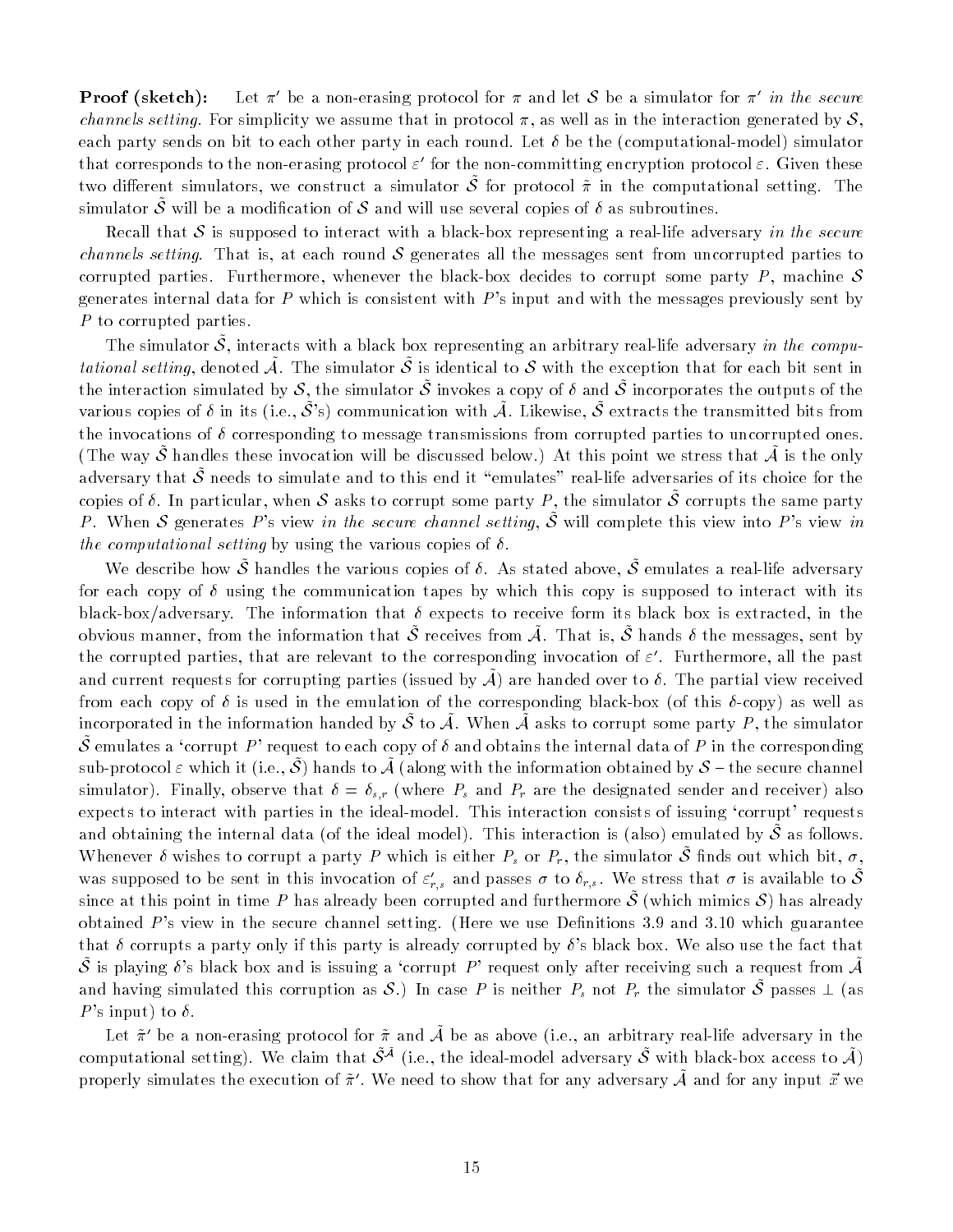have

$$
\text{IDEAL}_{f, \tilde{\mathcal{S}}^{\mathcal{A}}}(\vec{x}) \stackrel{\sim}{\approx} \text{ EXEC}_{\tilde{\pi}^{\prime}, \tilde{\mathcal{A}}}(\vec{x}).
$$

Here we present only a rough sketch of the proof of this claim. The plan is to construct a real-life adversary  $\mathcal A$  in the secure channels setting, and prove the following sequence of equalities by which the above claim follows:

 $\text{IDEAL}_{t, \tilde{S}^{\tilde{\mathcal{A}}}}(\vec{x}) \stackrel{\cong}{=} \text{IDEAL}_{t, \tilde{S}^{\mathcal{A}}}(\vec{x}) \stackrel{\cong}{=} \text{EXEC}_{\pi', \tilde{\mathcal{A}}}(\vec{x}) \approx \text{EXEC}_{\tilde{\pi}', \tilde{\mathcal{A}}}(\vec{x})$  (1)

Regardless of what A is, the second equality follows immediately from the hypothesis that S is a simulator for  $\pi'$  (the non-erasing protocol for  $\pi$ ) in the secure channels setting. It remains to construct A so that the other two equalities hold.

The real-life adversary A of the secure channel setting will operate via a simulation of  $\tilde{\cal A}$  (the real-life adversary of the computational setting), imitating the simulation carried out by  $\phi$ . That is, for each bit  $\phi$ communicated by  $\pi$ , machine  $\mathcal A$  will invoke a copy of  $\sigma$  while emulating an adversary in accordance with  $\mathcal A$ . In particular,  $\tilde{\cal A}$  will be given all ciphertexts sent in the open as well as all internal data of corrupted parties (regardless if these parties were corrupted before, during or after the `real' transmission). Furthermore, when  $A$  corrupts a party  $P$ , machine  $A$  corrupts  $P$  and hands  $A$  the internal data or  $P$ , along with the outputs of the relevant copies  $\delta$ , just as  $\tilde{\mathcal{S}}$  does. At the end of the computation A outputs whatever  $\tilde{\mathcal{A}}$ outputs (that is, A outputs  $\tilde{\mathcal{A}}$ 's view of the computation). It follows from the definition of A that the execution of S, with black-box access to A, is in fact identical to the execution of  $\tilde{S}$  with black-box access to A. Thus, IDEAL<sub>t,SA</sub> $(x)$  = IDEAL<sub>t,SA</sub> $(x)$  which establishes the first equality in Eq. (1).

It remains to show that  $\text{EXEC}_{\pi',\mathcal{A}}(\vec{x}) \approx \text{EXEC}_{\tilde{\pi}',\tilde{\mathcal{A}}}(\vec{x}).$  Essentially the difference between these two executions is that  $\text{EXEC}_{\pi',\mathcal{A}}(\vec{x})$  is a real-life execution in the secure channel setting which is augmented by invocations of  $\delta$  (performed by A), whereas EXEC<sub> $\tilde{\pi}'$ ,  $\tilde{\mathcal{A}}(\vec{x})$  is a real-life execution in the computational setting</sub> in which honest parties use the encryption protocol  $\varepsilon$  . However, the security of  $\varepsilon$  means that invocations of  $v$  are indistinguishable from executions by  $\varepsilon$  -(both in presence of adaptive adversaries). Using induction on the number of rounds, one thus establishes the last equality of Eq.  $(1)$ .  $\Box$ 

### 4.2 Constructing non-committing encryption

Before describing our non-committing encryption protocol, let us note that one-time-pad is a valid noncommitting encryption protocol.<sup>11</sup> The drawback of this trivial solution is that it requires an initial set-up in which each pair of parties share a random string of length at least the number of bits they need to exchange. Such an initial set-up is not desirable in practice and does not resolve the theoretically important problem of dealing with a setting in which no secret information is shared a-priori.

Our scheme uses a collection of trapdoor permutations together with a corresponding hard-core predicate [BM, Y, GrL]. Actually, we need a collection of trapdoor permutation with the additional property that they are many permutations over the same domain. Furthermore, we assume that given a permutation f over a domain D (but not f's trapdoor), one can efficiently generate at random another permutation  $f'$ over  $D$  together with the trapdoor of  $f^\prime$ . Such a collection is called a **common-domain trapdoor system**.

 ${\bf D}$ efinition 4.3  $A$  common-domain trapdoor system *is an infinite set of finite permutations*  $\{f_{{\alpha},{\beta}}:{D_{\alpha}} \mapsto$  $D_{a} \restriction_{(\alpha,\beta)\in P}$ , where  $\Gamma \subseteq \{0,1\}^\circ \times \{0,1\}^\circ$ , so that

 $^\circ$  - Assume that each pair of parties share a sufficiently long secret random string, and each message is encrypted by bitwise xor-ing it with a new segment of the shared random string. Then Definition 3.10 is satisfied in a straightforward way. Specifically, the simulated message from the sender to the receiver (i.e., the dummy ciphertext), denoted  $c$ , can be uniformly chosen in  $\{0,1\}$ . When either the sender or the receiver are corrupted, and the simulator has to demonstrate that c is an encryption of a bit  $\sigma$ , the simulator claims that the corresponding shared random bit was  $r = c \oplus \sigma$ . Clearly r is uniformly distributed, regardless of the value of  $\sigma$ .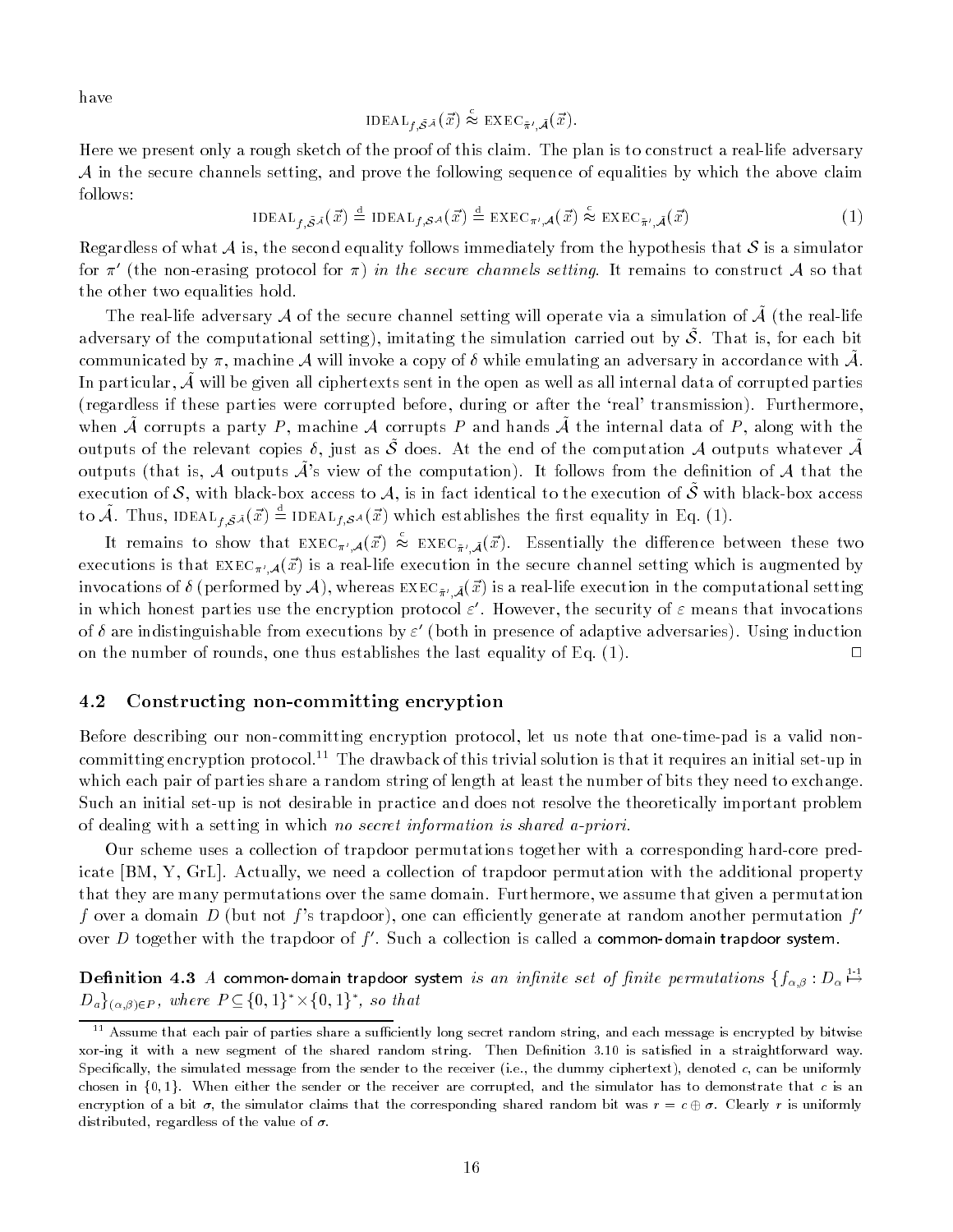- domain selection: There exists a probabilistic polynomial-time algorithm  $G_1$  so that on input  $1^n$ , algorithm  $G_1$  outputs a description  $\alpha \in \{0,1\}^n$  of domain  $D_{\alpha}$ .
- function selection: There exists a probabilistic polynomial-time algorithm  $G_2$  so that on input  $\alpha$ , algorithm  $G_2$  outputs a pair  $(\beta, t(\beta))$  so that  $(\alpha, \beta) \in P$ . ( $\beta$  is a description of a permutation over  $D_{\alpha}$  and  $t(\beta)$  is the corresponding trapdoor.)
- domain sampling: There exists a probabilistic polynomial-time algorithm S that on input  $\alpha$ , uniformly selects an element of  $D_a$ .
- function evaluation: There exists a polynomial-time algorithm F that on inputs  $(\alpha, \beta) \in P$  and  $x \in D_\alpha$  returns  $f_{\alpha,\beta}(x)$ .
- function inversion: There exists a polynomial-time algorithm I that on inputs  $(\alpha, t(\beta))$  and  $y \in D_{\alpha}$ , where  $(\alpha, \beta) \in P$ , returns  $J_{\alpha, \beta}(y)$ .
- one-wayness: For any probabilistic polynomial-time algorithm A, the probability that on input  $(\alpha, \beta) \in$ P and  $y = f_{\alpha,\beta}(x)$ , algorithm A outputs x is negligible (in n), where the probability distribution is over the random choices of  $\alpha = G_1(T)$ ,  $\rho = G_2(\alpha)$ ,  $x = S(\alpha)$  and the coin tosses of algorithm A.

### Remarks:

- The standard definition of trapdoor permutations can be derived from the above by replacing the two selection algorithms,  $G_1$  and  $G_2$ , by a single algorithm G that on input  $1^n$  generates a pair  $(\beta, t(\beta))$  so that  $\beta$  specifies a domain  $D_\beta$  as well as a permutation  $f_\beta$  over this domain (and  $t(\beta)$  is  $f_{\beta}$ 's trapdoor). Thus, the standard definition does not guarantee any structural resemblance among domains of different permutations. Furthermore, it does not allow to generate a new permutation with corresponding trapdoor for a given domain (or given permutation). Nevertheless some popular trapdoor permutations can be formulated in a way which essentially meets the requirements of a common-domain trapdoor system.
- Common-domain trapdoor systems can be constructed based on an arbitrary family of trapdoor permutations,  $\{f_\beta: D_\beta \mapsto D_\beta\}$ , with the extra property that the domain of any permutation, generated on input 1<sup>n</sup>, has non-negligible density inside  $\{0, 1\}^n$  (i.e.,  $|D_\beta| \geq \frac{1}{\text{poly}(|\beta|)} \cdot 2^{|P|}$ ). We construct a common-domain family where the domain is  $\{0,1\}^n$  and the permutations are natural extensions of the given permutations. That is, we let  $G_1(1^n) = 1^n$ ,  $G_2(1^n) = G(1^n)$  and extend  $f_\beta$  into  $g_\beta$  so that  $g_{\beta}(x) = f_{\beta}(x)$  if  $x \in D_{\beta}$  and  $g_{\beta}(x) = x$  otherwise. This yields a collection of "common-domain" permutations,  $\{g_\beta:\{0,1\}^{|\beta|}\stackrel{1:1}{\mapsto}\{0,1\}^{|\beta|}\}$ , which are weakly one-way. Employing amplification techniques (e.g., [Y, GILVZ]) we obtain a proper common-domain system.

In the sequel we refer to common-domain trapdoor systems in a less formal way. We say that two oneway permutations,  $f_a$  and  $f_b$ , are a pair if they are both permutations over the same domain (i.e.,  $a = (\alpha, \beta_1)$ and  $b = (\alpha, \beta_2)$ , where the domain is  $D_{\alpha}$ ). We associate the permutations with their descriptions (and the corresponding inverse permutations with their trapdoors). Finally, as stated above, we augment any common-domain trapdoor system with a hard-core predicate, denoted  $B$ . (That is,  $B$  is polynomial-time computable, but given  $(f_a \text{ and } f_a(x)$  is it infeasible to predict  $B(x)$  with non-negligible advantage over  $1/2.$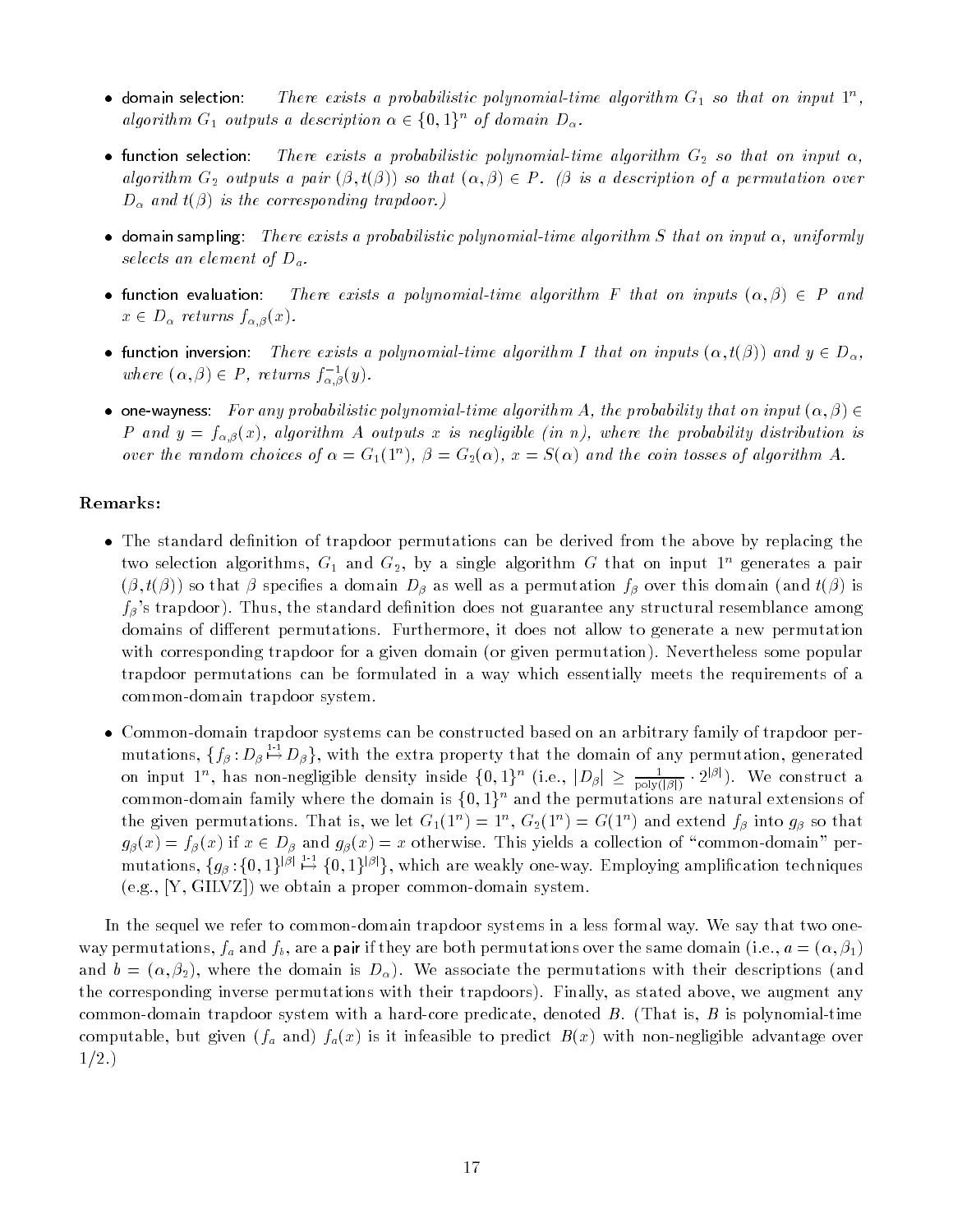Outline of our scheme. The scheme consists of two stages. In the first stage, called the key generation stage, the parties arrive at a situation where the sender has two trapdoor permutations  $f_a, f_b$  of a commondomain system, the trapdoor of only *one* of which is known to the receiver. Furthermore, the simulator will be able to generate, in a simulated execution of the protocol, two trapdoor permutations with the same distribution as in a real execution and such that the trapdoors of both permutations are known. (The simulator will later open dummy ciphertexts as either `0' or `1' by claiming that the decryption key held by the receiver is either  $f_a$   $\cdot$  or  $f_b$   $\cdot$  . The correspondence between  $\{0,1\}$  and  $\{a,b\}$  will be chosen at random by the simulator and never revealed). The key generation stage is independent of the bit to be transmitted (and can be performed before this bit is even determined).

Our most general implementation of this stage, based on any common-domain system, requires participation of all parties. It is described in Section 4.2.2. In the implementations based on the RSA and DH assumptions (see Section 4.3) the key-generation stage consists of only one message sent from the receiver to the sender.

The second stage, in which the actual transmission takes place, consists of only one message sent from the sender to the receiver. This stage consists of encryption and decryption algorithms, invoked by the sender and the receiver respectively.

We first present, in Section 4.2.1, the encryption and decryption algorithms as well as observations that will be instrumental for the simulation. In Section 4.2.2 we present the key generation protocol. (A reader that is satisfied with a construction based on specific number theoretic assumptions may, for simplicity, skip Section 4.2.2 and read Section 4.3 instead.) Finally we show that these together constitute the desired non-committing encryption protocol.

#### 4.2.1 Encryption and decryption

Let  $f_a$  and  $f_b$  be two randomly selected permutations over the domain D, and let B be a hard-core predicate associated with them. The scheme uses a security parameter, k, which can be thought to equal  $\log_2|D|$ .

**Encryption:** to encrypt a bit  $\sigma \in \{0, 1\}$  with encryption key  $(f_a, f_b)$ , the sender proceeds as follows. First it chooses  $x_1, \ldots, x_{8k}$  at random from D, so that  $B(x_i) = \sigma$  for  $i = 1, \ldots, 5k$  and  $B(x_i) = 1 - \sigma$ otherwise (i.e., for  $i = 5k + 1, ..., 8k$ ). For each  $x_i$  it computes  $y_i = f_a(x_i)$ . These  $x_i$ 's (and  $y_i$ 's) are associated with  $f_a$  (or with a). Next, it repeats the process with respect to  $f_b$ . That is,  $x_{8k+1}, \ldots, x_{16k}$  are chosen at random from D, so that  $B(x_i) = \sigma$  for  $i = 8k + 1, ..., 13k$  and  $B(x_i) = 1 - \sigma$  otherwise, and  $y_i = f_b(x_i)$  for  $i = 8k + 1, ..., 16k$ . The latter  $x_i$ 's (and  $y_i$ 's) are associated with  $f_b$  (or with b). Finally, the sender applies a random re-ordering (i.e., permutation)  $\phi : [16k] \to [16k]$  to  $y_1, \ldots, y_{16k}$  and send the resulting vector,  $y_{\phi(1)}, \ldots, y_{\phi(16k)}$ , to the receiver.

**Decryption:** upon receiving the ciphertext  $y_1, \ldots, y_{16k}$ , when having private key  $f_r$  (where  $r \in \{a, o\}$ ), the receiver computes  $B(f_r^{-1}(y_1)), \ldots, B(f_r^{-1}(y_{16k})),$  and outputs the majority value among these bits.

Correctness of decryption. Let us first state a simple technical claim.

Claim 4.4 For all but a negligible fraction of the  $\alpha$ 's and all but a negligible fraction of permutation pairs  $f_a$  and  $f_b$  over  $D_\alpha$ ,

$$
|\text{Prob}(B(f_b^{-1}(f_a(x))) = B(x)) - \frac{1}{2}| \text{ is negligible}
$$
\n
$$
(2)
$$

where the probability is taken uniformly over the choices of  $x \in D_\alpha$ .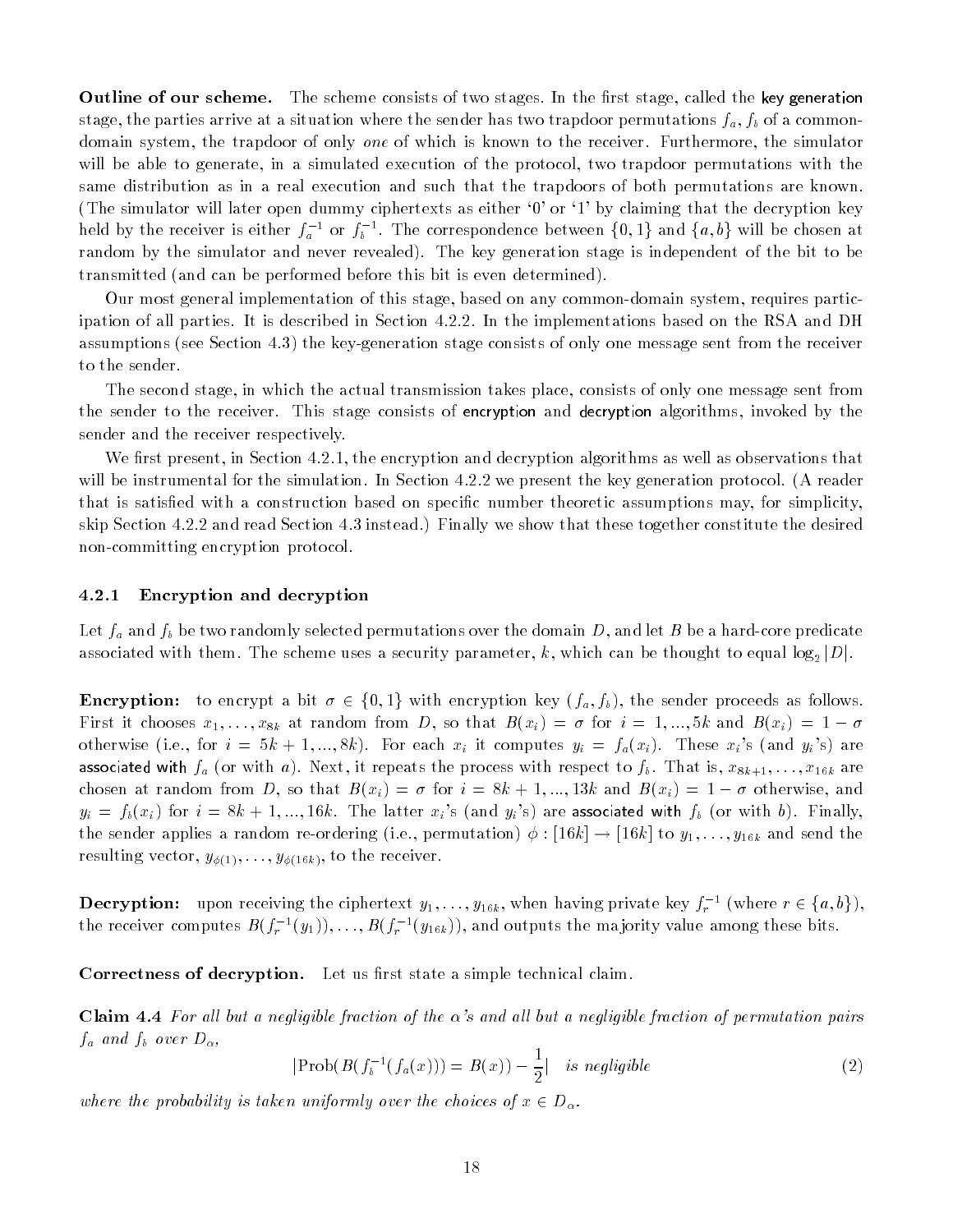Proof: Assume for contradiction that the claim does not hold. Then, without loss of generality, there exists a positive polynomial  $p$  so that for infinitely many  $n$ 's, we have

$$
\mathrm{Prob}\left(|\{y \in D_\alpha : B(f_\mathfrak{b}^{-1}(y)) = B(f_\mathfrak{a}^{-1}(y))\}| > (\frac{1}{2} + \frac{1}{p(n)}) \cdot |D_\alpha|\right) > \frac{1}{p(n)}
$$

when  $f_a$  and  $f_b$  are independently generated from  $\alpha = G_1(1^n)$ . This means that for these  $(\alpha, a, b)$ 's  $B(f_a^{-1}(y))$  gives a non-trivial prediction for  $B(f_b^{-1}(y))$ . Intuitively this cannot be the case and indeed this lead to contradiction as follows.

Given  $a = (\alpha, \beta) \in P$  and  $y \in D_{\alpha}$  we may predict  $B(f_a - (y))$  as follows. First we randomly generate a new permutation.  $f_b$ , over  $D_\alpha$ , together with its trapdoor. Next we test to see if indeed  $B(f_a^{-1}(z))$ is correlated with  $B(f_b^{-1}(z))$ . (The testing is done by uniformly selecting polynomially many  $x_i$ 's in  $D_\alpha$ , computing  $z_i = f_a(x_i)$ , and comparing  $B(f_a^-(z_i)) = B(x_i)$  with  $B(f_b^-(z_i))$ . If a non-negligible correlation is detected then we output  $B(f_b^{-1}(y))$  (as our prediction for  $B(f_a^{-1}(y)))$ . Otherwise we output a uniformly selected bit. (Note that  $\vert {\rm Prob}(B(x) = 1) - \frac{1}{2} \vert$  must be negligible otherwise a constant function contradicts the hard-core hypothesis.) <sup>2</sup>

From this point on, we assume that the pair  $(f_a, f_b)$  satisfies Eq. (2).

**Lemma 4.5** Let  $y = y_1, \ldots, y_{16k}$  be a random encryption of a bit  $\sigma$ . Then with probability  $1 - Z$  and  $k$ bit decrypted from  $\vec{y}$  is  $\sigma$ .

**Proof:** Assume without loss of generality that the private key is  $f_a$  . Then, the receiver outputs the majority value of the bits  $B(f_a^{-1}(y_1)), \ldots, B(f_a^{-1}(y_{16k}))$ . Recall that 8k of the  $y_i$ 's are associated with  $f_a$ . Out of them, 5k (of the  $y_i$ 's) satisfy  $B(f_a^{-1}(y_i)) = B(x_i) = \sigma$ , and 3k satisfy  $B(f_a^{-1}(y_i)) = B(x_i) = 1 - \sigma$ . Thus, the receiver outputs  $1-\sigma$  only if at least 5k out of the rest of the  $y_i$ 's (that is, the  $y_i$ 's associated with  $f_b$ ) satisfy  $B(f_a^{-1}(y_i)) = 1-\sigma$ . However, Eq. (2) implies that  $|Y$ rob( $B(f_a^{-1}(y_i) = \sigma) - \frac{1}{2}|$  is negligible for each  $y_i$  associated with  $f_b$ . Thus only an expected 4k of the  $y_i$ 's associated with  $f_b$  satisfy  $B(f_a^{-1}(y_i)) = 1 - \sigma$ . Using a large deviation bound, it follows that decryption errors occur with probability  $2^{-(\kappa+1)}$ .

Simulation assuming knowledge of both trapdoors. In Lemma 4.7 (below) we show how the simulator, knowing the trapdoors of both  $f_a$  and  $f_b$ , can generate "dummy ciphertexts"  $\vec{z} = z_1, \ldots, z_{16k}$  that can be later "opened" as encryptions of both 0 and 1. Essentially, the values  $B(f_a^{-1}(z_i))$  and  $B(f_b^{-1}(z_i))$ for each  $z_i$  are carefully chosen so that this "cheating" is possible. We use the following notations. Fix an encryption key (  $f_a, f_b$  ). Let the random variable  $\lambda_\sigma = (\sigma;x,\phi;y;r,f_r]$  ) describe a *legal encryption and* decryption process of the bit  $\sigma$ . That is:

- $\vec{x} = x_1, \ldots, x_{16k}$  is a vector of domain elements chosen at random as specified in the encryption algorithm.
- $\phi$  is a random permutation on [16k].
- $\vec{y} = y_1, \ldots, y_{16k}$  is generated from  $\vec{x}$  and  $\phi$  as specified in the encryption algorithm.
- $\bullet$  r is unflormly chosen in  $\{a, b\}$  and  $f_r$  is the inverse of  $f_r$ . (Note that the decrypted bit is defined by the majority of the bits  $B(f_r^{-1}(y_i),f)$

We remark that the information seen by the adversary, after the sender and receiver are corrupted, includes either  $\lambda_0$  or  $\lambda_1$  (but not both).

Let us first prove a simple technical claim, that will help us in proving Lemma 4.7. Let  $BIN_m$  denote the binomial distribution over  $[m]$ .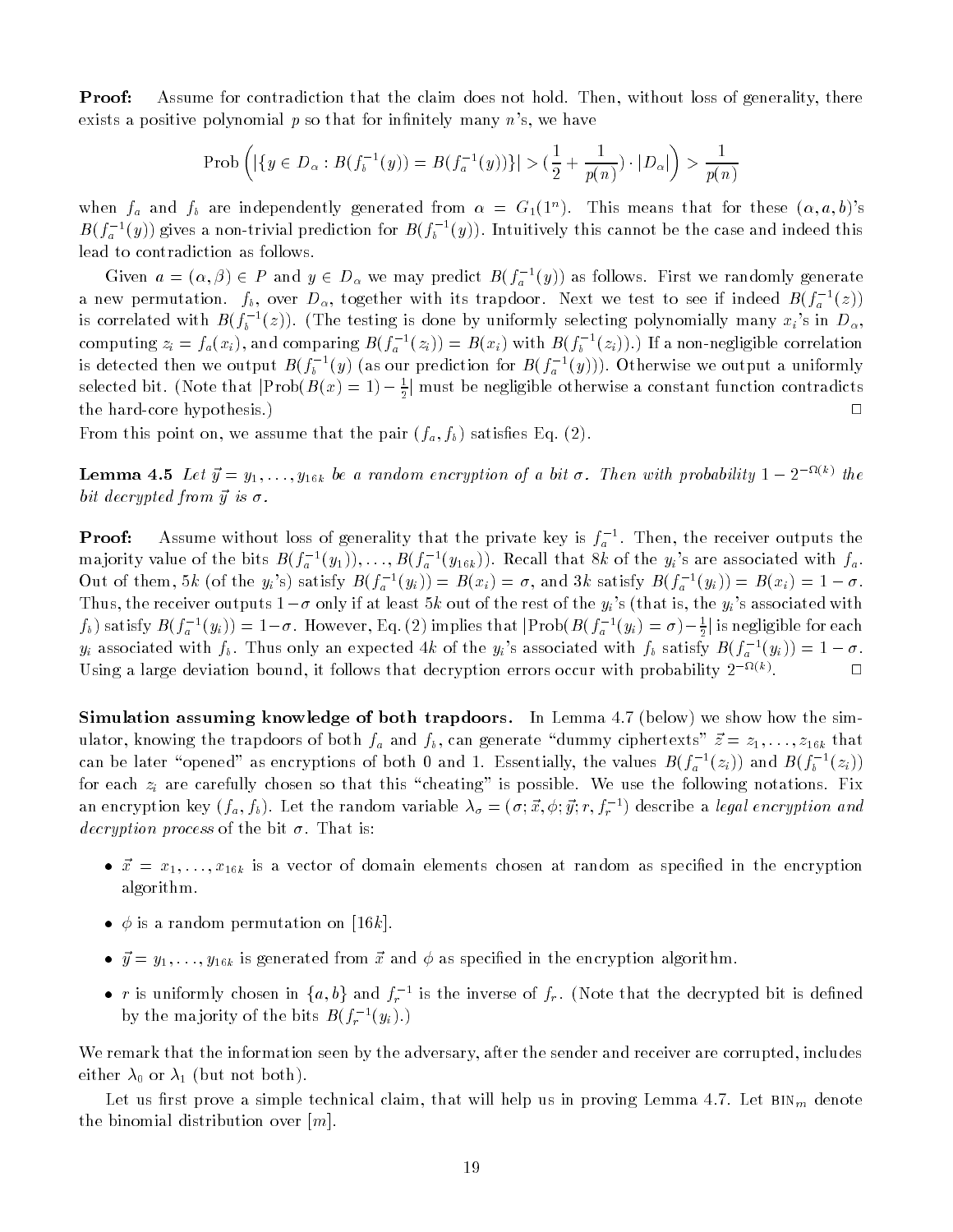**Claim 4.6** There exists an efficiently samplable distribution  $\mu$  over  $\{0, 1, ..., 4k\}$  so that the distribution  $\tilde{\mu}$  constructed by sampling an integer from  $\mu$  and adding 2k is statistically close to BIN<sub>8k</sub>. That is, the statistical aistance between  $\mu$  and  $\text{Bins}_k$  is 2  $\cdots$ .

**Proof:** Let  $\texttt{BIN}_{8k}(i)$  denote the probability of i under  $\texttt{BIN}_{8k}$  (i.e.,  $\texttt{BIN}_{8k}(i) = \binom{8k}{i} \cdot 2^{-8k}$ ). We construct the distribution  $\mu$  (over  $\{0, 1, ..., 4k\}$ ) so that  $Prob(\mu = i) = BIN_{8k}(i + 2k)$  for  $i = 1, ..., 4n$  and  $Prob(\mu = 0)$ equals the remaining mass of BIN<sub>8k</sub> (i.e., it equals  $\sum_{i=0}^{2k}$  BIN<sub>8k</sub> $(i) + \sum_{i=6k+1}^{8k}$  BIN<sub>8k</sub> $(i)$ ).

It can be easily seen that each  $i \in \{2k + 1, ..., 6k\}$  occurs under  $\tilde{\mu}$  with exactly the same probability as under BIN<sub>8k</sub>. Integers i such that  $i < 2k$  or  $i > 6k$  have probability 0 under  $\tilde{\mu}$  (whereas  $2k$  is more likely to occur under  $\tilde{\mu}$  than under BIN<sub>8k</sub>). Thus, the statistical distance between  $\tilde{\mu}$  and BIN<sub>8k</sub> equals the probability, under  $\mathsf{BIN}_{8k},$  that  $i$  is smaller than  $2k$  or larger than  $6k$  . This probability is bounded by  $2^{-(k-2)}$ .  $\Box$ 

**Lemma 4.**1 Let  $(I_a, J_b)$  be the public key, and assume that both  $J_a$  and  $J_b$  are known. Then it is possible to efficiently generate  $\vec{z}, \vec{x}^{(0)}, \vec{x}^{(1)}, \phi^{(0)}, \phi^{(1)}, r^{(0)}, r^{(1)},$  such that:

- $1. \ \ (0; \vec{x}^{(0)}, \phi^{(0)}; \vec{z}; r^{(0)}, f_{r^{(0)}}^{-1}) \approx \lambda_0.$
- 2.  $(1; \vec{x}^{(1)}, \phi^{(1)}; \vec{z}; r^{(1)}, f_{r^{(1)}}^{-1}) \approx \lambda_1.$

Here  $\stackrel{\circ}{\approx}$  stands for 'computationally indistinguishable'. We stress that the same dummy ciphertext,  $\vec{z}$ , appears in both (1) and (2).

**Proof:** Before describing how the dummy ciphertext  $\vec{z}$  and the rest of the data are constructed, we summarize, in Figure 1, the distribution of the hard-core bits,  $B(f_a^{-1}(Y_1)),..., 0 (F_a^{-1}(Y_{16k}))$  and

 $B(f_b^{-1}(y_1)),...,B(f_b^{-1}(y_{16k})),$  with respect to a real encryption  $y_{\phi(1)},\ldots,y_{\phi(16k)}$  of the bit  $\sigma~=~0$ . Here  $B\ddot{X}_{8k}$  denotes the distribution of the number of '1's in  $B(f_b^{-1}(y_i))$  for  $i = 1, ..., 8k$ . Eq. (2) implies that the statistical difference between  $B_1N_{8k}$  and  $B_1N_{8k}$  is negligible. The distribution of  $B(f_a^{-1}(y_i))$  for  $i=1$  $8k+1,...,16k$  is similar. Given only  $\lambda_0$  (or only  $\lambda_1$ ), only three-quarters of the  $B(f_s^{-1}(y_i))'$ s,  $i\in[16k]$  and

|                                               |                                | $I = \{1, , 8k\}$ $I = \{8k + 1, , 16k\}$ |
|-----------------------------------------------|--------------------------------|-------------------------------------------|
| $\forall i \in I$                             | $y_i = f_a(x_i)$               | $y_i = f_b(x_i)$                          |
| $\sum_{i \in I} B(f_a^{-1}(y_i)) = \sqrt{3k}$ |                                | ~~~<br>$BIN_{8k}$                         |
| $\sum_{i \in I} B(f_b^{-1}(y_i))$             | ---<br>$=$   BIN <sub>8k</sub> | 3k                                        |

Figure 1: The distribution of the  $B(f_*^{-1}(y_i))$ 's with respect to  $\lambda_0$ , where  $s \in \{a, b\}$ . (The case of  $\lambda_1$  is similar, with the exception that 5k is replaced for 3k.)

 $s \in \{a, v\}$ , are known. Specifically, consider  $\lambda_\sigma = (\sigma; x, \phi; y; r, f_r$  ), and suppose that  $r = a$ . Then all the  $B(f_a^{-1}(y_i))$ 's can be computed using  $f_a^{-1}$ . In addition, for  $i = 8k + 1, ..., 16k$ ,  $B(f_b^{-1}(y_i)) = B(x_i)$  is known too. However, for  $i \in [8k]$ ,  $B(f_b^{-1}(y_i)) = B(f_b^{-1}f_a(x_i)))$  is not known and in fact it is (computationally) unpredictable (from  $\lambda_{\sigma}$ ). A similar analysis holds for  $r = b$ ; in this case the unpredictable bits are  $D(f_a^{-1}(y_i)) = D(f_a^{-1}f_b(x_i)))$  for  $i = \delta \kappa + 1, ..., 16\kappa$ .

INITIAL CONSTRUCTION AND CONDITIONS: Reeping the structure of  $\lambda_{\sigma}$  in mind, we construct  $z$ , along with  $x \leq x$ ,  $x \in \emptyset$ ,  $\varphi \leq x$ ,  $r \leq \lambda$  and  $r \leq \lambda$ , as follows. First, we select uniformly a bijection,  $\rho$ , of  $\{0, 1\}$  to  $\{a, b\}$ (i.e., either  $\rho(0) = a$  and  $\rho(1) = b$  or the other way around) and set  $r^{2} \geq \rho(0)$  and  $r^{2} \geq \rho(1)$ . Next, we choose, in the way described below, two binary vectors  $\gamma^{(0)} = \gamma_1^{(0)}, \ldots, \gamma_{16k}^{(6)}$  and  $\gamma^{(1)} = \gamma_1^{(0)}, \ldots, \gamma_{16k}^{(6)}$ . We choose random values  $v_1,\ldots,v_{16k}$  such that  $\gamma_i^{(i)}=B(f_{\rho(0)}(v_i))$  and  $\gamma_i^{(i)}=B(f_{\rho(1)}(v_i)),$  for each  $i\in[16k].$ We uniformly select a permutation  $\psi$  over [16k] and let the permuted vector  $v_{\psi(1)}, \ldots, v_{\psi(16k)}$  be the dummy ciphertext  $\vec{z} = (z_1, ..., z_{16k})$ . It remains to determine  $\phi^{(0)}$  and  $\phi^{(1)}$ , which in turn determine  $\vec{x}^{(0)}$  and  $\vec{x}^{(1)}$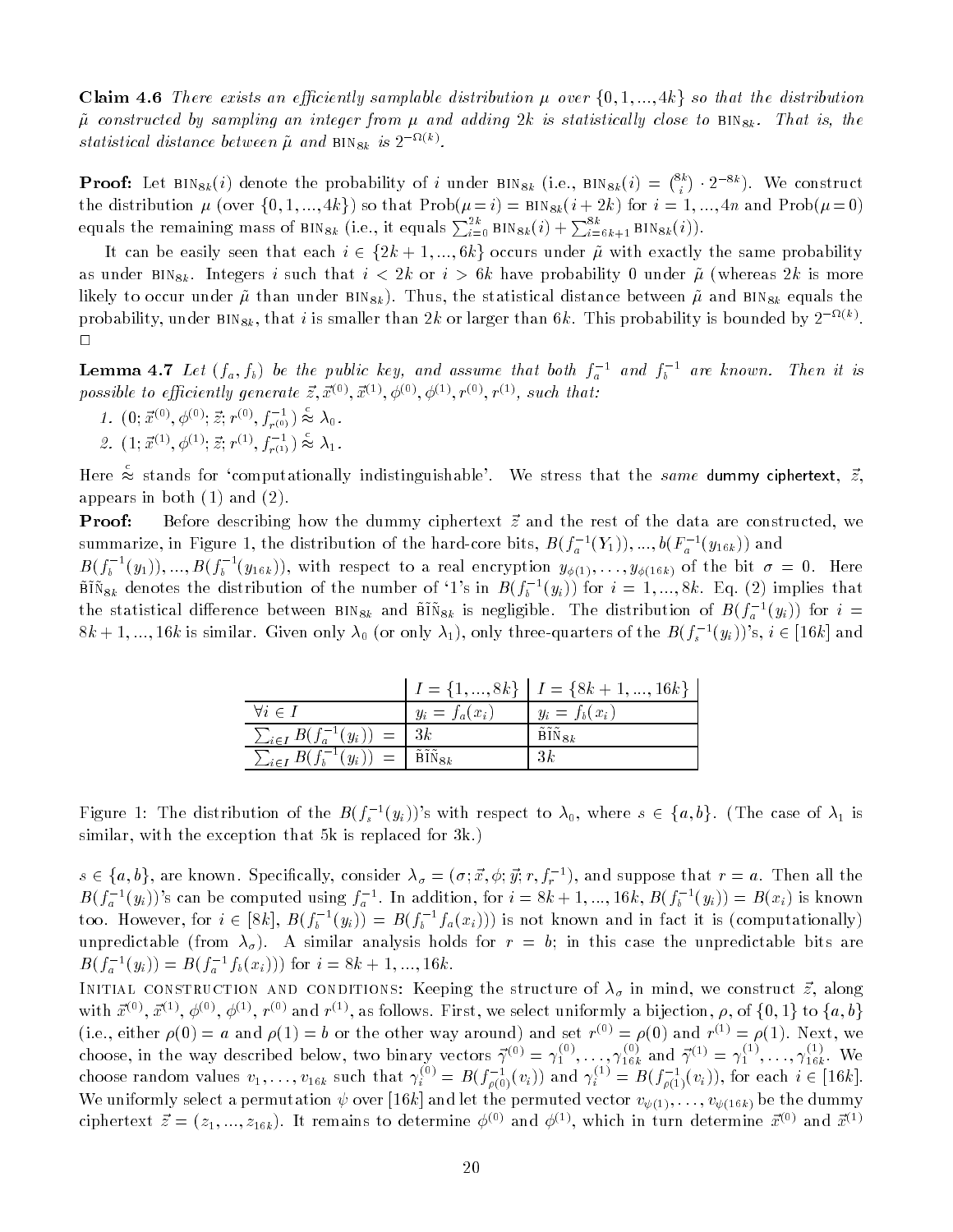so that  $x_i^{\geq i} = f_a^{-1}(z_{(\phi(\sigma))^{-1}(i)})$  for  $i \in [8k]$  and  $x_i^{\geq i} = f_b^{-1}(z_{\phi(\sigma)(i)})$  otherwise. This should be done so that both permutations  $\phi^{(0)}$  and  $\phi^{(1)}$  are uniformly (but not necessarily independently) distributed and so that the known  $B(f^{-1}_s(y_i^{(\sigma)}))$ 's match the distribution seen in a legitimate encryption of  $\sigma.$  We stress that  $(\sigma; x^{\circ\circ}, \phi^{\circ\circ}; z; r^{\circ\circ}, f_{r(\sigma)})$  should appear as a valid encryption of  $\sigma.$  In particular, for each  $\sigma\in\{0,1\}$  there should exist a permutation  $\psi^{(\sigma)}$  (=  $(\phi^{(\sigma)})^{-1} \circ \phi$ ) over [16k] so that<sup>12</sup>

- 1.  $\gamma_{\psi(\sigma)(i)}^{(\rho^{-1}(a))} = B(f_a^{-1}(v_{\psi(\sigma)(i)})) = B(f_a^{-1}(z_{\phi(\sigma)(i)})) = B(x_i^{(\sigma)}) = \sigma$ , for  $i = 1, ..., 5k$ .  $(E.g., if \rho(0) = a this means \gamma_{\psi(\sigma)(i)}^{\sigma} = \sigma.)$
- $2. \ \gamma_{\psi(\sigma)(i)}^{(\rho^{-1}(a))} = B(f_a^{-1}(v_{\psi(\sigma)(i)})) = B(f_a^{-1}(z_{\phi(\sigma)(i)})) = B(x_i^{(\sigma)}) = 1 \sigma$ , for  $i = 5k + 1, ..., 8k$ .  $(E.g., it \nvert \rho(0) = a \nvert t$  and this means  $\gamma_{\psi(\sigma)(i)}^{\sim} = 1 - \sigma$ .
- 3.  $\gamma_{\psi(\sigma)(i)}^{(\rho^{-1}(b))} = B(f_b^{-1}(v_{\psi(\sigma)(i)})) = B(f_b^{-1}(z_{\phi(\sigma)(i)})) = B(x_i^{(\sigma)}) = \sigma$ , for  $i = 8k + 1, ..., 13k$ .  $(E.g., it \nvert \rho(0) = a \nvert t$  is means  $\gamma_{\psi(\sigma)(i)}^{\sigma} = \sigma$ .
- $4. \ \gamma_{\psi(\sigma)(i)}^{(\rho^{-1}(b))} = B(f_b^{-1}(v_{\psi(\sigma)(i)})) = B(f_b^{-1}(z_{\phi(\sigma)(i)})) = B(x_i^{(\sigma)}) = 1 \sigma$ , for  $i = 13k + 1, ..., 16k$ . (E.g., if  $\rho(0) = a$  this means  $\gamma_{\psi(\sigma)(i)}^{\sigma} = 1 - \sigma$ .)
- 5. Let  $I = [8k]$  if  $\rho(\sigma) = b$  and  $I = \{8k+1, ..., 16k\}$  otherwise. Then,  $\gamma_{\psi(\sigma)(i)}^{(i)} = B(f_{\rho(\sigma)}(v_{\psi(\sigma)(i)})) =$  $B(f_{\rho(\sigma)}(z_{\phi(\sigma)(i)})) = B(f_{\rho(\sigma)}(f_{\rho(1-\sigma)}(x_i^{+\prime}) ) )$  equals  $\sigma$  with probability negligibly close to  $\frac{1}{2},$  for  $i \in I$ . (E.g., for  $\rho(0) = a$  and  $\sigma = 0$  we have Prob $(\gamma_{\psi(\sigma)(i)}^{\vee} = 1) \approx \frac{1}{2}$  for  $i = 8k + 1, ..., 16k$ , whereas for  $\rho(0) = a$  and  $\sigma = 1$  we have  $Prob(\gamma_{\psi}^{<\gamma}(\sigma)_{(i)} = 1) \approx \frac{1}{2}$  for  $i = 1, ..., 8k$ .

This allows setting  $\phi^{(0)} = \psi \circ (\psi^{(0)})^{-1}$  so that  $x_{\phi(\sigma)(i)}^{\vee}$  is "mapped" to  $z_i$  while  $\phi^{(0)}$  is uniformly distributed (i.e.,  $x_i^{\gamma} = f_a^{-1}(v_{\psi(\sigma)(i)}) = f_a^{-1}(z_{\psi^{-1}(\phi(\sigma)(i)})) = f_a^{-1}(z_{(\phi(\sigma))^{-1}(i)})$  for  $i \in [8k]$  and  $x_i^{\gamma} = f_b^{-1}(z_{\phi(\sigma)(i)})$ otherwise).

INITIAL SETTING OF  $\gamma \ll$ ,  $\gamma \ll$ ,  $\psi \ll$  and  $\psi \ll$ . The key issue is now to select  $\gamma \ll$  and  $\gamma \ll$  so that the hye condition stated above hold (for both  $\sigma = 0$  and  $\sigma = 1$ ). As a first step towards this goal we consider the four sums

$$
S_1^\sigma \stackrel{\text{def}}{=} \sum_{i=1}^{8k} \gamma_{\psi^{(\sigma)}(i)}^{(\rho^{-1}(a))} \;\; , \;\; S_2^\sigma \stackrel{\text{def}}{=} \sum_{i=8k+1}^{16k} \gamma_{\psi^{(\sigma)}(i)}^{(\rho^{-1}(b))} \;\; , \;\; S_3^\sigma \stackrel{\text{def}}{=} \sum_{i=1}^{8k} \gamma_{\psi^{(\sigma)}(i)}^{(\rho^{-1}(b))} \;\; , \;\; S_4^\sigma \stackrel{\text{def}}{=} \sum_{i=8k+1}^{16k} \gamma_{\psi^{(\sigma)}(i)}^{(\rho^{-1}(a))}
$$

The above conditions imply  $S_1^o = S_2^o = 5k \cdot \sigma + 3k \cdot (1-\sigma) = 3k + 2k\sigma$  as well as  $S_3^o = BIN_{8k}$  if  $\rho(\sigma) = b$ and  $S_4^o \equiv {\rm BIN}_{8k}$  otherwise. (Note that  $S_3^o, S_4^o$  and  ${\rm BIN}_{8k}$  are random variables.)

To satisfy the above summation conditions we partition  $[16k]$  into 4 equal sized subsets denoted I1; I2; I3; I4 (e.g., I1 = [4k], I2 <sup>=</sup> f4k + 1; :::; 8kg, I3 <sup>=</sup> f8k + 1; :::; 12kg and I4 <sup>=</sup> f12k + 1; :::; 16kg). This partition induces a similar partition on the  $\gamma_i^{(v')}$ 's and the  $\gamma_i^{(1')}$ 's. The  $\gamma_i^{(v')}$ 's and the  $\gamma_i^{(1')}$ 's in each set are chosen using four different distributions which satisfy the conditions summarized in Figure 2. Suppose  $\rho(0) = a$ . Then, we may set  $\psi^{(0)}([8k]) = I_1 \cup I_2$  and  $\psi^{(0)}(\{8k+1,...,16k\}) = I_3 \cup I_4$ , and  $\psi^{(1)}([8k]) = I_1 \cup I_3$ and  $\psi^{(1)}(\{8k+1,..., 16k\}) = I_2 \cup I_4$ , where  $\pi(I) = J$  means that the permutation  $\pi$  maps the elements of the set I onto the set J. (It would have been more natural but less convenient to write  $(\psi^{(1)})^{-1}(I_1 \cup I_3) = [8k]$ 

<sup>&</sup>lt;sup>12</sup> In each of the following five conditions, the first equality is by the construction of the  $v_i$ 's, the second equality is by the definition of the  $z_i$ 's, and the third equality represents the relation between  $\vec{x}^{(\sigma)}$ ,  $\vec{z}$  and  $\phi^{(\sigma)}$  that holds in a valid encryption (of  $\sigma$ ). In conditions (1) through (4), the last equality represents the relation between  $\vec{x}^{(\sigma)}$  and  $\sigma$  that holds in a valid encryption of  $\sigma$ . In condition (5), the last equality represents the information computable from  $z$  using (the trapdoor)  $J_{_r(\sigma)}$  . Here we refer to the inverses of the  $z_i$ 's which are not  $x_i^{(o)}$ 's. The hard-core value of these inverses should be uniformly distributed.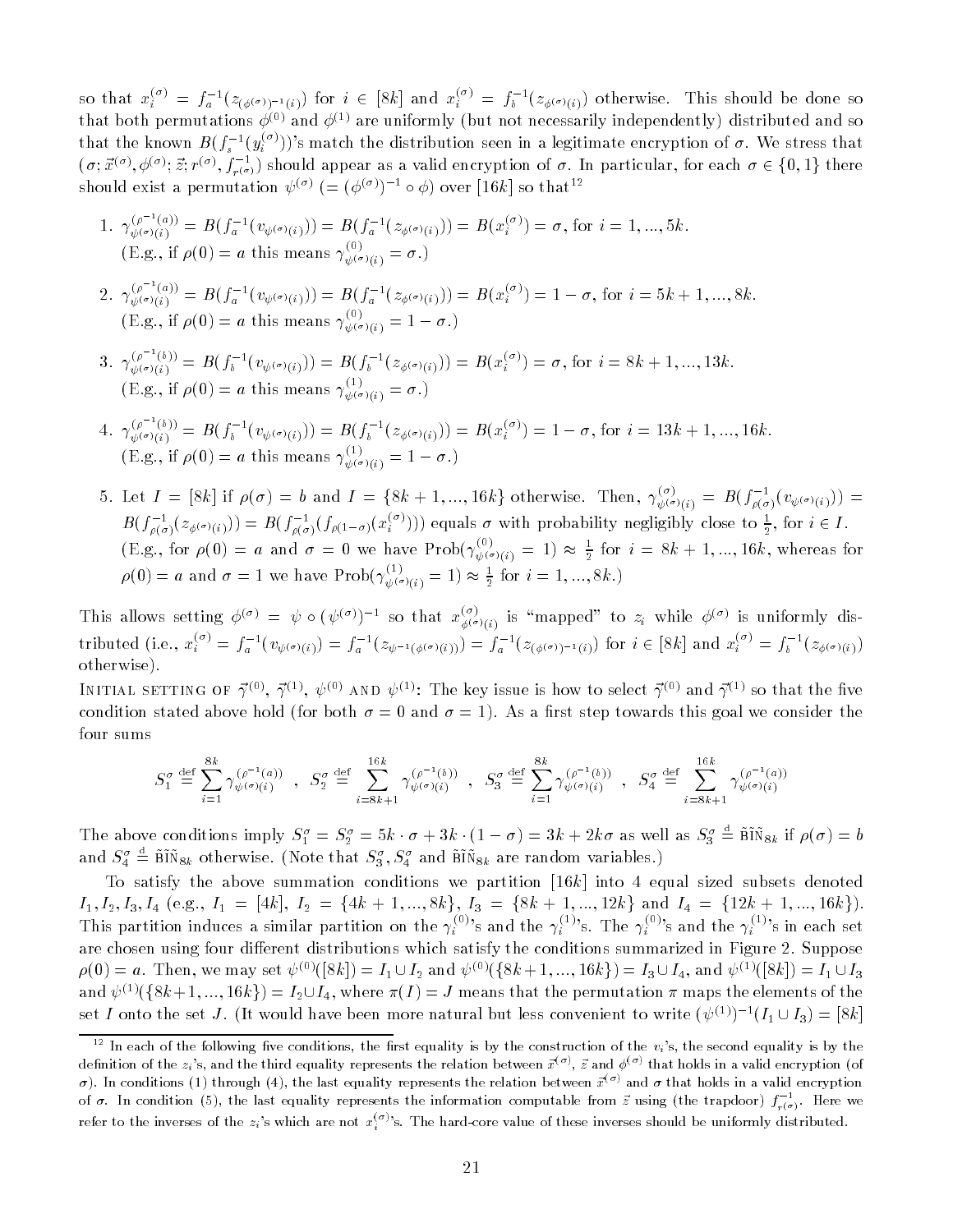|                   | $I = I_1$ | $\mid I = I_2 \mid I = I_3 \mid I = I_4$ |  |
|-------------------|-----------|------------------------------------------|--|
| $\stackrel{a}{=}$ |           |                                          |  |
|                   |           |                                          |  |

Figure 2: The distribution of the  $\gamma^{(0)}$ 's and  $\gamma^{(1)}$ 's. ( $\mu$  is as in Claim 4.6.)

and  $(\psi^{(1)})^{-1}(I_2 \cup I_4) = \{8k+1, 16k\}$ .) We claim that, for each  $\sigma \in \{0,1\}$ , the above setting satisfies the three relevant summation conditions. Consider, for example, the case  $\sigma = 0$  (depicted in Figure 3). Then,

|                                                         | $I = \{1, , 8k\} = (\psi^{(0)})^{-1}(I_1 \cup I_2)$ $I = \{8k + 1, , 16k\} = (\psi^{(0)})^{-1}(I_3 \cup I_4)$ |
|---------------------------------------------------------|---------------------------------------------------------------------------------------------------------------|
| $\sum_{i \in I} \gamma_i^{(0)} =   S_1^0 = 3k + 0 = 3k$ | $\int S_a^0 = 2k + \mu \stackrel{d}{=} \tilde{B} \tilde{I} \tilde{N}_{8k}$                                    |
| $\sum_{i \in I} \gamma_i^{(1)} =  \text{no condition} $ | $S_2^0 = 2k + k = 3k$                                                                                         |

Figure 3: Using  $\psi^{(0)}$  the  $\gamma_i^{(0)}$ 's and  $\gamma_i^{(1)}$ 's satisfy the summation conditions  $S_1^0$ ,  $S_2^0$  and  $S_4^0$ .

 $S_1^0 = \sum_{i=1}^{8\kappa} \gamma_i^{(0)} = 3k$  and  $S_2^0 = \sum_{i=8k+1}^{16\kappa} \gamma_i^{(1)} = 3k$  as required. Considering  $S_4^0 = \sum_{i=8k+1}^{16\kappa} \gamma_i^{(0)}$  we observe that it is distributed as  $\mathbb{F}_n$   $\downarrow$   $\mu$   $\downarrow$   $\mu$  crossimily  $\mathbb{F}_n$ . Then in turn is statistically close to be  $\mathbb{F}_n$ . the above argument holds for any way of setting the  $\psi^{(\cdot)}$ 's as long as they obey the equalities specified (e.g., for any bijection  $\pi : I_1 \cup I_2 \mapsto I_1 \cup I_3$ , we are allowed to set  $\psi^{(1)}(i) = \pi(i)$  for all  $i \in I_1 \cup I_2$ . The case  $\sigma = 1$ follows similarly; here  $S_1^1 = \sum_{i \in I_1\cup I_3} \gamma_i^{\scriptscriptstyle{(0)}} = 5k, \, S_2^1 = \sum_{i \in I_2\cup I_4} \gamma_i^{\scriptscriptstyle{(1)}} = 5k$  and  $S_3^1 = \sum_{i \in I_1\cup I_3} \gamma_i^{\scriptscriptstyle{(1)}} = \mu + 2k$  (see Figure 4). In case  $\rho(0) = 0$  we set  $\psi^{(2)}(|8k|) = I_3 \cup I_4$ ,  $\psi^{(2)}(\{8k + 1, ..., 10k\}) = I_1 \cup I_2$ ,  $\psi^{(2)}(|8k|) = I_2 \cup I_4$ 

|                                                                                                                | $I = \{1, , 8k\} = (\psi^{(1)})^{-1}(I_1 \cup I_3)$ $I = \{8k + 1, , 16k\} = (\psi^{(1)})^{-1}(I_2 \cup I_4)$ |
|----------------------------------------------------------------------------------------------------------------|---------------------------------------------------------------------------------------------------------------|
| $\sum_{i \in I} \gamma_i^{(0)} =  S_1^1 = 3k + 2k = 5k$                                                        | no condition                                                                                                  |
| $\sum_{i \in I} \gamma_i^{(1)} =   S_3^1 = \mu + 2k \stackrel{\text{d}}{=} \tilde{B} \tilde{B} \tilde{N}_{8k}$ | $S_2^1 = 4k + k = 5k$                                                                                         |

Figure 4: Using  $\psi^{(1)}$  the  $\gamma_i^{(1)}$ 's and  $\gamma_i^{(1')}$ 's satisfy the summation conditions  $S_1^1$ ,  $S_2^1$  and  $S_3^1$ .

and  $\psi^{(1)}(\{8k+1,\ldots,16k\})=I_1\cup I_3$ . The claim that, for each  $\sigma\in\{0,1\}$ , the above setting satisfies the three relevant summation conditions, is shown analogously.

KEFINEMENT OF  $\gamma$   $\gamma$   $\gamma$   $\gamma$   $\gamma$   $\gamma$  and  $\psi$   $\gamma$  is the power of above summation conditions do not guarantee satisfaction of all the five conditions. In particular, we must use permutations  $\psi^{(\cdot)}$  which guarantee the correct positioning visible bits within the  $8k$ -bit long block. That is, we must have

$$
\begin{array}{rcl}\n(\gamma_{\psi(\sigma)(1)}^{(\rho^{-1}(a))},...,\gamma_{\psi(\sigma)(8k)}^{(\rho^{-1}(a))}) & = & (\sigma^{5k},(1-\sigma)^{3k}) \\
(\gamma_{\psi(\sigma)(8k+1)}^{(\rho^{-1}(a))},...,\gamma_{\psi(\sigma)(16k)}^{(\rho^{-1}(a))}) & = & (\sigma^{5k},(1-\sigma)^{3k})\n\end{array}
$$

that is, equality between the sequences and not merely equality in the number of 1's. Clearly there is no problem to set the  $\psi^{(\cdot)}$ 's so that these equalities hold and thus Conditions (1) through (4) are satisfied. It is left to satisfy  $\mathcal{L}$  to satisfy  $\mathcal{L}$  . The same of  $\mathcal{L}$ 

Suppose that  $\rho(\sigma) = a$ . In this case the third summation requirement guarantees  $\sum_{i=s}^{16\kappa}$   $\gamma_{\psi(\sigma)(i)}^{(\sigma)} =$ BIN<sub>8k</sub>. This is indeed consistent with the requirement that these  $\gamma_{\psi(\sigma)(i)}^{(0)}$ 's are almost uniformly and independently distributed. But this is not sufficient. In particular, we also need  $\sum_{i\in J}\gamma_{\psi(\sigma)(i)}^{(\sigma)}\equiv$  BIN<sub>3k</sub>,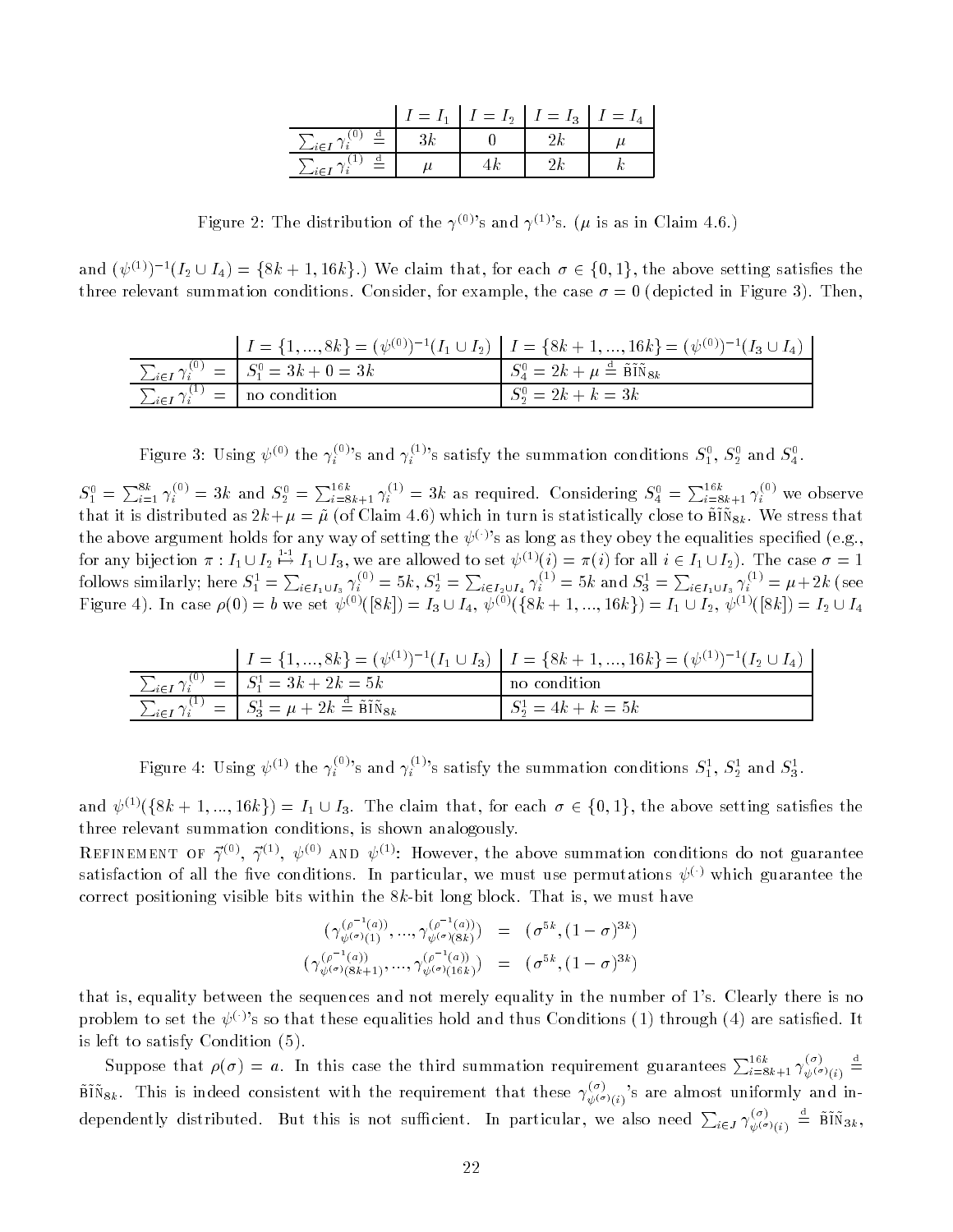where  $J = \{8k \le i \le 16k : \gamma_{\psi(\sigma)(i)} = 1 - \sigma\}$  and furthermore the above sum needs to be independent of  $\sum_{i\in\{8k+1,...,16k\}-J} \gamma_{\psi(\sigma)(i)}^{(0)}$  (which in turn should be statistically close to BIN<sub>5k</sub>). Let us start with the case  $\sigma = 0$ . In this case we need

$$
\sum_{i \in J} \gamma_i^{(0)} \stackrel{\text{d}}{=} \tilde{\operatorname{Bif}} \tilde{\operatorname{N}}_{3k},\tag{3}
$$

where  $J = \{i \in I_3 \cup I_4 : \gamma_i^{(1)} = 1\}$ , and this sum needs to be independent of  $\sum_{i \in I_3 \cup I_4 = J} \gamma_i^{(0)}$ . By Figure 2 we have  $|J \cap I_3| = 2k$ . We further restrict the distributions  $\gamma_i^{(0)}$ 's and  $\gamma_i^{(1)}$ 's so that in part  $I_3$  the four possible outcomes of the pairs  $(\gamma_i^{>,\gamma},\gamma_i^{,-\gamma})$  are equally likely (e.g., for exactly k integers  $i\in I_3$  we have  $(\gamma_i^{\gamma_i}, \gamma_i^{\gamma_i}) = (0,0)$ . Consider  $J' = J \cap I_4$  (note  $|J'| = k$ ). To satisfy Eq. (3) we construct a random variable  $\mu' \in \{0, 1, ..., k\}$  (analogously to Claim 4.6) so that  $p_i \equiv \text{Prob}(\mu' = j) = \text{BIN}_{3k}(k + j)$  for  $j \in [k]$ (with the rest of the mass on  $\mu' = 0$ ) and constrain the  $\gamma_i^{(0)}$ 's to satisfy  $\text{Prob}(\sum_{i \in J'} \gamma_i^{(0)} = j) = p_j$ . We get  $\sum_{i\in J}\gamma_i^{(0)}=k+\mu'\triangleq\widetilde{\mathtt{BIN}}_{3k}$  (analogously to Claim 4.6). A minor problem occurs: the new restriction on the  $\gamma_i^{(0)}$ 's conditions  $\sum_{i\in I_4-J'}\gamma_i^{(0)}$  which we want to be distributed as some  $\mu''\triangleq$  BIN<sub>5k</sub> – 2k and independently of  $\mu'$  (the reason being that  $\mu' + \mu''$  should be distributed equally to  $\mu$ ). However this condition has a negligible effect since we can sample  $\mu'$  and  $\mu$  and set the  $\gamma_i^{(0)}$ 's accordingly, getting into trouble only in case  $\mu < \mu$  which happens with heghgible probability (since Prob( $\mu < \mu$ )  $\lt$  Prob( $\mu < \kappa$ ) = 2 \*\*\*).

The case  $\sigma = 1$  gives rise to the requirement

$$
\sum_{i \in J} \gamma_i^{(1)} \stackrel{\text{d}}{=} \tilde{\text{B}} \tilde{\text{I}} \tilde{\text{N}}_{3k},\tag{4}
$$

where  $J = \{i \in I_1 \cup I_3 : \gamma_i^{\cup j} = 0\}$ , and this sum needs to be independent of  $\sum_{i \in I_1 \cup I_3 = J} \gamma_i^{\cup j}$ . To satisfy Eq. (4) we restrict the  $\gamma_i^{(1)}$ 's in  $J' \equiv J \cap I_1$  analogously to satisfy  $\sum_{i \in J'} \gamma_i^{(1)} = \mu'$ . Finally, we observe that generating the  $\gamma_i^{\otimes\prime}$ 's and  $\gamma_i^{\otimes\prime}$ 's at random so that they satisfy the above requirements makes them satisfy Condition  $(5)$ . Condition (5).

Beyond the five conditions. In the above construction we have explicitly dealt with conditions which obviously have to hold for the construction to be valid. We now show that indeed this suffices. Namely, we claim that

$$
(\sigma; \vec{x}^{(\sigma)}, \phi^{(\sigma)}; \vec{z}; r^{(\sigma)}, f_{r^{(\sigma)}}^{-1}) \stackrel{c}{\approx} \lambda_{\sigma} = (\sigma; \vec{x}, \phi; \vec{y}; r, f_{r}^{-1}). \tag{5}
$$

Consider the case  $o = 0$ . Both  $r \ge$  and r are uniformly chosen in  $\{a, b\}$  and so we consider, w.l.o.g.,  $r = r^{(0)} = a$ . Furthermore,  $\phi^{(0)}$  is a random permutation and  $f_a(x_i^{(0)}) = z_{\phi^{(0)}}$  for  $i = 1, ..., 8k$ , and  $f_b(x_i^{r}) = z_{\phi^{(0)}}$  for  $i = 8k+1,...,16k$ , which matches the situation w.r.t  $\phi, x$  and  $y$ . It remains to compare the distributions of  $B(f_s^{-1}(\cdot))$ 's,  $s \in \{a, b\}$ , with respect to  $\vec{x}^{(0)}$  and with respect to  $\vec{x}$ . By the above analysis we know that the entries corresponding to  $s = a$  and to  $(s = b) \wedge (i \leq 8k)$  are distributed similarly in the two cases. Thus, we need to compare  $B(f_b^{-1}(f_a(x_1^{i-j}))), ..., B(f_b^{-1}(f_a(x_{8k}^{i-j})))$ and  $B(f_b^{-1}(f_a(x_1))),...,B(f_b^{-1}(f_a(x_{sk})))$ . Recall that the  $x_i$ 's are selected at random subject to  $B(x_i)=0$ for  $i = 1, ..., 5k$  and  $B(x_i) = 1$  for  $i = 5k + 1, ..., 8k$ . An analogous condition is imposed on the  $x_i^{(0)}$ 's but in addition we also have  $B(f_b^{-1}(f_a(x_i^{r_j}))) = 1$  for  $i = 1, ..., 4k$ , and some complicated conditions on  $B(f_b^{-1}(f_a(x_i^{\omega}))))=1$ , for  $i=4k+1,...,8k$  (i.e., the distribution of 1's here is governed by  $\mu$  and furthermore in the first k elements the number of 1's is distributed identically to  $\mu'$ ). Thus, distinguishing  $\vec{x}$  from  $\vec{x}^{(0)}$ amounts to distinguishing, given  $f_a$ ,  $f_b : D \to D$  and the trapdoor for  $f_a$  (but not for  $f_b$ ), between the two distributions

- 1.  $(u_1, ..., u_{8k})$ , where the  $u_i$ 's are independently selected so that  $B(u_i) = 0$  if  $i \in [5k]$  and  $B(u_i) = 1$ otherwise; and
- 2.  $(w_1, ..., w_{8k})$ , where the  $w_i$ 's are uniformly selected under the conditions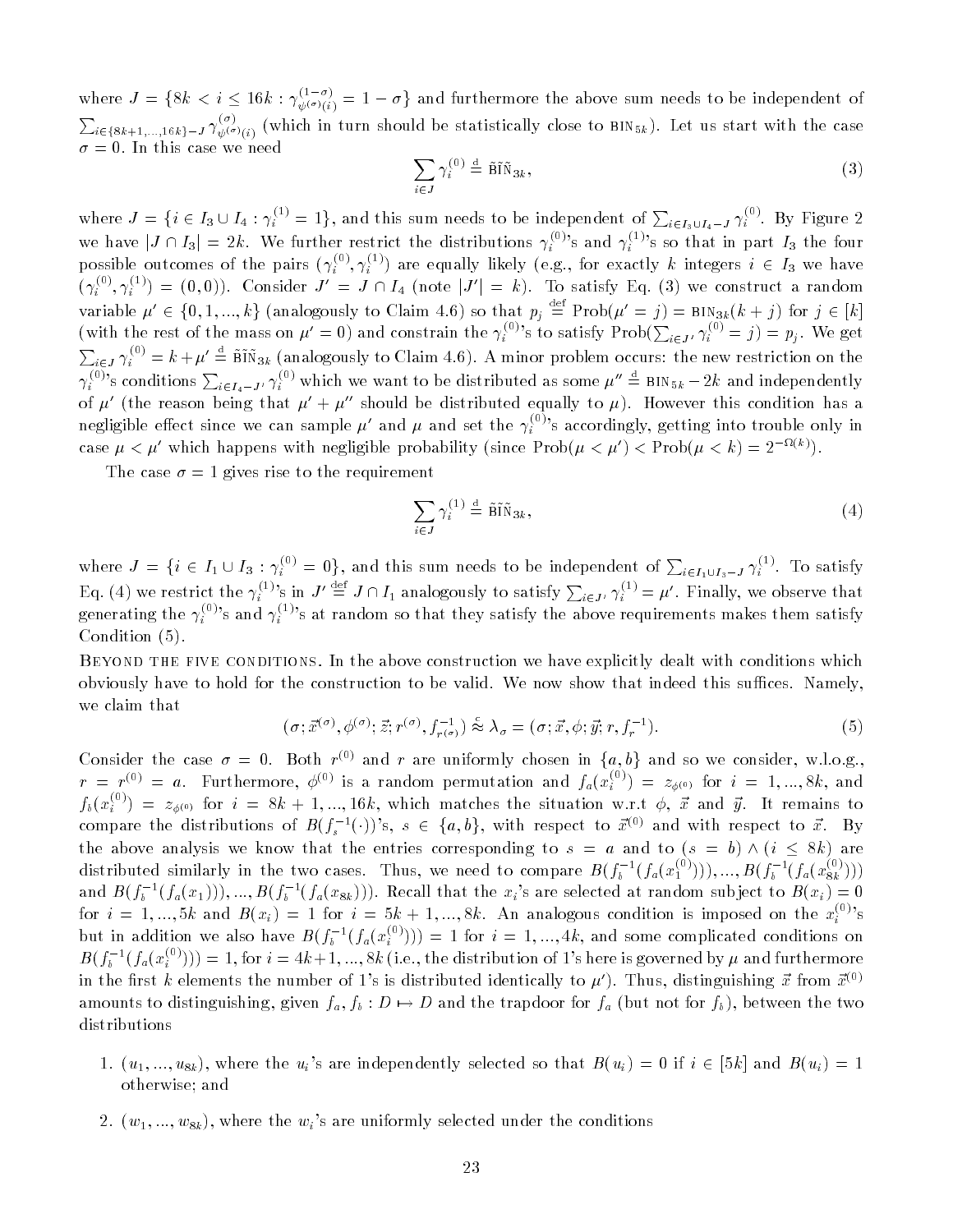- $B(w_i) = 0$  if  $i \in [5k]$  and  $B(u_i) = 1$  otherwise,
- $B(J_b^{-1}(J_a(w_i))) = 1$  for  $i \in [4k],$
- $\sum_{i=4k+1}^{3k} B(f_b^{-1}(f_a(w_i))) = \mu'$ , and
- $\sum_{i=5k+1}^{\infty} B(f_b^{-1}(f_a(w_i))) = \mu'',$  for some  $\mu'' = \mu \mu'.$

We claim that distinguishing these two distributions yields a contradiction to the security of the hard-core predicate  $B$ . Suppose, on the contrary that an efficient algorithm  $A$  can distinguish these two distributions. Using a hybrid argument we construct an algorithm  $A'$  which distinguishes the the uniform distribution over  $D' \equiv \{x \in D : B(x) = \tau\}$  and a distribution over D' that is uniform over both  $D'_0 \equiv \{x \in D':$  $B(f_b^{-1}(f_a(x))) = 0$  and  $D'_1 \equiv \{x \in D' : B(f_b^{-1}(f_a(x))) = 1\}$ , where  $\tau$  is a bit which can be efficiently determined. (We stress that the latter distribution is not uniform on  $D'$  but rather uniform on each of its two parts.) Without loss of generality, we assume  $\tau = 0$ . It follows that A' must distinguish inputs uniformly distributed in  $D_0'$  from inputs uniformly distributed in  $D_1'$ . We now transform A' into an algorithm,  $A^{\circ}$ , that distinguishes a uniform distribution over  $\{y\in D:$   $B(J_b^{-}(y))=0\}$  from a uniform distribution over  $\{y\in D: B(f_b^{-1}(y))=\bot\}$ . On input  $y\in D_\alpha$  and  $f_b:D\mapsto D,$  algorithm  $A^\alpha$  first generates another permutation  $f_a$ , over  $D$ , together with the trapdoor for  $f_a$ . Next, it computes  $x = f_a$  (y) and stop (outputting 0) if  $B(x) = 1$  (i.e.,  $x \notin D'$ ). Otherwise, A'', invokes A' on x and outputs A'(x). In this case  $B(f_b^{-1}(f_a(x)))=B(f_b^{-1}(y))$  (and  $B(x)=0$ ) so the output will be significantly different in case  $B(f_b^{-1}(y))) = 0$  and in case  $B(f_b^{-1}(y))) = 1$ . We observe that Prob( $B(x) = 0$ )  $\approx \frac{1}{2}$  (otherwise a constant function violates the security of  $B$  ), and conclude that one can a random  $y$  with  $B(f_b^{-1}(y))=0$  from a random y with  $B(f_b - (y)) = 1$  (which contradicts the security of B).

#### 4.2.2 Key generation

We describe how the keys are generated, based on any common-domain trapdoor system. We use Oblivious Transfer [R, EGL] in our constructions. Oblivious Transfer (OT) is a protocol executed by a sender S with inputs  $s_1$  and  $s_2$ , and by a receiver R with input  $\tau \in \{1, 2\}$ . After executing an OT protocol, the receiver should know  $s_{\tau}$ , and learn nothing else. The sender S should learn nothing from participating in the protocol. In particular S should not know whether R learns  $s_1$  or  $s_2$ . We are only concerned with the case where  $R$  is uncorrupted and non-erasing.

We use the implementation of OT described in [GMW] (which in turn originates in [EGL]). This implementation has an additional property, discussed below, that is useful in our construction. For self containment we sketch, in Figure 5, the [GMW] protocol for OT of one bit.

It can be easily verified that the receiver outputs the correct value of  $\sigma_{\tau}$  in Step 4. Also, if the receiver is semi-honest in the non-erasing sense, then it cannot predict  $\sigma_{3-\tau}$  with more than negligible advantage over  $\frac{1}{6}$ ,  $\frac{1}{6}$  I he sender view of the interaction is uncorrelated with the value of  $\tau \in \{1,2\}$ . Thus it learns nothing from participating in the protocol.

The important additional property of this protocol is that, in a simulated execution of the protocol, the simulator can learn both  $\sigma_1$  and  $\sigma_2$  by uniformly selecting  $z_1, z_2 \in D$ , and having the receiver R send  $f(z_1), f(z_2)$  (in Step 2). Furthermore, if R is later corrupted, then the simulator can "convince" the adversary that R received either  $\sigma_1$  or  $\sigma_2$ , at wish, by claiming that in Step 2 party R chose either  $(x_1, x_2)=(z_1, f(z_2))$  or  $(x_1, x_2)=(f(z_1), z_2)$ , respectively.

In Figure 6 we describe our key generation protocol. This protocol is valid as long as at least one party remains uncorrupted.

<sup>&</sup>lt;sup>13</sup>This statement does not hold if R is semi-honest only in the honest-looking sense. Ironically, this 'flaw' is related to the useful (non-committing) feature discussed below.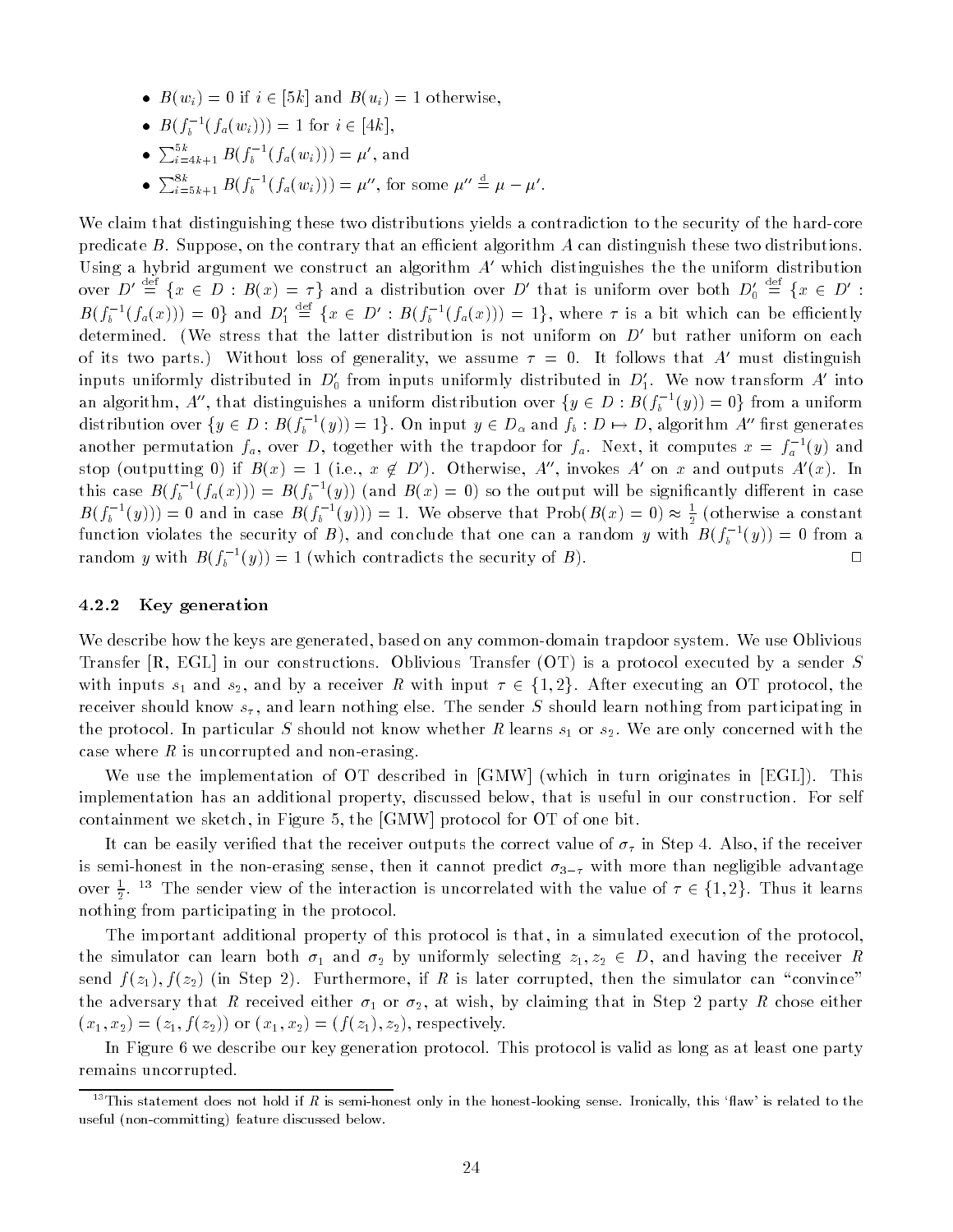#### Oblivious Transfer (OT)

The parties proceed as follows, using a trapdoor-permutations generator and the associated hard-core predicate  $B()$ .

- 1. On input  $\sigma_1, \sigma_2 \in \{0, 1\}$ , the sender generates a one-way trapdoor permutation  $f : D \to D$  with its trapdoor *f* = , and sends *f* to the receiver.
- 2. On input  $\tau \in \{1,2\}$ , the receiver uniformly selects  $x_1, x_2 \in D$ , computes  $y_\tau = f(x_\tau)$ , sets  $y_{3-\tau} = x_{3-\tau}$ , and sends  $(y_1, y_2)$  to the sender.
- 3. Upon receiving  $(y_1, y_2)$ , the sender sends the pair  $(\sigma_1 \oplus B(f^{-1}(y_1)), \sigma_2 \oplus B(f^{-1}(y_2)))$  to the receiver.
- 4. Having received  $(b_1, b_2)$ , the receiver outputs  $s_\tau = b_\tau \oplus B(x_\tau)$  (as the message received).

Figure 5: The [GMW] Oblivious Transfer protocol

### key-generation  $(\varepsilon_{\text{G}})$

For generating an encryption key  $(f_a, f_b)$  known to the sender, and a decryption key  $f_r$  - known only to the receiver  $(R)$ , where r is uniformly distributed in  $\{a, b\}$ .

- 1. The receiver generates a common domain  $D_{\alpha}$  and sends  $\alpha$  to all parties.
- 2. Each party  $P_i$  generates two trapdoor permutations over  $D_\alpha$ , denoted  $f_{a_i}$  and  $f_{b_i}$ , and sends  $(f_{a_i}, f_{b_i})$ to R. The trapdoors of  $f_{a_i}$  and  $f_{b_i}$  are kept secret by  $P_i$ .

3. The receiver R chooses uniformly  $\tau \in \{1,2\}$  and invokes the OT protocol with each party  $P_i$  for a number of times equal to the length of the description of the trapdoor of a permutation over  $\alpha$ . In all invocations the receiver uses input  $\tau$ . In the  $j$  m invocation of  $\cup$  i, party  $P_i$  acting as sender uses input  $(\sigma_1, \sigma_2)$ , where  $\sigma_1$  (resp.,  $\sigma_2$ ) is the j<sup>-1</sup> bit of the trapdoor of  $f_{a_i}$  (resp.,  $f_{b_i}$ ). (Here we use the convention by which, without loss of generality, the trapdoor may contain all random choices made by  $G_2$  when generating the permutation. This allows R to verify the validity of the data received from  $P_i$ .)

- 4. Let H be the set of parties with which all the OT's were completed successfully. Let  $f_a$  be the composition of the permutations  $f_{a_i}$ 's for  $P_i \in H$ , in some canonical order, and let  $f_b$  be defined analogously (e.g., a is the concatenation of the  $a_i$  with  $i \in H$ ). Let  $r = a$  if  $\tau = 1$  and  $r = b$  otherwise. The trapdoor to  $f_r$  is known only to R (it is the concatenation of the trapdoors obtained in Step 3).
- 5. R now sends the public key  $(f_a, f_b)$  to the sender.

Figure 6: The key generation protocol

### 4.2.3 Simulation (Adaptive security of the encryption protocol)

Let  $\varepsilon$  denote the combined encryption and decryption protocols, preceded by the key generation protocol.

**Theorem 4.8** Protocol  $\varepsilon$  is an  $(n - 1)$ -resilient non-committing encryption protocol for n parties, in the presence of non-erasing parties.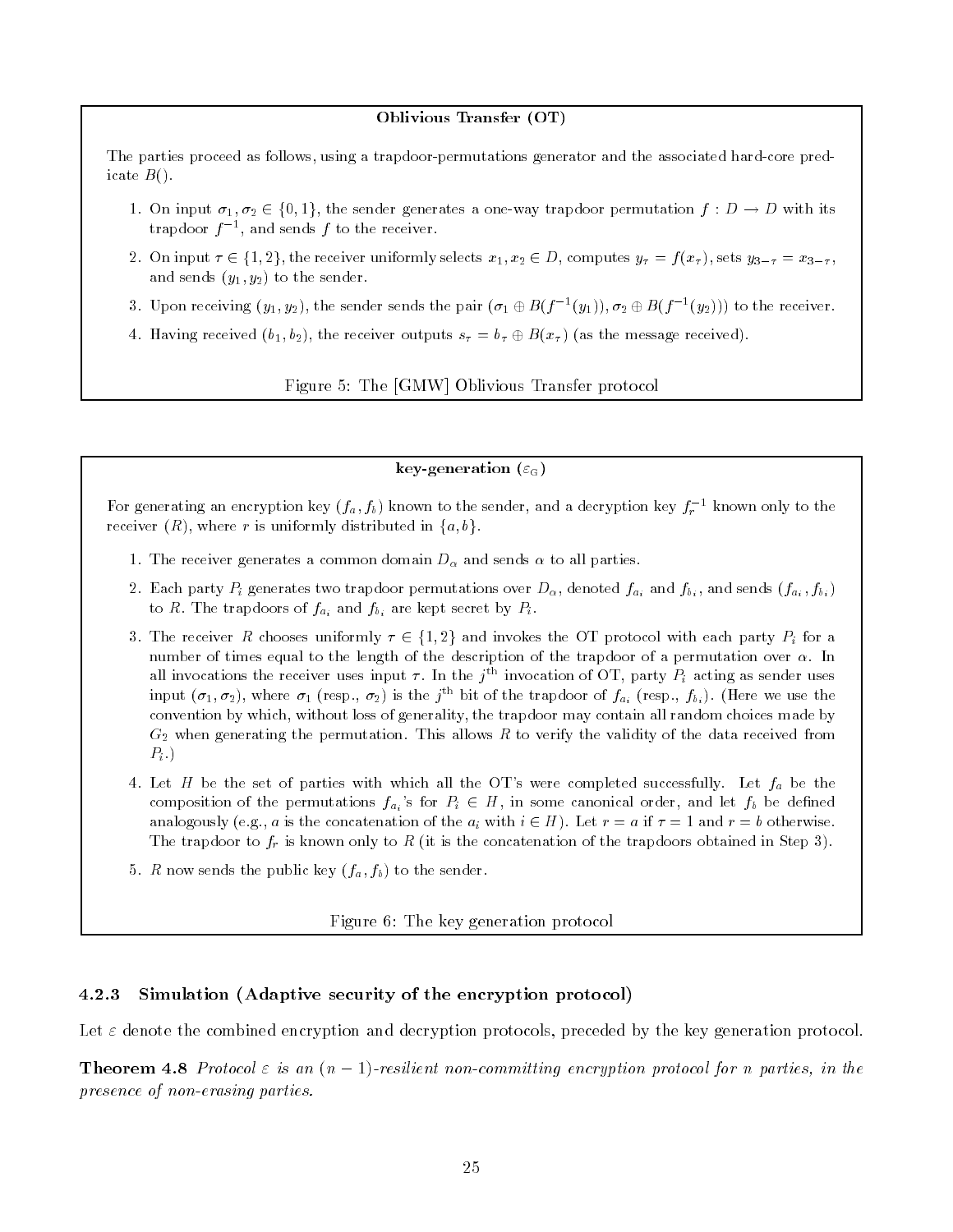**Proof (sketch):** Let  $P_r$  be the sender and let  $P_s$  be the receiver. Recall that a non-committing encryption protocol is a protocol that securely computes the bit transmission function,  $BTR_{s,r}$ , in a simulatable way. Let  $\varepsilon'$  be a non-erasing protocol for  $\varepsilon$ . We construct a simulator  ${\cal S}$  such that IDEAL $_{\rm BTR_{s,r},S}$ A( $\sigma) \doteq {\rm EXEC}_{\varepsilon',A}(\sigma),$ for any  $(n-1)$ -limited adversary A and for any input  $\sigma \in \{0, 1\}$  of  $P_s$ .

The simulator S proceeds as follows. First an invocation of the key generation protocol  $\varepsilon_{\rm G}$  is simulated, in such a way that  ${\cal S}$  knows both trapdoors  $f_a$   $\,$  and  $f_b$   $\,$  . (This can be done using the additional property of the [GMW] Oblivious Transfer protocol, as described above.) For each party P that A corrupts during this stage,  $S$  hands  $A$  the internal data held by  $P$  in the simulated interaction. We stress that as long as at least one party remains uncorrupted, the adversary knows at most *one* of  $J_a$   $^{\ast}, J_b$   $^{\ast}$  . Furthermore, as long as  $P_r$  remains uncorrupted, the adversary view of the computation is independent of whether  $P_r$  has  $f_a$  or  $f_b$ .

Once the simulation of the key generation protocol is completed,  $S$  instructs the trusted party in the ideal model to notify  $P_r$  of the function value. (This value is  $P_s$ 's input,  $\sigma$ .) If at this point either  $P_s$ or  $P_r$  is corrupted, then S gets to know the encrypted bit. In this case S generates a true encryption of the bit  $\sigma$ , according to the protocol. If neither  $P_s$  nor  $P_r$  are corrupted, then S generates the values  $\vec{z}, \vec{x}^{(0)}, \vec{x}^{(1)}\phi^{(0)}, \phi^{(1)}, r^{(0)}, r^{(1)}$  as in Lemma 4.7, and lets  $\vec{z}$  be the ciphertext that  $P_s$  sends to  $P_r$  in the simulated interaction.

If at this stage A corrupts some party P which is not the sender or the receiver, then S hands A the internal data held by P in the simulated interaction. If A corrupts  $P_s$ , then S corrupts  $P_s$  in the ideal model and learns  $\sigma$ . Next  $\cal S$  hands  $\cal A$  the values  $\vec x^{(\sigma)},\phi^{(\sigma)}$  for  $P_s$ 's internal data. If  $\cal A$  corrupts  $P_r$ , then  $\cal S$ corrupts  $P_r$  in the ideal model, learns  $\sigma,$  and hands  ${\cal A}$  the value  $f_{r^{(\sigma)}}^{-1}$  for  $P_s$ 's internal data.

The validity of the simulation follows from Lemma 4.7 and from the properties of the [GMW] Oblivious  $\Box$ Transfer protocol. <sup>2</sup>

### 4.3 Alternative implementations of non-committing encryption

We describe two alternative implementations of our non-committing encryption scheme, based on the RSA and DH assumptions, respectively. These implementations have the advantage that the key generation stage can be simplied to consist of a single message sent from the receiver to the sender.

An implementation based on RSA. We first construct the following common-domain trapdoor system. The common domain, given security parameter n, is  $\{0,1\}^+$ . A permutation over  $\{0,1\}^+$  is chosen as follows. First choose a number N uniformly from  $[2^{n-1} \dots 2^n]$ , together with its factorization (via Bach's algorithm [B]). Next choose a prime  $2^n < e < 2^{n+1}$ . (This way, we are assured that  $gcd(e, \phi(N)) = 1$ , where  $\phi$ () is Euler's totient function, even if the factorization of N is not known.) Let  $f_N(x) = x^e \pmod{N}$ if  $x < N$  and  $f_N(x) = x$  otherwise. With non-negligible probability N is a product of two large primes. Thus, this construction yields a collection of common-domain permutations which are weakly one-way. Employing an amplication procedure (e.g., [Y, GILVZ]) we obtain a proper common-domain system.

This common-domain trapdoor system can be used as described in Section 4.2. However, here the keygeneration stage can be simplied considerably. Observe that it is possible to choose a permutation from the above distribution *without knowing its trapdoor.* Specifically, this is done by choosing the numbers N of the different instances of  $f_N$  in the direct way, without knowing their factorization. Thus, the receiver will choose two trapdoor permutations  $f_a, f_b,$  where only the trapdoor to  $f_r$  (i.e.,  $f_r$  ) is known,  $r \in_{\mathbb R} \{a, v\}$ . Both  $f_a, f_b$  are now sent to the sender, who proceeds as in Section 4.2.1. In a simulated execution the simulator will choose both  $f_a$  and  $f_b$  together with their trapdoors.<sup>14</sup>

 $14A$  similar idea was used in [DP].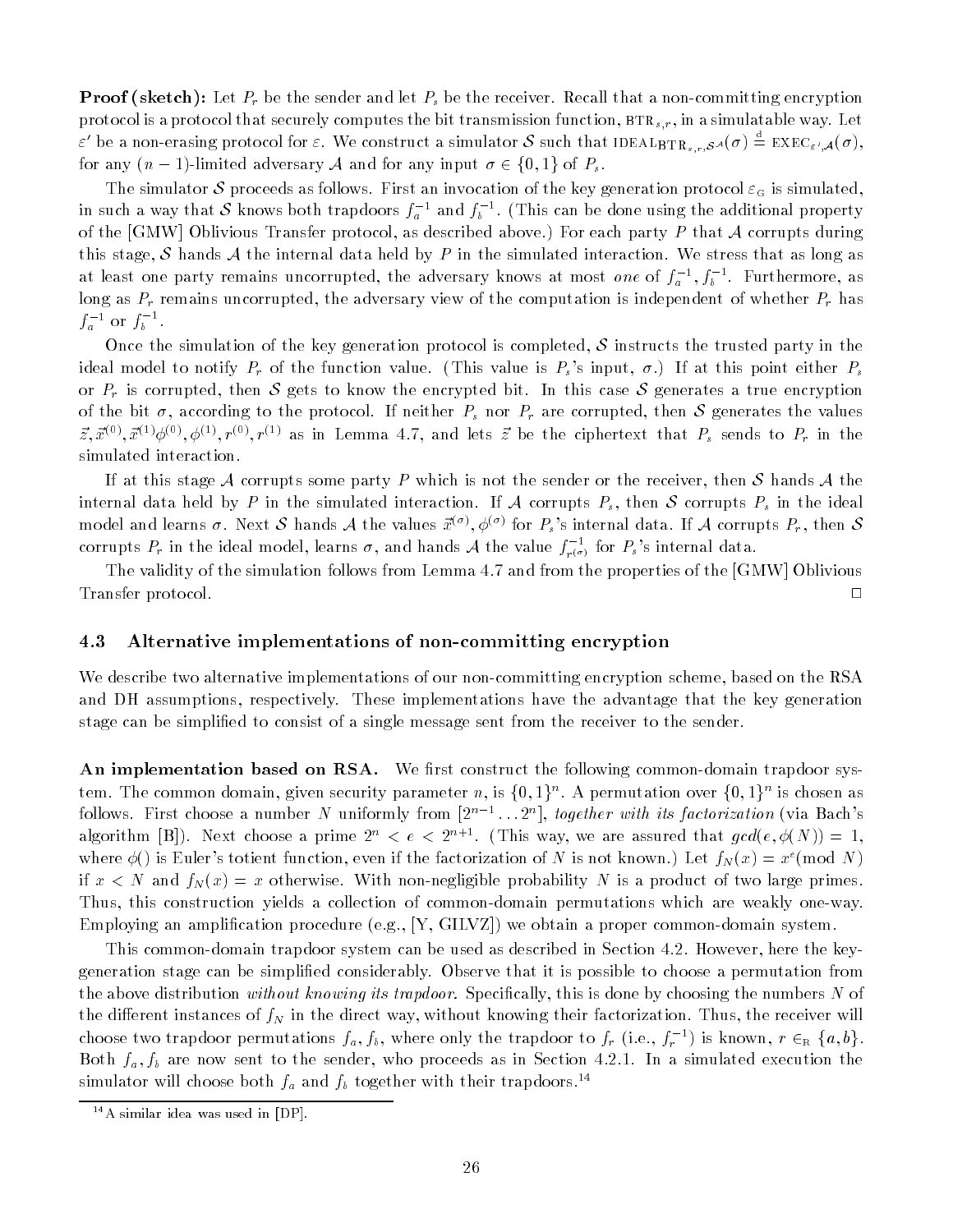An implementation based on DH. Consider the following construction. Although it fails to satisfy Definition 4.3, it will be 'just as good' for our needs. The common domain, given security parameter  $n$ , is a prime  $z^{n+1} < p < z^{n}$  where the factorization of  $p-1$  is known. Also, a generator  $g$  of  $z_p$  is fixed.  $p$  and  $g$  are publicly known. All computations are done modulo  $p$ . To choose a permutation over  $Z_p$  , choose an element  $v \in_R \mathcal{Z}_{n-1}^*$  and let  $f_v(x) = x^v$ . The public description of  $f_v$  is  $y \equiv g^v$ . The 'trapdoor' is  $u \equiv v^{-1} \pmod{p-1}$ .

This construction has the following properties:

- Although it is hard to compute  $f_v$  if only  $p, g, y$  are known, it is easy to generate random elements  $x \in_R Z_p$  together with  $f_v(x)$ : choose  $z \in_R z_p$ , and set  $x = g^x$  and  $f_v(x) = g^x$ . (This holds since  $f_v(x) = x^2 = g^{-1} = y^2.$
- If u is known then it is easy to compute  $f_v^{-1}(x) = x^{-}$ .
- An algorithm A that inverts  $f_v$  given only p, g, y can be easily transformed into an algorithm A' that given  $p, q, q^+, q^c$  outputs  $q^{++}$  (that is, into an algorithm that contradicts the Dillie-Hellman (DH) assumption). Specifically, Assume that  $A(p, q, q^*, x^*) = x$ . Then, on input  $p, q, q^*, q^*,$  algorithm  $A$ will full  $A(p, q^-, q, q^+)$  to obtain  $q^{-}$ .
- It is possible to choose a permutation from the above distribution without knowing its trapdoor. Specifically, this is done by uniformly choosing numbers  $y \in_{\text{R}} \mathcal{L}_v$  until a generator is found. (It is easy to decide whether a given y is a generator of  $Z_p$  when the factorization of  $p-1$  is known.)

Note that both in the encryption process and in the simulation it is not necessary to compute the permutations f on arbitrary inputs. It suffices to be able to generate random elements  $x$  in the domain together with their function value  $f(x)$ . Thus, this construction is used in a similar way to the previous one.

A concluding remark to Section 4. Our solutions for non-erasing parties may appear somewhat unsatisfactory since they are based on `trusting' the receiver to choose trapdoor permutations without knowing the trapdoor, whereas the permutation can be chosen together with its trapdoor by simple `honest-looking' behavior. Recall, however, that if honest-looking parties are allowed then no (non-trivial) protocol can be proven adaptively secure (via black-box simulation if claw-free pairs exist). We do not see a meaningful way to distinguish between the `honest-looking behavior' that foils the security of our constructions and the 'honest-looking behavior', described in Section 2.2, that foils provability of the adaptive security of any protocol.

#### 5Honest-looking parties

Our construction for honest-looking parties assumes the existence of a \trusted dealer" at a pre-computation stage. The dealer chooses, for each party P, a truly random string  $r_P$ , and hands  $r_P$  to P, to be used as random input. (We call  $r_P$  a certified random input for P.) Next, the dealer generates  $n-1$  shares of  $r_P$ , so that  $r_P$  can be reconstructed from all  $n-1$  shares, but any subset of  $n-2$  shares are independent of  $r_P$ . Finally the dealer hands one share to each party *other than P*.

Now, all parties are able to jointly reconstruct  $r<sub>P</sub>$ , and thus verify whether P follows its protocol. Consequently, if party  $P$  is honest-looking (i.e.,  $P$  does not take any chance of being caught cheating), then it is forced to use  $r_P$  exactly as instructed in the protocol. Party P is now limited to non-erasing behavior, and the construction of Section 4 applies. (We note that the use of certified random inputs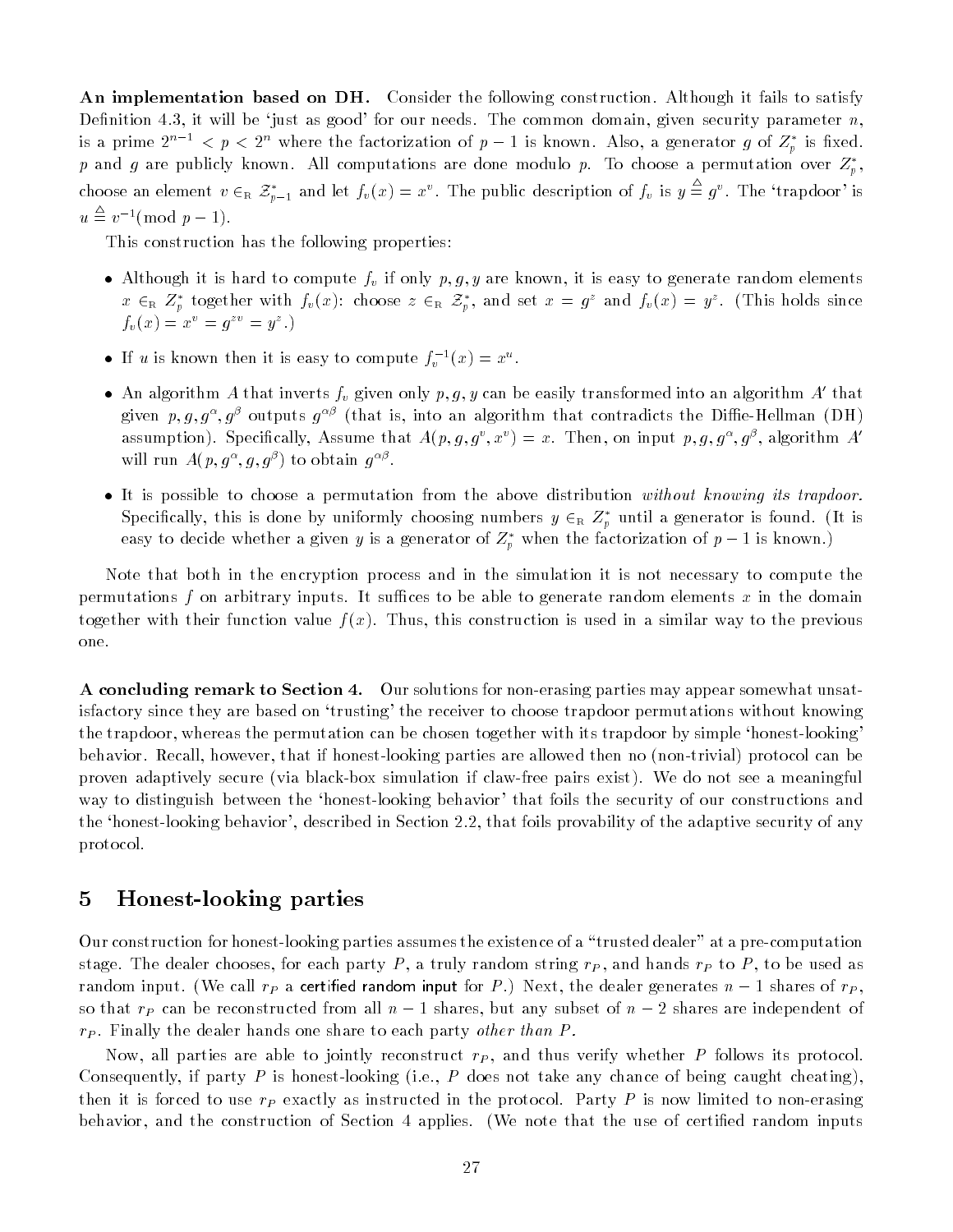does not limit the simulator. That is, upon corruption of party  $P$ , the simulator can still compute some convenient value  $r'_P$  to be used as  $P$ 's random input, and then "convince" the adversary that the certified random input of  $P$  was  $r_{P}$ . The adversary will not notice anything wrong since it will never have all the shares of the certified random input.)

## References

- [B] E. Bach, "How to generate factored random numbers", SIAM J. on Comput., Vol. 17, No. 2, 1988, pp. 179-193.
- $[Be1]$ D. Beaver, "Foundations of Secure Interactive Computing", CRYPTO, 1991.
- [Be2] D. Beaver, "Adaptive Zero Knowledge and Computational Equivocation", 28th STOC, 1996.
- [BH] D. Beaver and S. Haber, \Cryptographic Protocols Provably secure Against Dynamic Adversaries", Eurocrypt, 1992.
- [BGW] M. Ben-Or, S. Goldwasser and A. Wigderson, \ Completeness Theorems for Non-Cryptographic Fault-Tolerant Distributed Computation", 20th STOC, pp. 1-10, 1988.
- [BM] M. Blum, and S. Micali, "How to generate Cryptographically strong sequences of pseudo-random bits", SIAM J. on Computing, Vol. 13, 1984, pp. 850-864.
- [BCC] G. Brassard, D. Chaum and C. Crepeau, "Minimum Disclosure Proofs of Knowledge", JCSS, Vol. 37, No. 2, 1988, pp. 156-189.
- [C] R. Canetti, "Studies in Secure Multi-Party Computation and Applications", Ph.D. Thesis, Department of Computer Science and Applied Math, Weizmann Institute of Science, Rehovot, Israel, June 1995.
- [CDNO] R. Canetti, C. Dwork, M. Naor and R. Ostrovsky, "Deniable Encryptions", manuscript.
- [CCD] D. Chaum, C. Crepeau and I Damgard, "Multi-party unconditionally secure protocols", 20th STOC, pp. 11-19, 1988.
- [DP] A. De-Santis and G. Persiano, "Zero-Knowledge proofs of knowledge without interaction", 33rd FOCS, pp. 427-436, 1992.
- [EGL] S. Even, O. Goldreich and A. Lempel, "A randomized protocol for signing contracts", CACM, vol. 28, No. 6, 1985, pp. 637-647.
- [F] P. Feldman, personal communication via Cynthia Dwork, 1988.
- [GILVZ] O. Goldreich, R. Impagliazzo, L. Levin, R. Venkatesan and D. Zuckerman, "Security Preserving Amplification of Hardness",  $31st FOCS$ , 1990, pp. 318-326.
- [GrL] O. Goldreich and L. Levin, "A Hard-Core Predicate to any One-Way Function", 21st STOC, 1989. pp. 25-32.
- [GMW] O. Goldreich, S. Micali and A. Wigderson, "How to Play any Mental Game", 19th STOC, pp. 218-229, 1987.